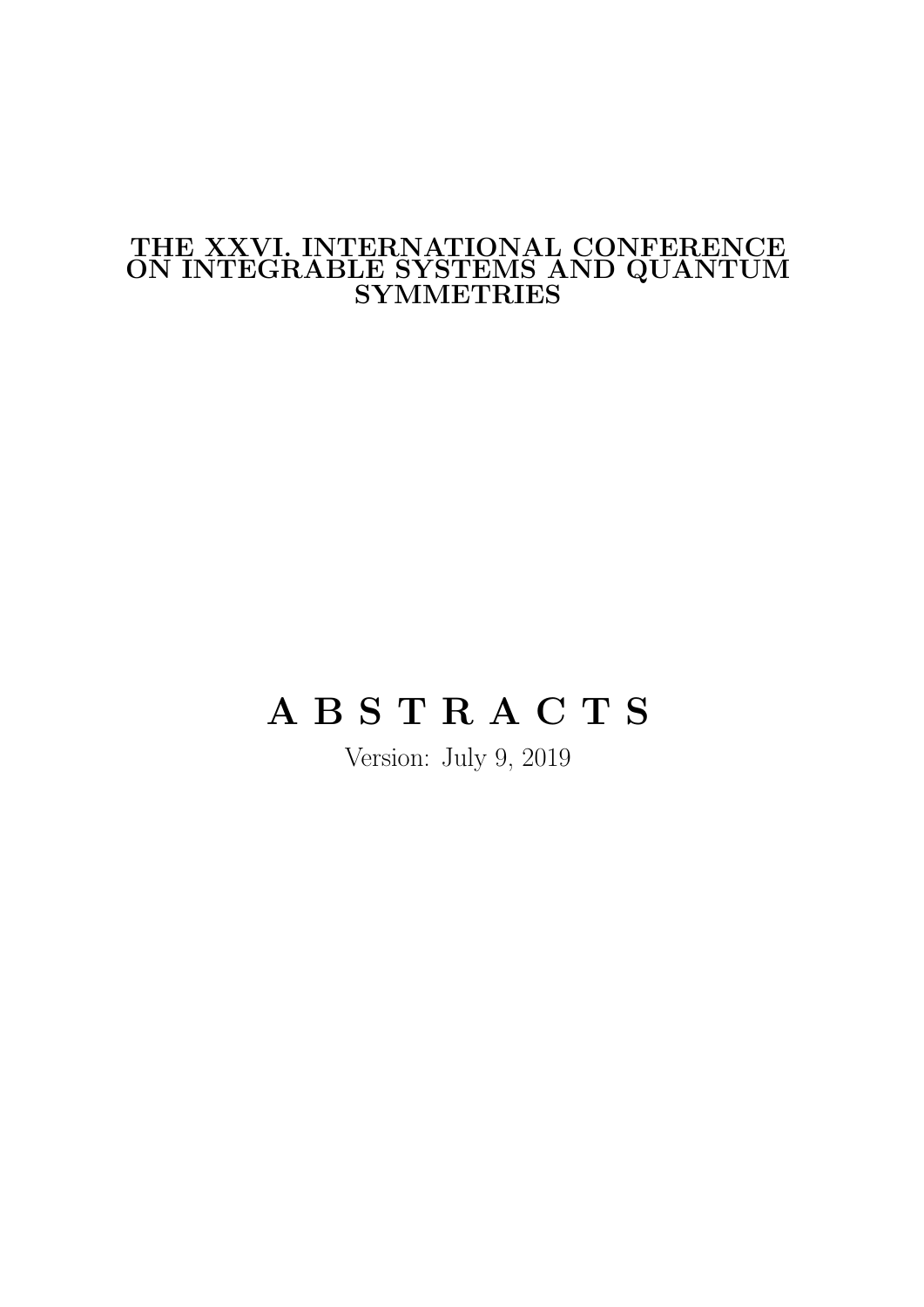### LOCAL ORGANIZING COMMITEE

- $-$  Č. Burdík (chairman, Prague)
- P. Kerouš (Prague)
- O. Navrátil (Prague)
- S. Pošta (Prague)
- D. Simon (Prague)

### **CONTACT**

- Prof. Čestmír Burdík
- Department of Mathematics
- Faculty of Nuclear Sciences and Physical Engineering
- Czech Technical University
- Trojanova 13, 120 00, Prague
- Czech Republic
- WWW: http://www.intsystems.cz/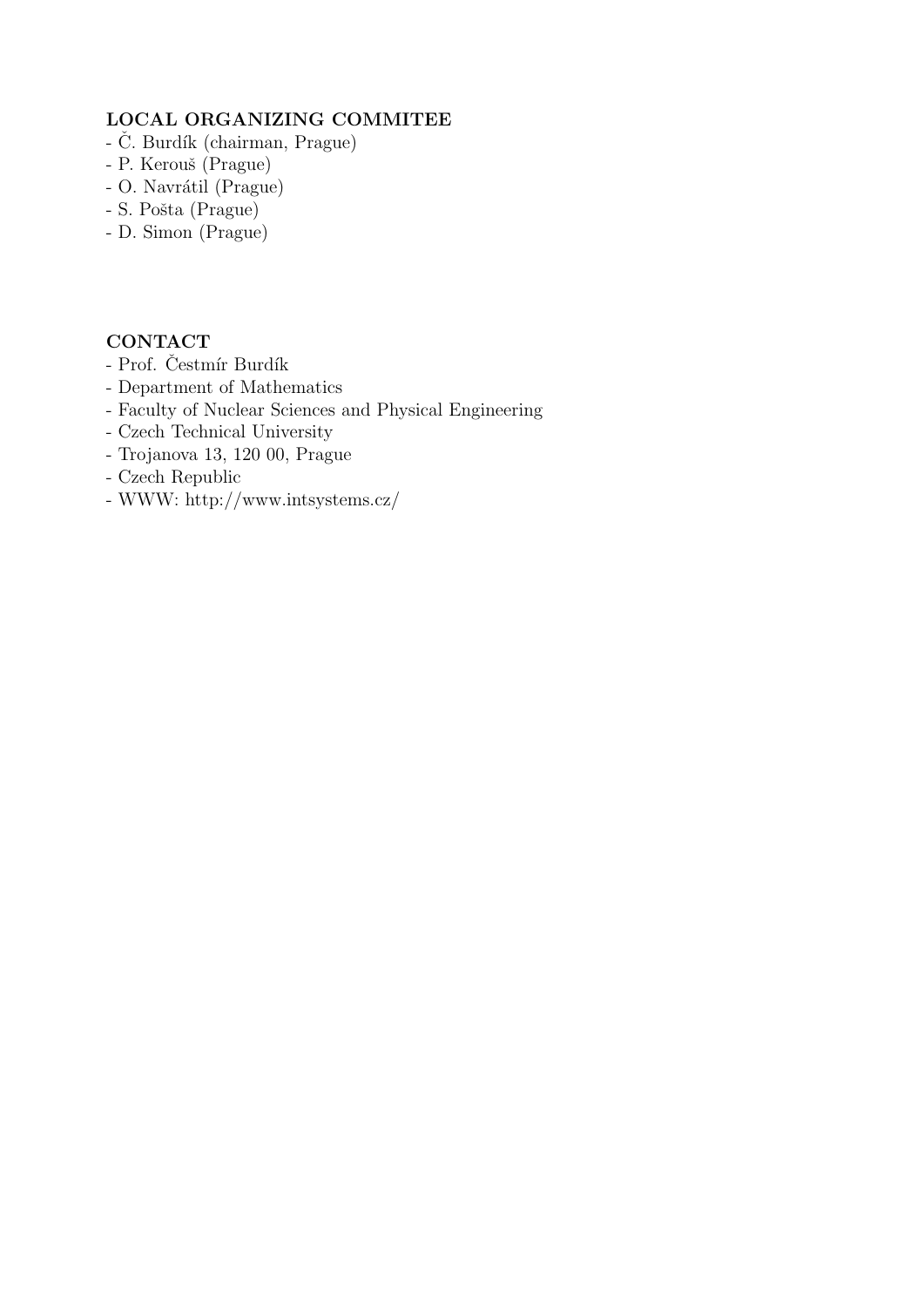# PLENARY SPEAKERS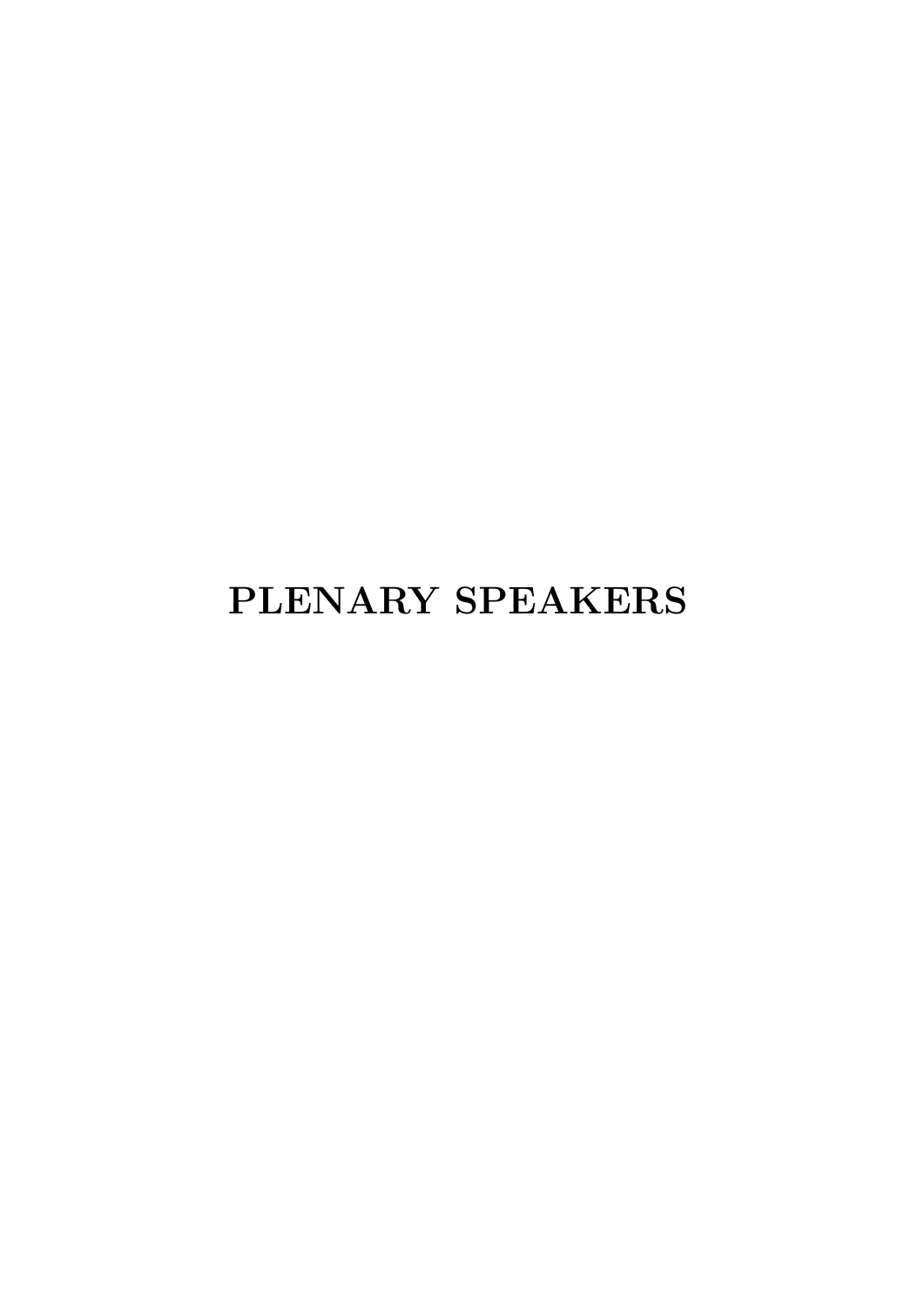# Global analysis and global pseudo-differential operators on quantum groups

### Cardona, Alexander

### Universidad de los Andes, Bogotá, Colombia

M. Ruzhansky and V. Turunen introduced the notion of global pseudo-differential operators on Lie groups and homogeneous spaces a few years ago, using the machinery of Fourier analysis on groups to define matrix-valued symbols, which naturally "quantize" the local notion used in global analysis on manifolds. This notion can be used to define pseudo-differential operators on compact quantum groups in terms of their distribution theory and the corresponding Fourier analysis, which follows the lines of the already accomplished theory for compact Lie groups and give a different perspective to approach the global analysis on such objects. In this talk we will present the building blocks of the theory and some applications, in particular in the case of the quantum group  $SU_q(2)$ .

### Different uses of supersymmetry in particle physics

### Catto, Sultan

CUNY Graduate School and The Rockefeller University, New York, USA

In this talk we shall first give a partial summary of the different applications of supersymmetry (SUSY) in particle physics and then primarily concentrate on obtaining phenomenological SUSY from QCD. We will discuss the formation of diquarks, effective Hamiltonians for two- and three-quark systems leading to an approximate supersymmetry in a baryon-meson system based on an extended  $SU(6)$  formalism, derivation of the split octonionic color algebra, new linear and quadratic mass formulae for vector mesons, extending into multiquark systems, such as pentaquarks, with emphasis on mass splittings, and lastly, we will provide further remarks on the symmetries of a baryonic system.

# Quantum projection evolution in spacetime versus evolution in time – problem of symmetries

Góźdź, Andrzej

Institute of Physics, Maria Curie–Skłodowska University, pl. Marii–Curie Skłodowskiej, 20-031 Lublin, Poland

### Joint work with: Marek Góźdź, Aleksandra Pedrak

There are experiments showing unexpected quantum phenomena. Good example of such phenomenon is time interference. The other experiments based on the EPR correlations suggest that the notion of causality should be also revisited. In addition, a part of known quantum paradoxes like delayed choice, quantum eraser and many others try to be explained in an inconsistent way. Relativity also requires treatment of all spacetime coordinates on the same footing.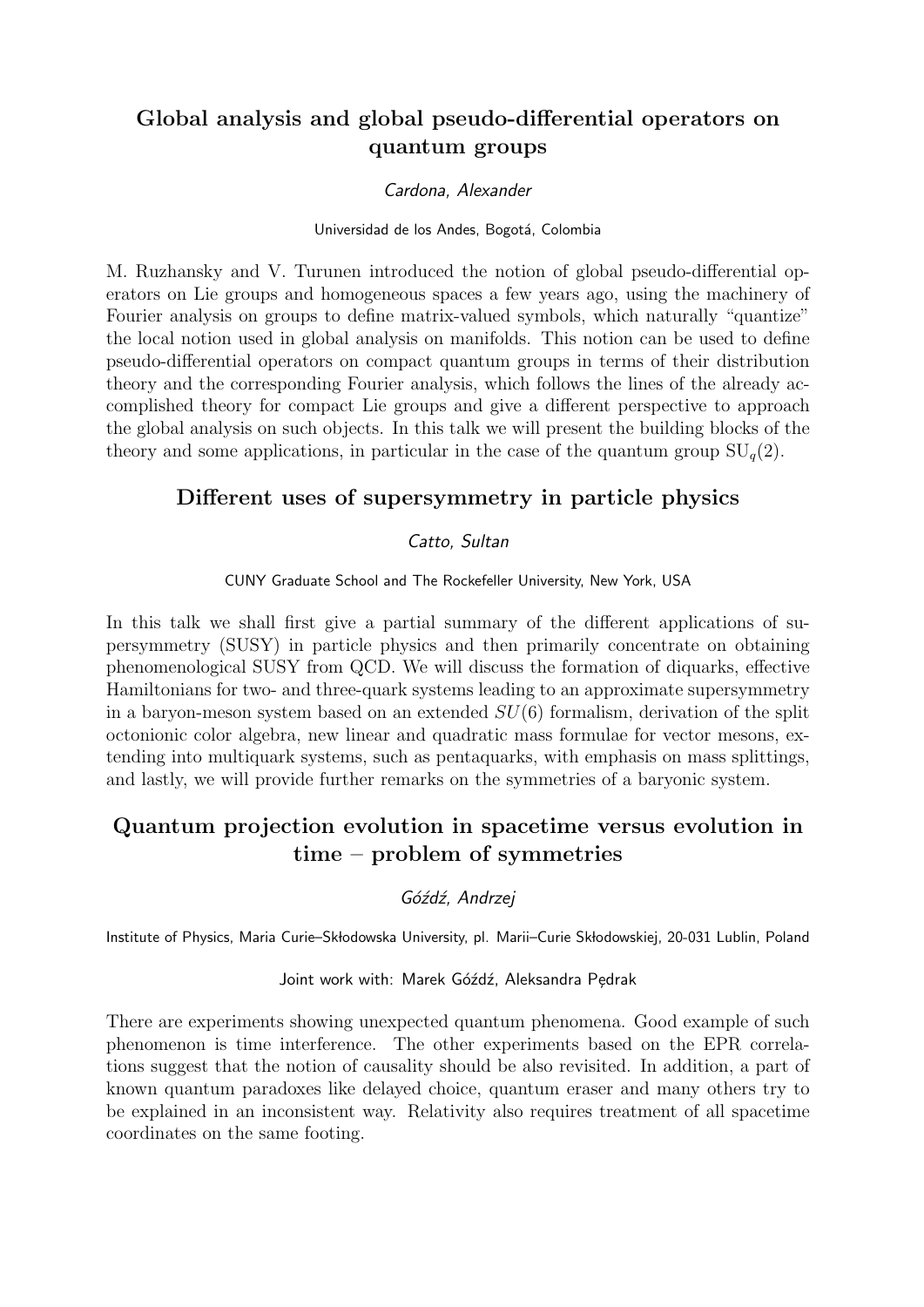All these problems seem to be solved assuming that physical time is the quantum observable like other position operators. The idea of projection evolution fulfil this requirement. The projection evolution is a kind of stochastic quantum process driven by changes of the Universe enumerated by linearly ordered set, not the time.

During the seminar the main idea and some examples will be presented. This approach opens a series of important physical and also mathematical problems. The second part of this seminar devoted to symmetries and conservation laws will be given by A. Pędrak.

# Supersymmetric Calogero and Calogero-Sutherland models from gauging

### Ivanov, Evgeny

BLTP JINR, Dubna, Russian Federation

We derive new kind of  $N = 2$  and  $N = 4$  supersymmetric extensions of the rational and hyperbolic Calogero models by gauging  $U(n)$  symmetry of the appropriate superfield matrix models. These systems feature non-standard numbers  $Nn^2$  of physical fermionic variables as compared with  $Nn$  in the standard case. An essential ingredient of  $N = 4$ models is the necessary presence of semi-dynamical spin variables described by  $d = 1$ Wess-Zumino terms. The bosonic cores of  $N = 4$  models are  $U(2)$  spin Calogero and Calogero-Suitherland models. In the hyperbolic case two non-equivalent  $N = 4$  extensions exist, with and without the interacting center-of-mass coordinate in the bosonic sector. The talk is based on joint works with Serfey Fedoruk and Olaf Lechtenfeld.

### Large Extended supersymmetric Calogero models

### Krivonos, Sergey

BLTP JINR, Dubna, Russian Federation

We present the supercharges of the N  $\,$  N -extended supersymmetric  $A_n$  Calogero models in the standard form, maximally cubic in the fermions. The complexity of the model is encoded in a non-canonical and nonlinear conjugation property of the fermions. Employing the new cubic supercharges, we apply a supersymmetric generalization of a "folding" procedure for  $A_{2n-1} \oplus A_1$  to explicitly construct the supercharges and Hamiltonian for arbitrary even- N supersymmetric extensions of the  $B_n, C_n$  and  $D_n$  rational Calogero models. We demonstrate that all considered models possess a dynamical  $osp(N|2)$  superconformal symmetry. We also construct  $N = 4$  supersymmetric trigonometric/hyperbolic Calogero models associated with  $A_n, B_n, C_n$  and  $D_n$  algebras.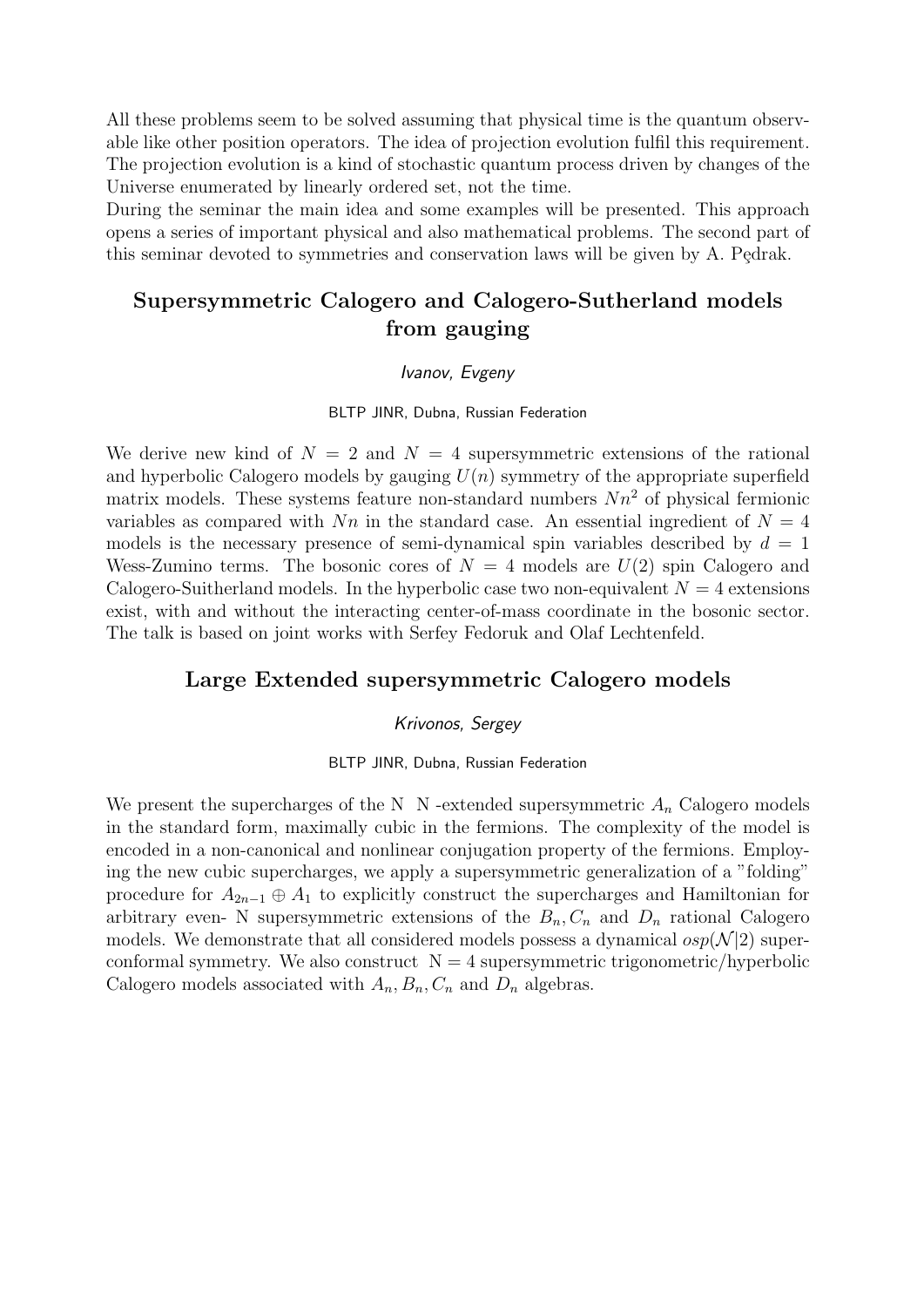# New approach to colour symmetries: Z-3-graded Dirac equations for quarks and confinement

### Lukierski, Jerzy

### Institute for Theoretical Physics, Wrocław University, Wrocław, Poland

We describe a modification of standard QCD description of quark fields endowed with colour degrees of freedom by introducing a 12-component colour generalization of Dirac spinor, with built-in  $Z_3$  grading playing an important role in generating quarks confinement. In colour Dirac equations the  $SU(3)$  colour symmetry is entangled with the Z3-graded generalization of Lorentz symmetry, which contains three 6-parameter sectors related by  $Z_3$  maps. The generalized Lorentz covariance requires simultaneous presence of 12 colour Dirac multiplets, which lead to the description of all internal symmetries of quarks:  $SU(3) \times SU(2) \times U(1)$ , Xiv: the flavour symmetries and three quark families. The paper is based on my recent publication in Physics Letters B, co-authored with Richard Kerner (arXiv 1901.10936 [hep-th])

### Boundary matrices for the higher spin six vertex model

### Mangazeev, Vladimir

The Australian National University, Canberra, Australia

In this talk we consider solutions to the reflection equation related to the higher spin stochastic six vertex model. The explicit formulas for boundary K-matrices for spins  $s= 1/2,1$  are well known. We derive difference equations for the generating function of matrix elements of the K-matrix for any spin s and solve them in terms of hypergeometric functions. As a result we derive the explicit formula for matrix elements of the K-matrix for arbitrary spin. In the lower- and upper- triangular cases, the K-matrix simplifies and reduces to simple products of q-Pochhammer symbols.

### Sugawara operators for centralizers

### Molev, Alexander

#### University of Sydney, Sydney, Australia

By a celebrated theorem of Feigin and Frenkel (1992), the center of the affine vertex algebra at the critical level, associated with a simple Lie algebra g, is an algebra of polynomials in infinitely many variables. This theorem was extended in a recent work by Arakawa and Premet (2017) to the case where  $\mathfrak g$  is replaced by the centralizer  $\mathfrak g^e$  of a nilpotent element  $e \in \mathfrak{g}$ . We construct a family of free generators of the center for  $\mathfrak{g} = \mathfrak{gl}_N$ and an arbitrary nilpotent element e. As a corollary, we recover the Casimir elements for the centralizer produced earlier by Brown and Brundan (2009).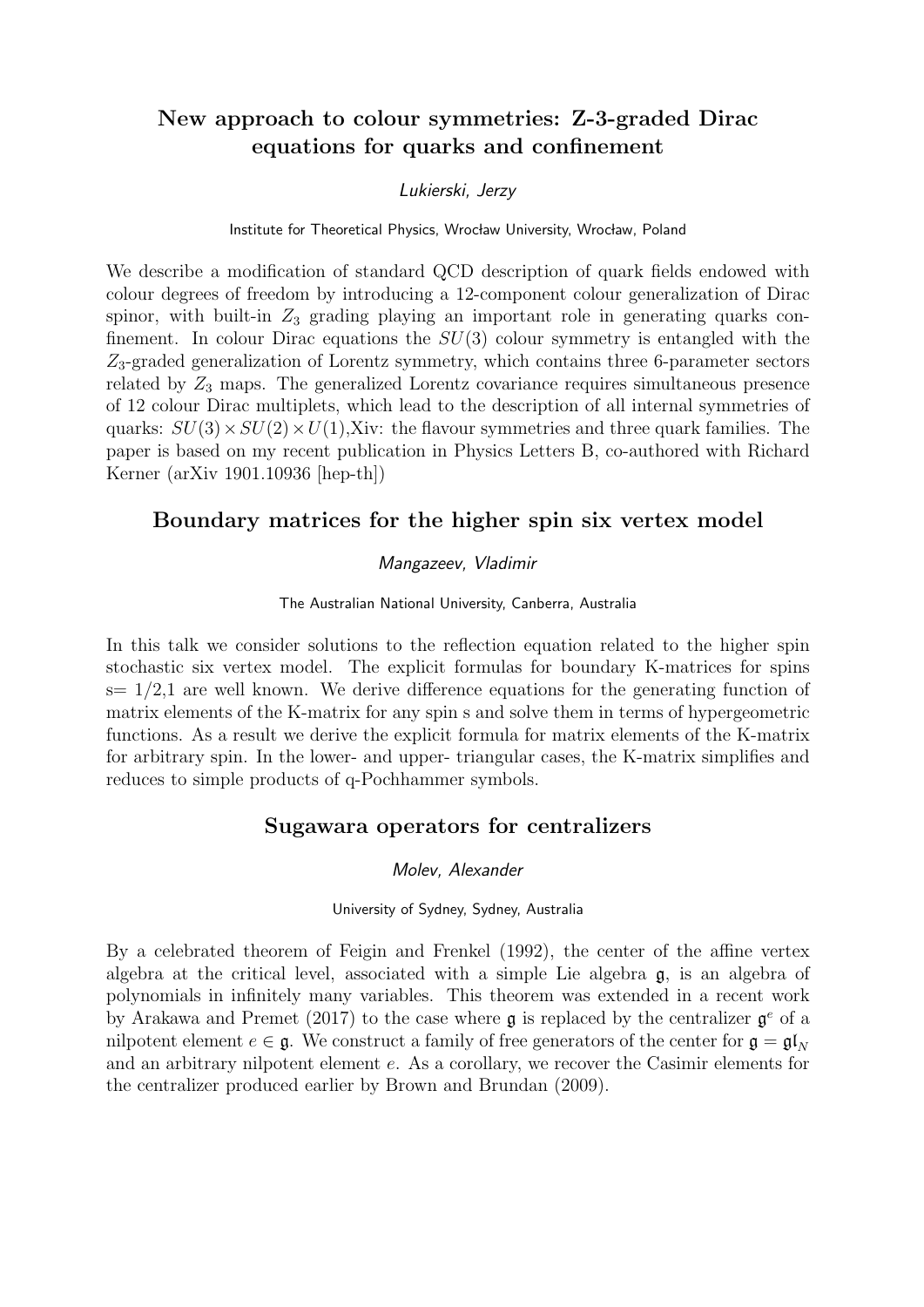# Manifestation of symmetries in two-electron quantum dots in a magnetic field

### Nazmitdinov, Rashid

### Joint Institute for Nuclear Research, Dubna, Russia

We use entanglement to study the electron density distribution (shape) in two-electron axially-symmetric parabolic quantum dots under a perpendicular magnetic field. At a specific value of the magnetic field the density distribution attains a spherical symmetry. The shape transition from the axial to the spherical symmetry manifests itself as a drastic change of the entanglement of the lowest state with zero angular momentum projection. While the electrons in such a state are always localized in the plane  $(x-y)$  before the transition point, after this point they become localized in the vertical direction.

# $\mathbf{CP}^N$ -generalizations of oscillator and Rosochatius systems and their supersymmetrization

### Nersessian, Armen

Yerevan Physics Institute, Yerevan, Armenia & JINR, Dubna, Russia

#### Joint work with: Evgeny Ivanov, Hovhannes Shmavonyan

We propose superintegrable mechanical system on the complex projective space CPN involving a potential term together with coupling to a constant magnetic fields. This system can be viewed as a  $\mathbf{CP}^N$ -analog of both the flat singular oscillator and its spherical analog known as "Rosochatius system". We find that this system belongs to the class of "Kähler oscillators" admitting  $SU(2|1)$  supersymmetric extension. We show that, in the absence of magnetic field and with the special choice of the characteristic parameters, the system admits  $\mathcal{N} = 4, d = 1$  Poinacaré supersymmetric extension.

### The octagon as a determinant

### Petkova, Valentina

### Institute for Nuclear Research and Nuclear Energy, Sofia, Bulgaria

Recently it has been shown, using integrability inspired technique, that the computation of a certain class of four-point functions of heavily charged BPS operators in the  $\mathcal{N}=4$ supersymmetric Yang-Mills theory boils down to the computation of a special form factor - the octagon. We obtain a closed analytic expression for the octagon (or for its square) at any coupling as a Fredholm pfaffian (respectively Fredholm determinant). Furthermore the octagon is represented as a determinant of a semi-infinite matrix. At weak coupling the entries of this matrix are linear combinations with simple rational coefficients of the functions expressed by polylogarithms which evaluate ladder Feynman graphs. The octagon also admits an operator representation in terms of massless free bosons or fermions living in the rapidity plane. This is joint work with Ivan Kostov and Didina Serban.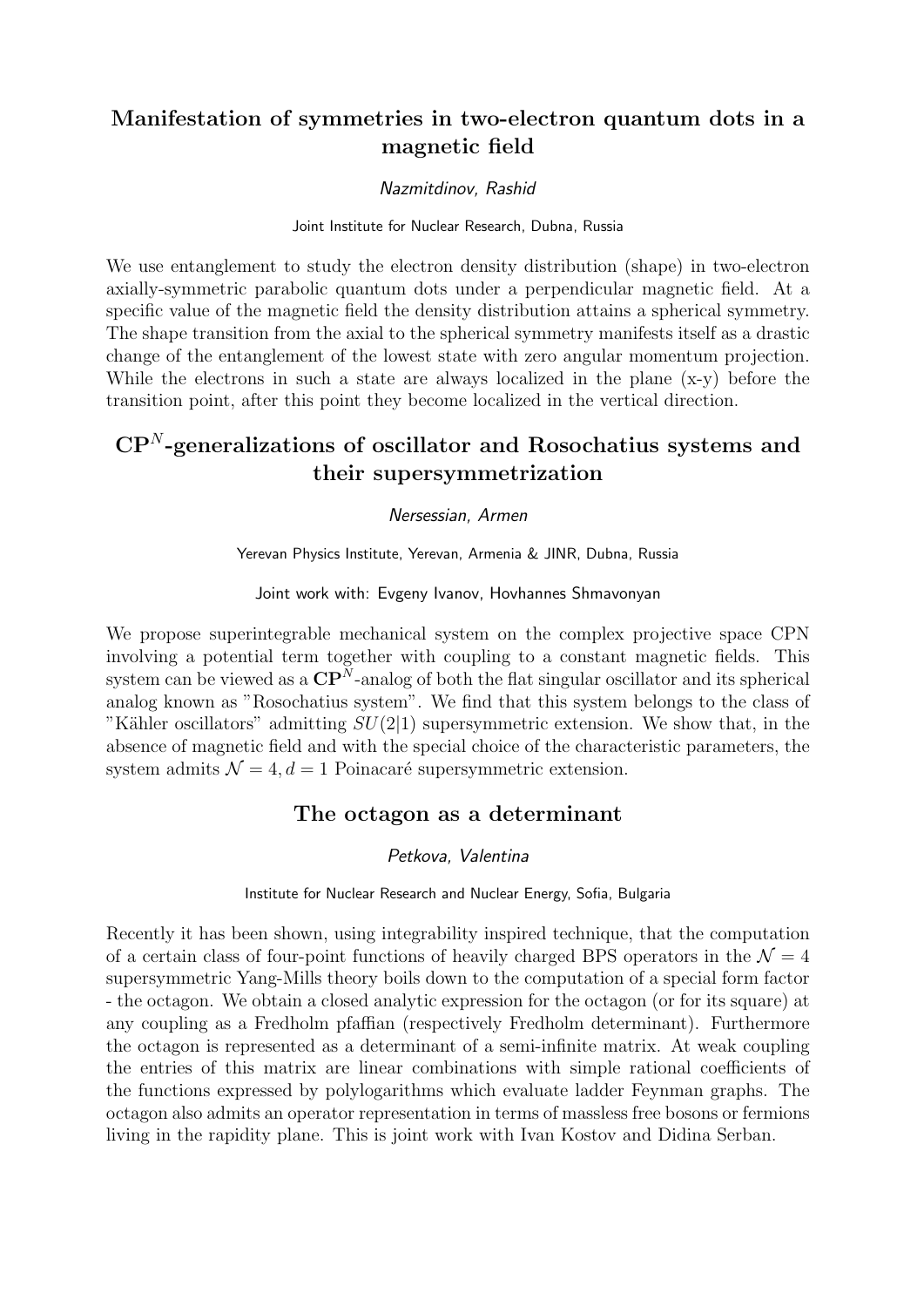# Integrable systems of Calogero-Moser type on moduli spaces of flat connections.

### Reshetikhin, Nicolai

University of Califronia, Berkeley, USA

In this talk we describe a family of superintegrable Hamiltonian systems on moduli spaces of flat connections on a surface. For a torus with one puncture these systems are known as relativistic spin Calogero-Moser systems and relativistic spin Rujsenaars-Shneider systems. The connection with other recent results on Calogero-Moser type systems will be discussed. This is a joint work with S. Artamonov.

# Generalisation of the Poincare Group and of the Yang-Mills theory

### Savvidy, George

#### Demokritos National Research Centre, Athens, Greece

We suggested an extension of the Poincaré algebra adding infinitely many generators carrying internal and space-time indices. The representations of this algebra are divided into two subsets, longitudinal and transversal. The transversal representations involve an infinite series of integer helicities. In the proposed generalisation of Yang-Mills theory the non-Abelian tensor gauge fields take value in the extended Poincaré algebra. The invariant Lagrangian has quadratic kinetic terms, as well as cubic and quartic terms describing non-linear interaction of tensor gauge fields with the dimensionless coupling constant. We demonstrate that extended gauge symmetry allows to fix the unitary gauge and derive scattering amplitudes. We calculated the Callan-Symanzik beta function, the contribution is negative and corresponds to the asymptotically free theory.

# All basic quantizations of orthosymplectic Lie superalgebra  $\mathfrak{osp}(1|2;\mathbb{C})$  and its real forms

### Tolstoy, Valeriy

Skobeltsyn Institute of Nuclear Physics, Lomonosov Moscow State University, Moscow, Russia

Using a simple algebraic technique we obtain the complete classification of all basic (nonisomorphic) quantum deformations for the orthosymplectic Lie superalgebra  $\mathfrak{osp}(1|2;\mathbb{C})$ and its real forms in terms of the classical r-matrices. In particular, we prove that the  $D = 3$ ,  $N = 1$  Lorentz supersymmetry, which is the non-compact real form of  $\mathfrak{osp}(1|2;\mathbb{C})$ , has four different Hopf-algebraic quantum deformations: two standard  $q$ -analogs, and two Jordanian and super-Jordanian twist deformations. All basic Hopf-algebraic quantum deformations are presented in the explicit form.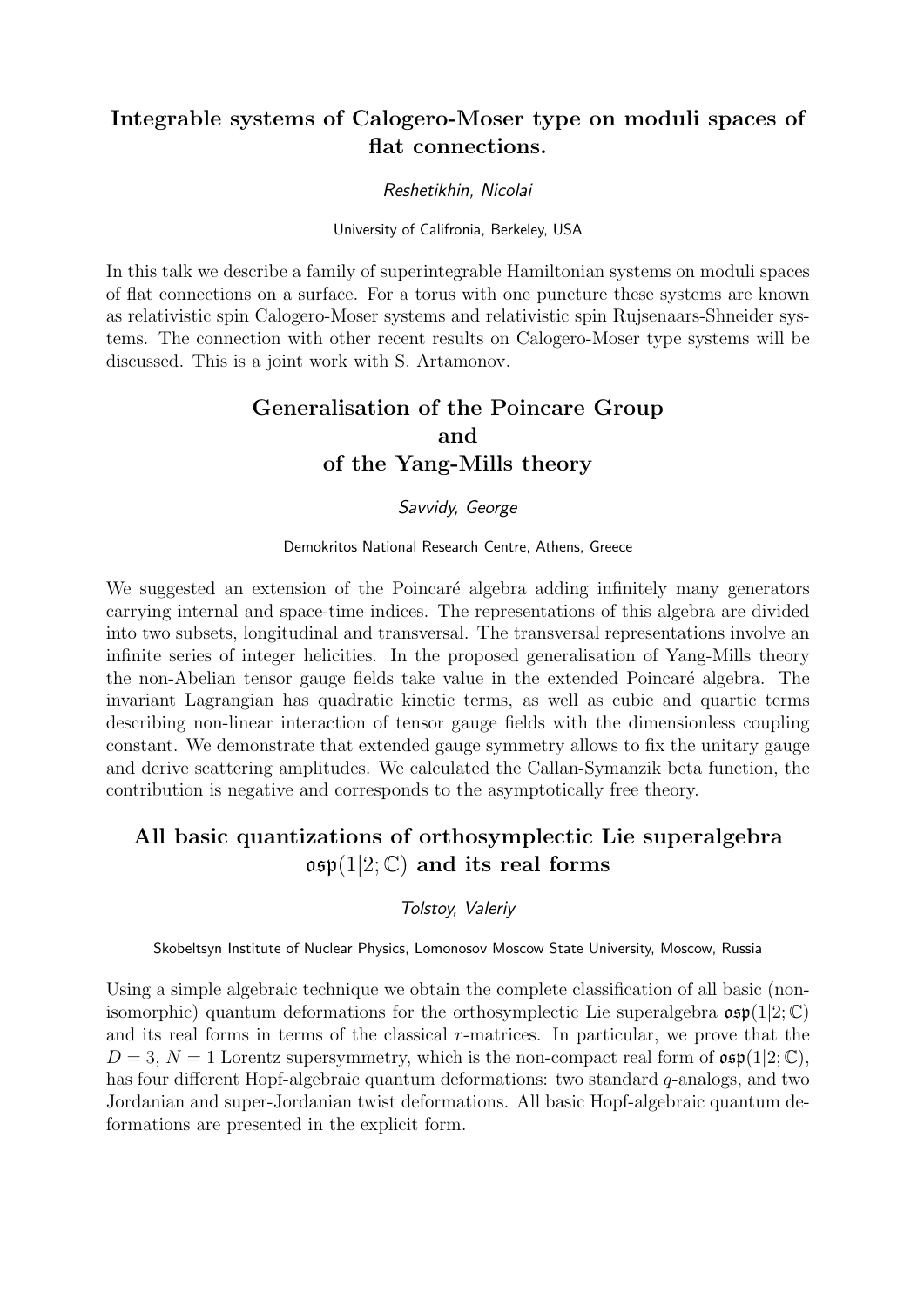# Exact solution of the  $sp(4)$  integrable spin chain with generic boundaries

### Yang, Wen-Li

### Institute of Modern Physics, Northwest University, Xian 710127, China

The off-diagonal Bethe ansatz method is generalized to the integrable model associated with the  $sp(4)$  Lie algebra. By using the fusion technique, we obtain the complete operator product identities among the fused transfer matrices. These relations, together with some asymptotic behaviors and values of the transfer matrices at certain points, enable us to determine the eigenvalues of the transfer matrices completely. For the periodic boundary condition case, we recover the same  $T - Q$  relations obtained via conventional Bethe ansatz methods previously, while for the off-diagonal boundary condition case, the eigenvalues are given in terms of inhomogeneous  $T - Q$  relations, which could not be obtained by the conventional Bethe ansatz methods.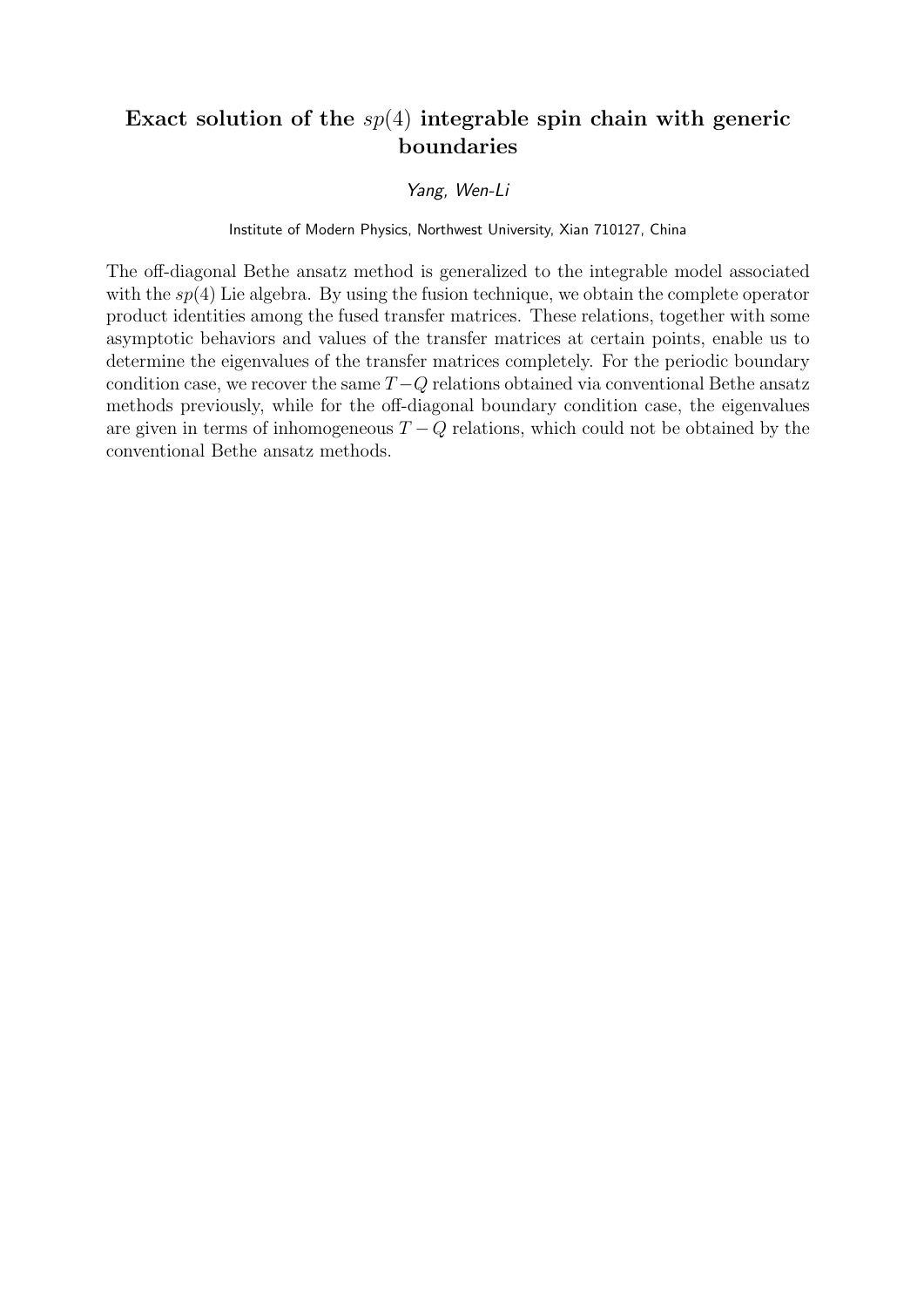# ABSTRACTS OF PARTICIPANTS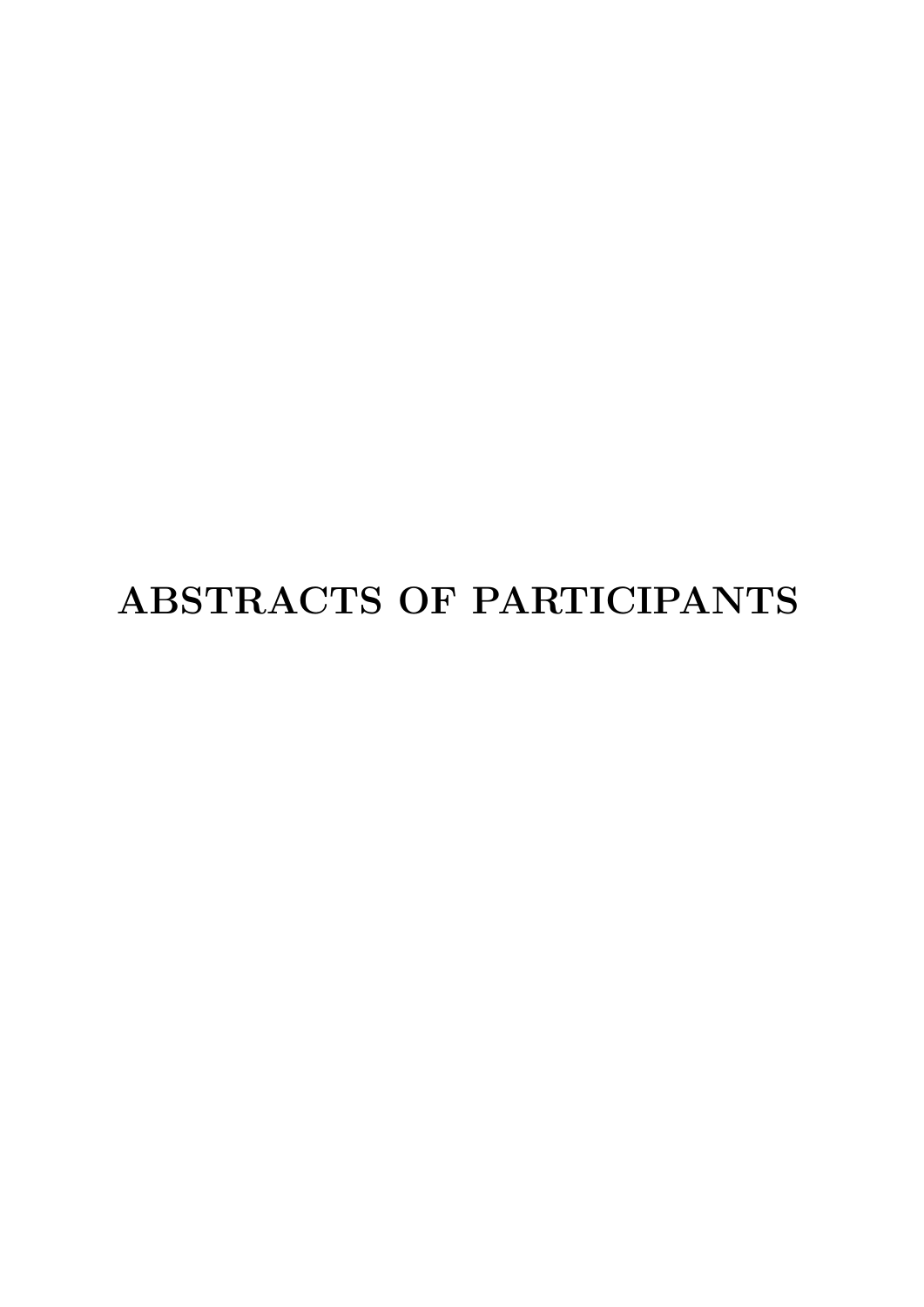# Negativity of Wigner function as an indicator of the total nonclassicality of the state space of N-level quantum system

Vahagn Abgaryan<sup>1,2</sup> and Arsen Khvedelidze<sup>1</sup>

 $1$  Laboratory of Information Technologies Joint Institute for Nuclear Research 141980 Dubna, Russia <sup>2</sup> Alikhanyan National Science Laboratory, Alikhanian Br. 2, 0036 Yerevan, Armenia

Modern views on quantum theory on the phase space indicate that the "nonclassicality" of the state is reflected by the negativity of its Wigner function. Moreover, due to the vagueness of the notion of "nonclassicality" it is often identified as the negativity itself. We start from the construction of the Wigner function for an N-level system in a way that the mapping kernel fulfills Stratanovich-Weyl restrictions. Then the relative volume of part of the support where Wigner function is negative is introduced as a measure of "nonclassicality". Based on this we calculate the total neoclassicality contained in the Hilbert space of N-level quantum system with respect to the Hilbert-Schmidt measure. This quantity does not depend on the choice of Stratonovich-Weyl kernel in the limit of infinite dimensional system.

# Bound State Solution of the Klein-Fock-Gordon equation for the sum of Manning-Rosen and Yukawa potential within SUSY quantum mechanics

### Ahmadov, Azar

Department of Theoretical Physics, Baku State University, Z. Khalilov st. 23, AZ-1148, Baku, Azerbaijan

### Joint work with: M. Demirci, S. M. Aslanova

In this paper, the bound state solution of the modified Klein-Fock-Gordon equation is obtained for the sum of Manning-Rosen and Yukawa potential by using the developed scheme to overcome the centrifugal part. The energy eigenvalues and corresponding radial wave functions are defined for any  $l \neq 0$  angular momentum case on the conditions that scalar potential is whether equal and nonequal to vector potential, the bound state solutions of the Klein-Fock-Gordon equation for the sum of Manning-Rosen and Yukawa potential are obtained by Nikiforov-Uvarov (NU) and supersymmetric quantum mechanics (SUSYQM) methods. The equivalent expressions are obtained for the energy eigenvalues, and the expression of radial wave functions transformations to each other is revealed owing to both methods. The energy levels and the corresponding normalized eigenfunctions are represented in terms of the Jacobi polynomials for arbitrary l states. A closed form of the normalization constant of the wave functions is also found. It is shown that the energy eigenvalues and eigenfunctions are sensitive to  $n_r$  radial and l orbital quantum numbers.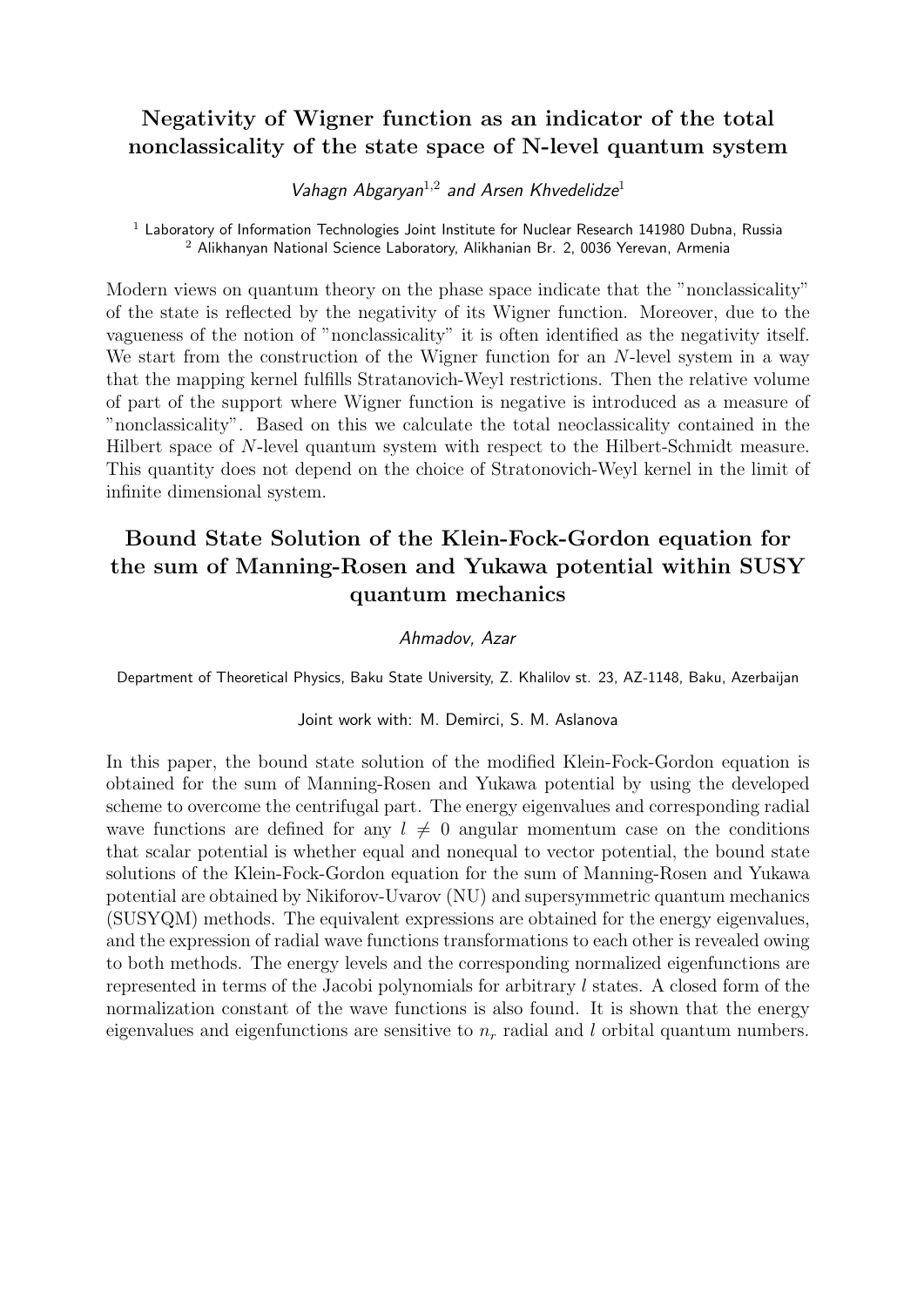# On dual description of the deformed  $OSp(Nj2m)$  sigma models

### Alfimov, Mikhail

HSE University and P.N. Lebedev Physical Institute of the RAS, Moscow, Russia

Joint work with: Boris Feigin, Ben Hoare and Alexey Litvinov

We study dual strong coupling description of an integrable deformation of the  $OSp(N_12m)$ sigma model. This description is based on the set of screening charges, which we present and which describes the integrable structure of this theory. We find one-parametric Yang-Baxter deformation of the  $OSp(Nj2m)$  sigma model and study its one-loop renormalization group ow. This action is conjectured to appear from the mentioned system of the screening charges.

# Analytical integrability in some gravitational and electromagnetic backgrounds

### Andrzejewski, Krzysztof

University of Lodz, Lodz, Poland

During the talk I will discuss the existence of analytical solutions to the equations of motion for a particle in some gravitational and electromagnetic backgrounds. Considered backgrounds are related to the conformal symmetry and can be used to model some physical phenomena; in consequence, some deeper insight into the interaction between particles and fields can be obtained.

### Stochastic products of quantum states

Aniello, Paolo

Dipartimento di Fisica "Ettore Pancini", Università di Napoli "Federico II" and Istituto Nazionale di Fisica Nucleare – Sezione di Napoli Complesso Universitario di Monte Sant'Angelo, via Cintia, I-80126 Napoli, Italy

A notion of stochastic product, defined as a binary operation on the convex set of quantum states preserving the convex structure, is introduced. We will describe, in particular, an interesting class of group-covariant, associative stochastic products, the so-called twirled products. Each binary operation in this class is obtained by means of a square integrable projective representation of a locally compact topological group, by a probability measure on this group and by a fiducial density operator in the Hilbert space of the representation. It turns out that, by suitably extending this binary operation from the density operators to the full Banach space of trace class operators, one gets a Banach algebra. This algebra is commutative in the case where the relevant group is abelian. Finally, the physical interpretation of the twirled stochastic products and various intriguing connections with the literature will be discussed.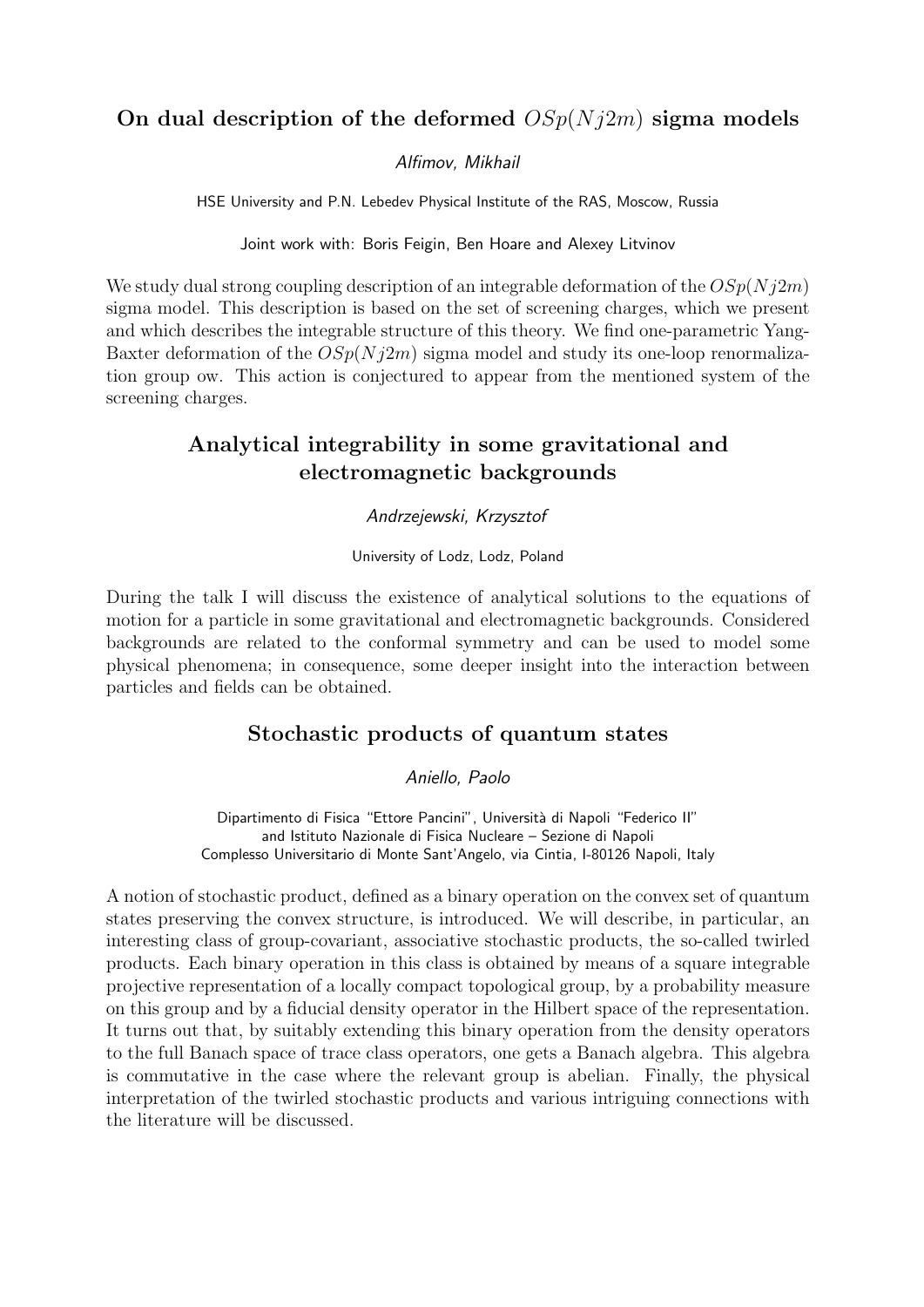# The Boundary Conformal Field Theories of the Potts model Critical Points

### Balaska, Smain

University of Oran

We identify the Boundary Conformal Field Theories (BCFTs) describing the critical points of the 3-states Potts model on the strip. It consists in measuring the low-lying excitation energies spectra of its quantum spin chain for different boundary conditions and then to compare them with those of the different boundary conformal field theories of the (A4,D4) minimal model.

# Darboux transformation and soliton solution for generalized Konno-Oono equation

Bekova, Guldana

L.N. Gumilyov Eurasian National University, Nur-Sultan, Kazakhstan

Joint work with: Shaikhova Gaukhar, Ratbay Myrzakulov

In this paper, the generalized Konno-Oono equation is investigated. Using the Lax pair, we obtain a new Darboux transformation for the dispersionless equation. A soliton solution of the generalized Konno-Oono equation is obtained on the basis of the Darboux transformation. Corresponding graphs are also built.

### BPS Cho–Maison magnetic monopole

Beneš, Petr

IEAP CTU in Prague, Czech Republic

Joint work with: Filip Blaschke

We present exact solutions to the Cho–Maison magnetic monopole in a family of effective electroweak models that have a Bogomol'nyi–Prasad–Sommerfield limit. We find that the lower bound to the mass of the magnetic monopole is  $M > 2\pi v/q \approx 2.37$  TeV. We argue that this bound holds universally, not just in theories with a BPS limit.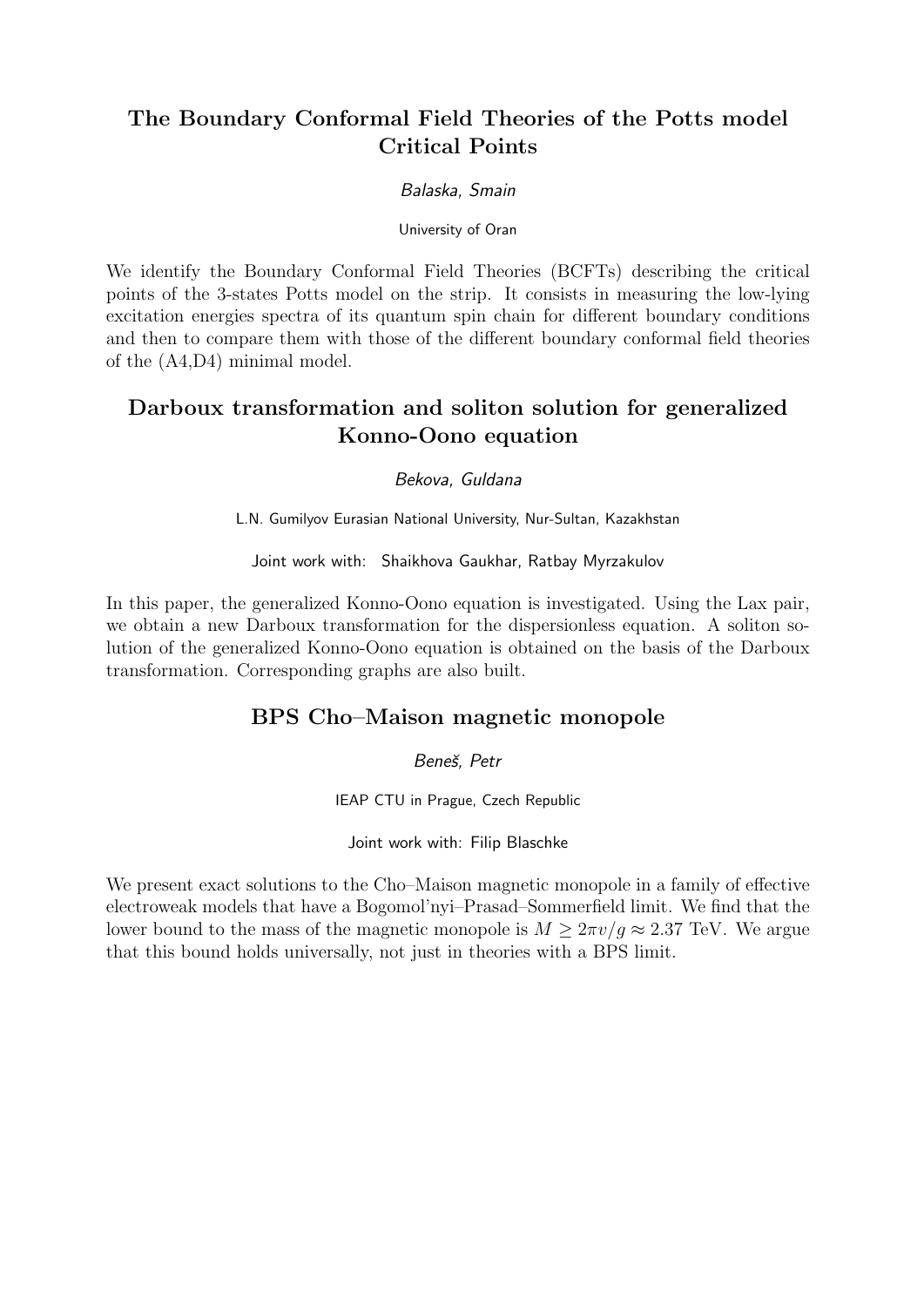# Polymer Quantum Mechanics as a Deformation Quantization

### Berra-Montiel, Jasel

Universidad Autonoma de San Luis Potosi, San Luis Potosi, Mexico

We analyze the polymer representation of quantum mechanics within the deformation quantization formalism. In particular, we construct the Wigner function and the starproduct for the polymer representation as a distributional limit of the Schrödinger representation for the Weyl algebra in a Gaussian weighted measure, and we observe that the quasi-probability distribution limit of this Schrödinger representation agrees with the Wigner function for Loop Quantum Cosmology. Further, the introduced polymer starproduct fulfills Bohr's correspondence principle even though not all the operators are well defined in the polymer representation. Finally, within our framework, we also derive a generalized uncertainty principle which resembles the one appearing in different scenarios, including theories with a minimal length.

# On rotationally invariant (super)integrability with magnetic fields in 3D

### Bertrand, Sébastien

Czech Technical University in Prague, Prague, Czech Republic

### Joint work with: Libor Šnobl

Superintegrable Hamiltonian systems possess remarkable properties from a physical and mathematical point of view. To obtain these systems, one can start from integrable systems and look for additional integrals of motion. We will consider 3D Hamiltonian systems admitting a nonzero magnetic field, and more precisely, we will focus on such systems that possess two quadratic integrals of motion of nonsubgroup type, where one of them has its leading order term in angular momentum. If the magnetic field is set to zero, it leads to the three cases that allow separation of the Hamilton-Jacobi or Schrödinger equations in the circular parabolic, prolate and oblate spheroidal coordinates. In addition, we will provide some superintegrable systems, mainly for the circular parabolic case.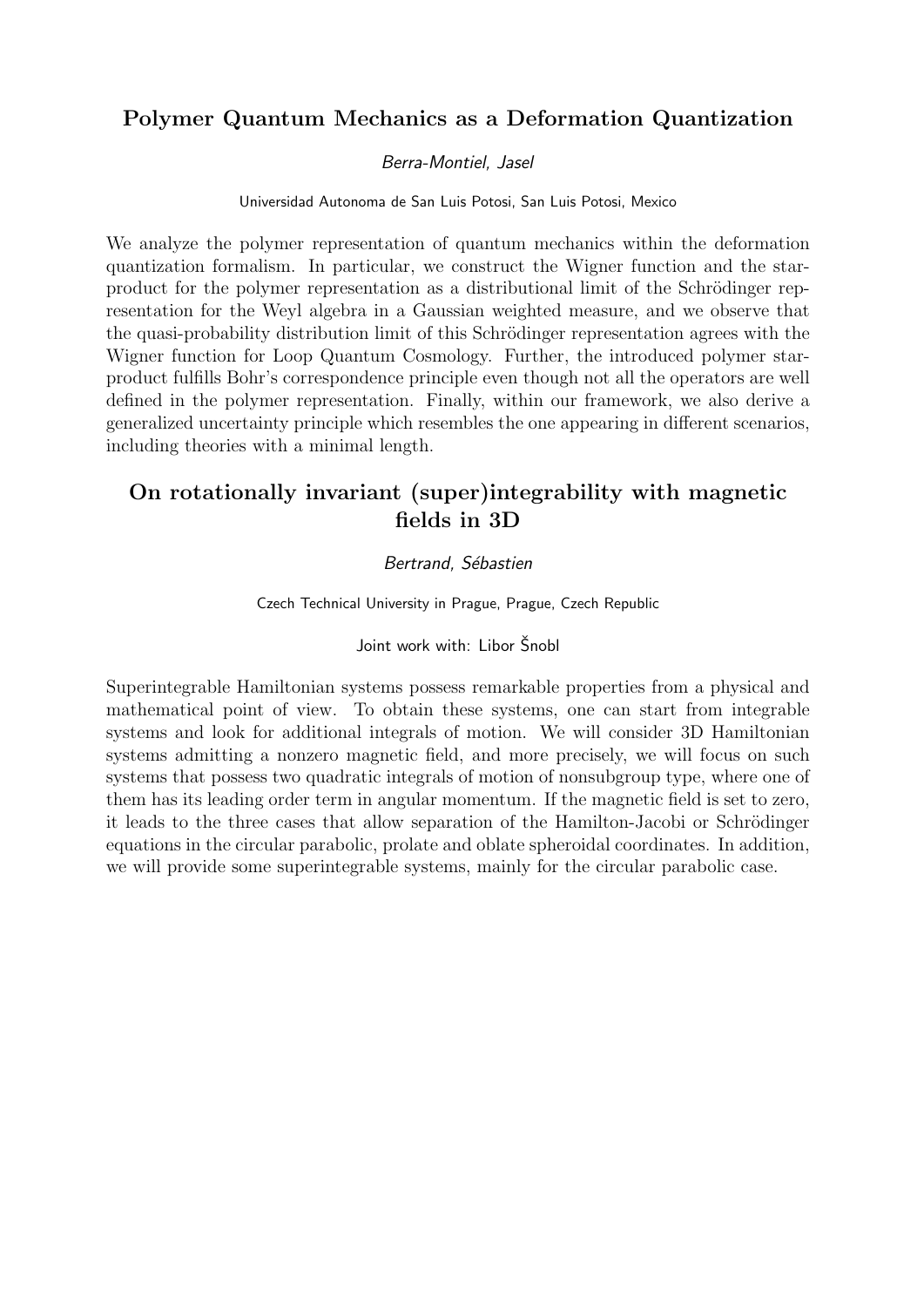### Finite Electroweak Monopole from Braneworld

Masato, Arai<sup>1</sup>, Blaschke, Filip<sup>2,3</sup>, Minoru, Eto<sup>4</sup> and Norisuke, Sakai<sup>5</sup>

<sup>1</sup>Faculty of Science, Yamagata University, Kojirakawa-machi 1-4-12, Yamagata, Yamagata 990-8560, Japan <sup>2</sup>Faculty of Philosophy and Science, Silesian University in Opava, Bezručovo nám. 1150/13, 746 01 Opava, Czech Republic

 $^3$ Institute of Experimental and Applied Physics, Czech Technical University in Prague, Horská 3a/22, 128 00 Praha 2, Czech Republic

<sup>4</sup>Department of Physics, Yamagata University, Kojirakawa-machi 1-4-12, Yamagata, Yamagata 990-8560,

Japan

 $5$ Department of Physics, and Research and Education Center for Natural Sciences, Keio University, 4-1-1 Hiyoshi, Yokohama, Kanagawa 223-8521, Japan

and iTHEMS, RIKEN, 2-1 Hirasawa, Wako, Saitama 351-0198, Japan

We propose a minimal and self-contained model in non-compact flat five dimensions which localizes the Standard Model (SM) on a domain wall. Localization of gauge fields is achieved by the condensation of Higgs field via a Higgs dependent gauge kinetic term in five-dimensional Lagrangian. The domain wall connecting vacua with unbroken gauge symmetry drives the Higgs condensation which provides both electroweak symmetry breaking and gauge field localization at the same time. Our model predicts higher-dimensional interactions  $|H|^{2n}(F_{\mu\nu})^2$  in the low-energy effective theory. This leads to two expectations: The one is a new tree-level contribution to  $H \to \gamma \gamma$  ( $H \to g \bar{g}$ ) decay whose signature is testable in future LHC experiment. The other is a finite electroweak monopole which may be accessible to the MoEDAL experiment. Interactions of translational Nambu-Goldstone boson is shown to satisfy a low-energy theorem.

# Poisson-Lie groups, integrable deformations of the Rikitake system and bihamiltonian structures

Blasco, Alfonso and Ballesteros, Angel

Universidad de Burgos, (Burgos), Spain

A very well-known model of the (aperiodic) Earth's geomagnetic field reversals is the so-called Rikitake model which is based on the dynamics of two connected identical frictionless disk dynamos, that is non-integrable for most values of the system parameters. Integrable deformations of the following Rikitake-type dynamical system

$$
\dot{x} = -\mu x + y(z + \beta_1),
$$
  $\dot{y} = -\mu y + x(z - \beta_2),$   $\dot{z} = \alpha - xy,$ 

are constructed by deforming their underlying Lie-Poisson Hamiltonian structures. Such deformations are obtained by considering the corresponding Lie-Poisson algebras as a linearization of a certain Poisson–Lie structure on a given dual Lie group. In this way, a deformed Poisson-Hopf algebra can be obtained for each Rikitake model, which enables the construction of integrable deformations of coupled sets of Rikitake systems, whose integrals of the motion can be explicitly obtained. The same procedure can be also applied to a very particular case of Rikitake system, which is bihamiltonian with respect to two different Lie-Poisson algebras. In order to keep the bihamiltonian structure under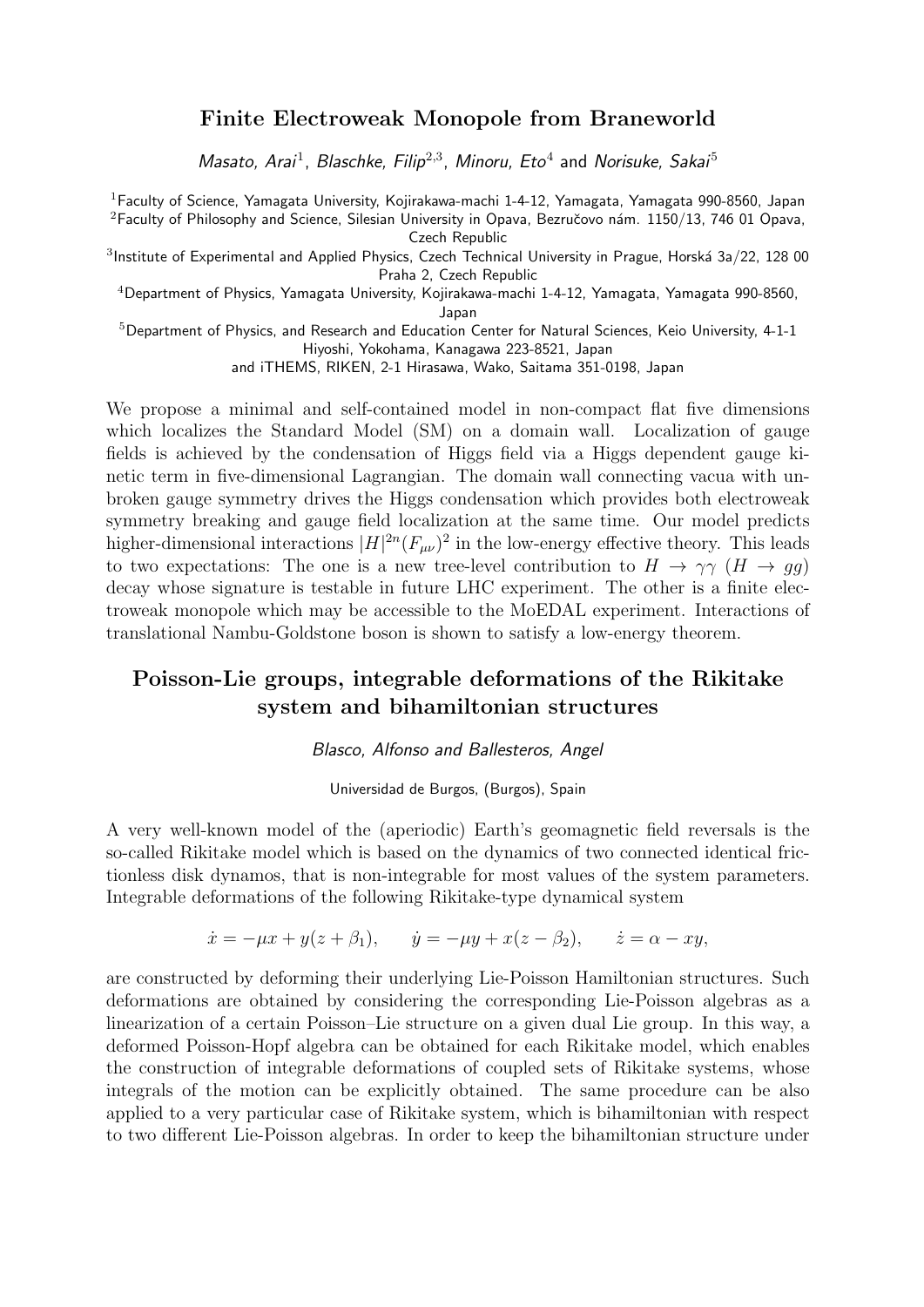deformation, a common dual Poisson-Lie group for the two Lie-Poisson structures have to be found. Coupled systems for this bihamiltonian deformation are also presented. In all coupled systems the use of 'cluster variables' turns out to be convenient in order to analyse the dynamics.

# On the status of pointlike fields in integrable QFTs

### Bostelmann, Henning

University of York, Department of Mathematics, York, United Kingdom

In integrable models of quantum field theory, local fields are normally constructed by means of the bootstrap-formfactor program. However, the convergence of their  $n$ -point functions is unclear in this setting. An alternative approach uses fully convergent expressions for fields with weaker localization properties in spacelike wedges, and deduces existence of observables in bounded regions from there, but yields little information about their explicit form. We propose a new, hybrid construction: We aim to describe pointlike local quantum fields; but rather than exhibiting their n-point functions and verifying the Wightman axioms, we establish them as closed operators affiliated with a net of local von Neumann algebras that is known from the wedge-local approach. This is shown to work at least in the Ising model.

# Discrete Transforms and Orthogonal Polynomials of (Anti)symmetric Multivariate Sine Functions

### Brus, Adam

### Czech Technical University in Prague, Prague, Czech Republic

The multivariate antisymmetric and symmetric trigonometric functions allow to generalize the classical Chebyshev polynomials to multivariate settings. The four classes of the multivariate polynomials, related to the symmetrized sine functions, are studied. For each of these polynomials, the weighted continuous and discrete orthogonality relations are shown. The related cubature formulas for numerical integration together with further model examples and properties of selected special cases are discussed.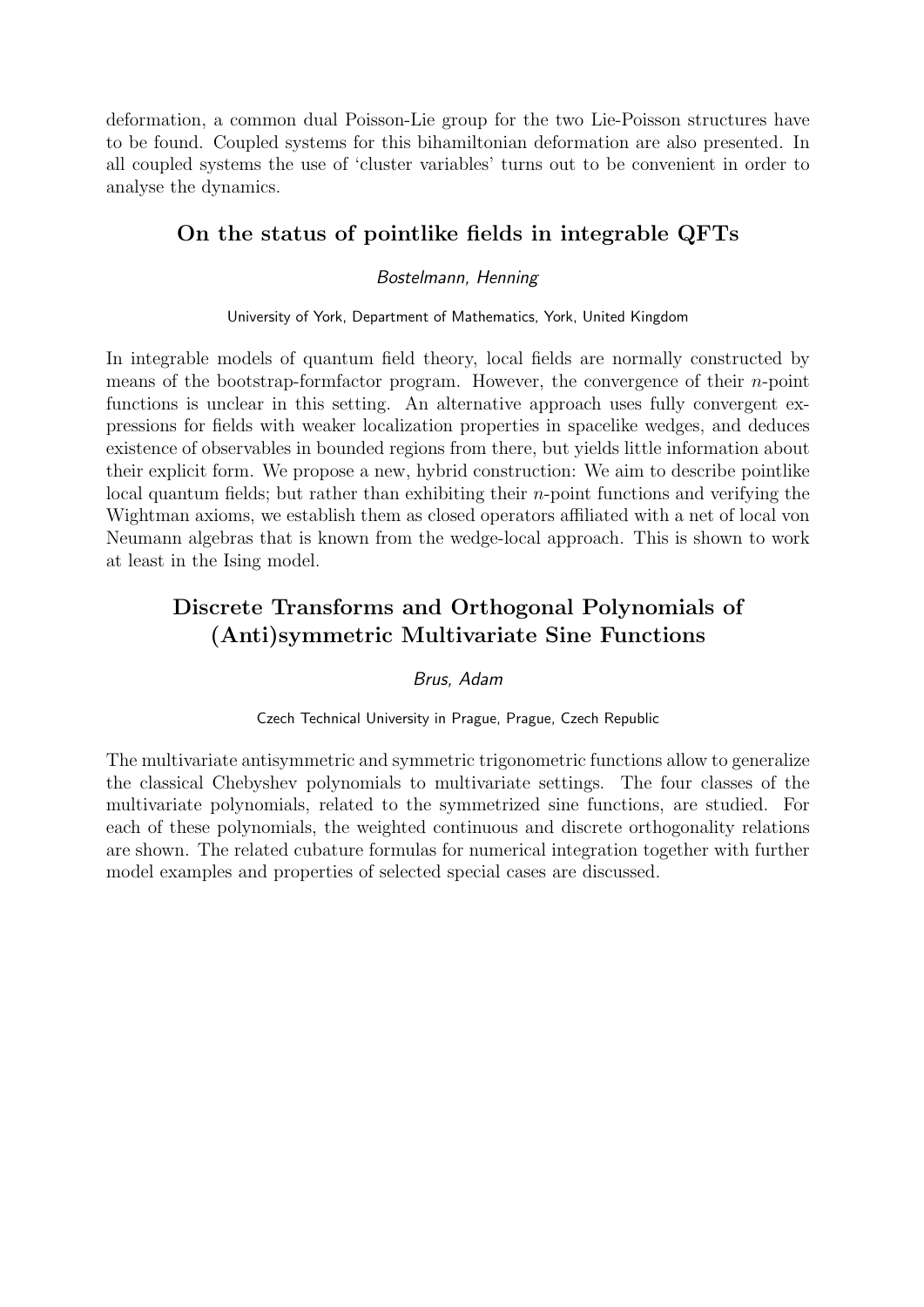# Conjugacy Classes and Centralizers for Pivotal Fusion **Categories**

### Burciu, Sebastian

### Institute of Mathematics of Romanian Academy, Bucharest, Romania

A criterion for Müger centralizer of a fusion subcategory of a braided non-degenerate fusion category is given. Along the way we extend some identities on the space of class functions of a pivotal fusion category introduced recently by Shimizu. We also show that in a modular tensor category the product of two conjugacy class sums is a linear combination of conjugacy class sums with rational coefficients. The talk is based on the preprint arXiv:1904.02226.

# On indicator of quantumness from negativity of Wigner functions of Bures and Hilbert-Schmidt ensembles of qubit and qutrit

### Bures, Martin

Institute of Experimental and Applied Physics, Czech Technical University, Prague, Czech Republic

### Joint Institute for Nuclear Research, Dubna, Russia

Joint work with: Vahagn Abgaryan, Arsen Khvedelidze, Iliya Rogojin, Astghik Torosyan

The global indicator quantifying nonclassicality of an N-dimensional system via negativity of the Wigner function is discussed. The indicator is defined via relative volume of the subspace of unitary orbit space of a quantum system where the Wigner distribution is positive. The numerical and analytical results of evaluation of the global indicator for the Hilbert-Schmidt and the Bures ensembles of qubit and qutrit systems are given.

# Operator-algebraic construction of quantum integrable models with bound states

### Cadamuro, Daniela

University of Leipzig, Institute for Theoretical Physics, Leipzig, Germany

We consider the construction of integrable quantum field theories in the operator-algebraic approach, which is based on quantum fields localized in infinitely extended wedge regions. The existence of strictly localized observables can then be obtained by abstract  $C^*$ -algebraic arguments. This avoids dealing with the functional analytic properties of pointlike interacting fields, which are difficult to control due to the convergence problem of the infinite series of their form factors. This approach has been successful for the construction of a class of models with scalar S-matrices and without bound states. In extension of these results, we consider S-matrices with poles in the physical strip ("bound states"). We exhibit wedge-local fields in these models, which arise as a deformation of those in the non-boundstate models by an additive term, the so called "bound state operator". This technique applies to a variety of theories, e.g., the Bullough-Dodd model, the  $Z(N)$ -Ising model, the affine Toda field theories and the Sine-Gordon model.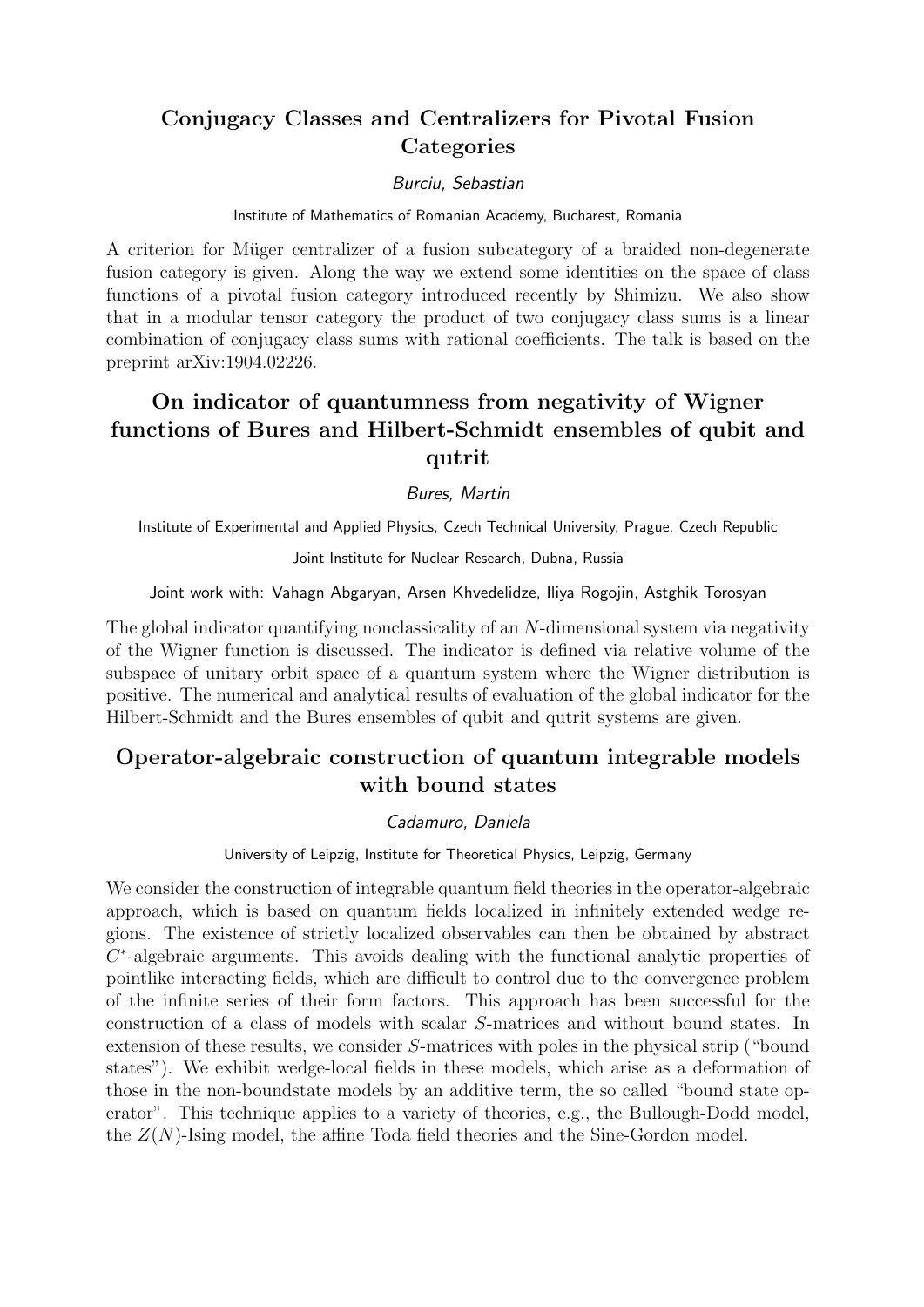# Exact solution of an integrable anisotropic  $J_1 - J_2$  spin chain model

### Cao, Junpeng

Institute of Physics, Chinese Academy of Sciences, Beijing, China

An integrable anisotropic Heisenberg spin chain with nearest-neighbour couplings, nextnearest-neighbour couplings and scalar chirality terms is constructed. After proving the integrability, we obtain the exact solution of the system. The ground state and the elementary excitations are also studied. It is shown that the spinon excitation of the present model possesses a novel triple arched structure. The elementary excitation is gapless if the anisotropic parameter  $\eta$  is real while the elementary excitation has an enhanced gap by the next-nearest-neighbour and chiral three-spin interactions if the anisotropic parameter  $\eta$  is imaginary. The method of this paper provides a general way to construct new integrable models with next-nearest-neighbour interactions.

### Gauge-Theory Lagrangians and Projective Geometry

### Dahm, Rolf

beratung für IS, Mainz, Germany

We discuss the Lagrangian structure of gauge theory from both sides: Given a typical gauge theory with fermion and boson fields, we re-identify well-known constituents and relate them to representations known from classical projective geometry. Vice versa, starting from second order surfaces like the energy representation  $E^2 - \vec{p}^2 = p_\mu p^\mu$ , we discuss related line and plane representations of projective geometry in 3-space and their line generators. Following the construction by three linear Complexe yields a boson part, and using Complexe and null systems, we discuss on how to obtain Cartan and Dirac spinor reps. In both cases, the Lie algebra  $su(2) \oplus i su(2)$  of the Lorentz group (i.e. special relativity) is intrinsically related to line and linear Complex reps, and it originates from infinitesimal motions of rotations and null systems. Last not least, we discuss Lie operator representations and invariants, and we close with a brief outlook on how to generalize aspect of this representation theory by means of projective geometry and  $P^5$ .

# Lie-algebraically twist-deformed Sprott systems and their synchronization by active control

#### Daszkiewicz, Marcin

University of Wroclaw sqr. Max Born 9, Wroclaw, Poland

We provide the Lie-algebraically twist-deformed Sprott models defined on quantum spacetime with two spatial directions commuting to space. Further, we demonstrate, that effectively, each of them is described by system of three complex, ordinary and nonlinear differential equations. Apart of that, we find for such modified models the corresponding jerk dynamics as well as we synchronize them with use of so-called active control method. Besides, we illustrate our results by numerical calculations performed for the twist-deformed identical Sprott-A system.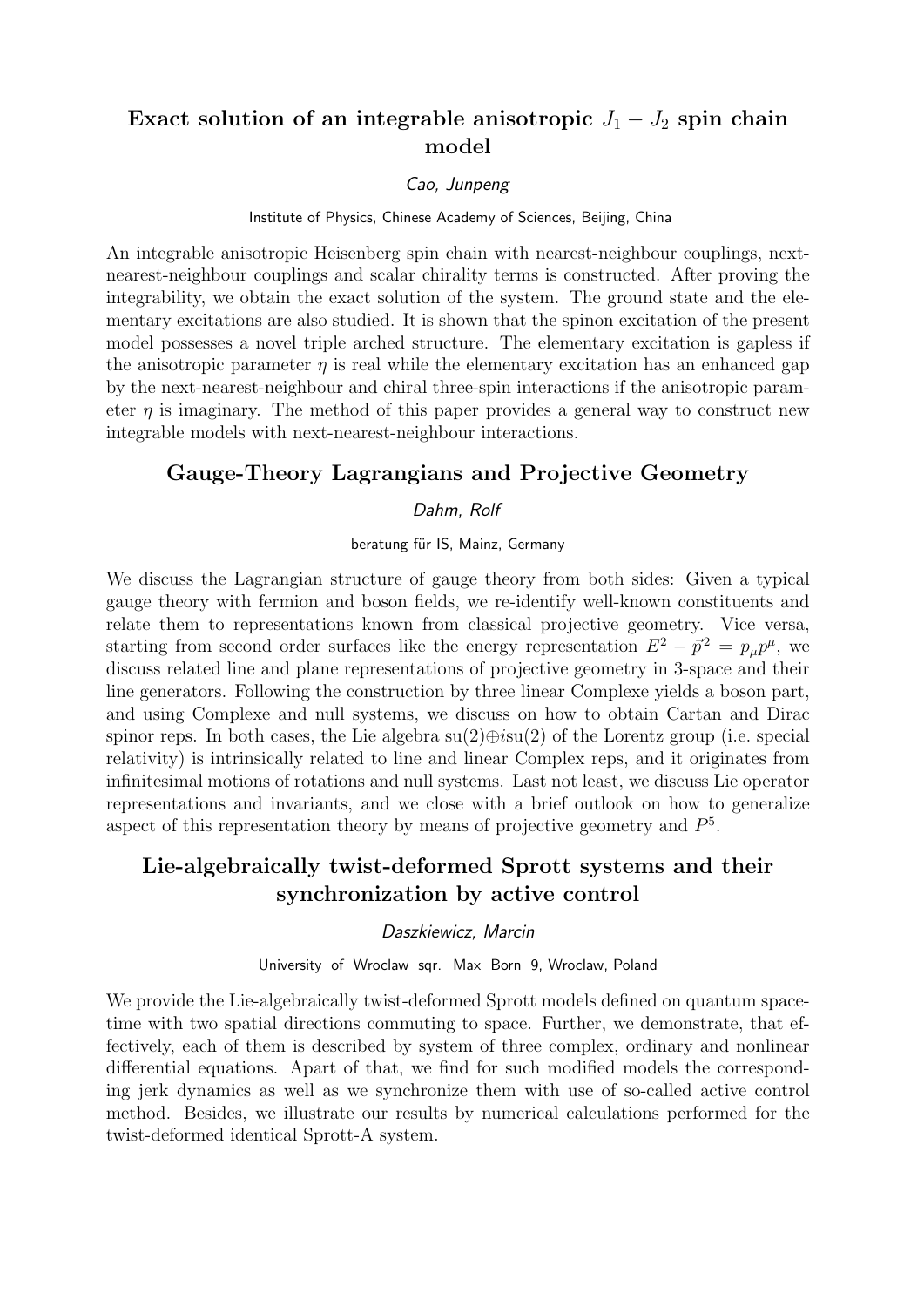# On calculation of the quadrupole operator in the orthogonal Bargmann-Moshinsky basis of SU(3) group

### Deveikis, Algirdas

Department of Applied Informatics, Vytautas Magnus University, Kaunas, Lithuania algirdas.deveikis@vdu.lt

Quadrupole operators are calculated in orthonormal  $SU(3) \supset SO(3)$  non-canonical Bargman-Moshinsky (BM) basis with the highest weight vectors  $(L, M = L)$  of SO(3) irreducible representations  $(\lambda, \mu)$ . A new symbolic-numerical non-standard recursive and fast orthonormalization procedure based on the Gram-Schmidt orthonormalization algorithm is developed. The presented procedure uses the analytical formulas of the overlap integrals of the BM basis and does not involve any square root operation on the expressions coming from the previous recursive computation steps. The computation of the components of the quadrupole operator in the orthonormalized BM basis is implemented in the Wolfram Mathematica 10.1. The tests of performance and efficiency of the developed procedure for the quadrupole operators calculation are presented.

# Stringy Kahler moduli, mutation and monodromy

### Donovan, Will

Tsinghua University, Beijing, China

Joint work with: Yau MSC

The derived symmetries associated to a 3-fold admitting an Atiyah flop may be organised into an action of the fundamental group of a sphere with three punctures, thought of as a stringy Kahler moduli space. I extend this to general flops of irreducible curves on 3-folds in joint work with M. Wemyss. This uses a novel helix of sheaves supported on the flopping curve, and leads to a conjectural description of the associated derived symmetry group.

### Discrete Painlevé Equations in Tiling Problems

Dzhamay, Anton

The University of Northern Colorado, Greeley, CO, USA

Joint work with: Alisa Knizel, Columbia University, New York, NY, USA

The notion of a gap probability is one of the main characteristics of a probabilistic model. A. Borodin showed that for some discrete probabilistic models of Random Matrix Type discrete gap probabilities can be expressed through solutions of discrete Painlevé equations, which provides an effective way to compute them. We discuss this correspondence for a particular class of models of lozenge tilings of a hexagon. For uniform probability distribution, this is one of the most studied models of random surfaces. Borodin,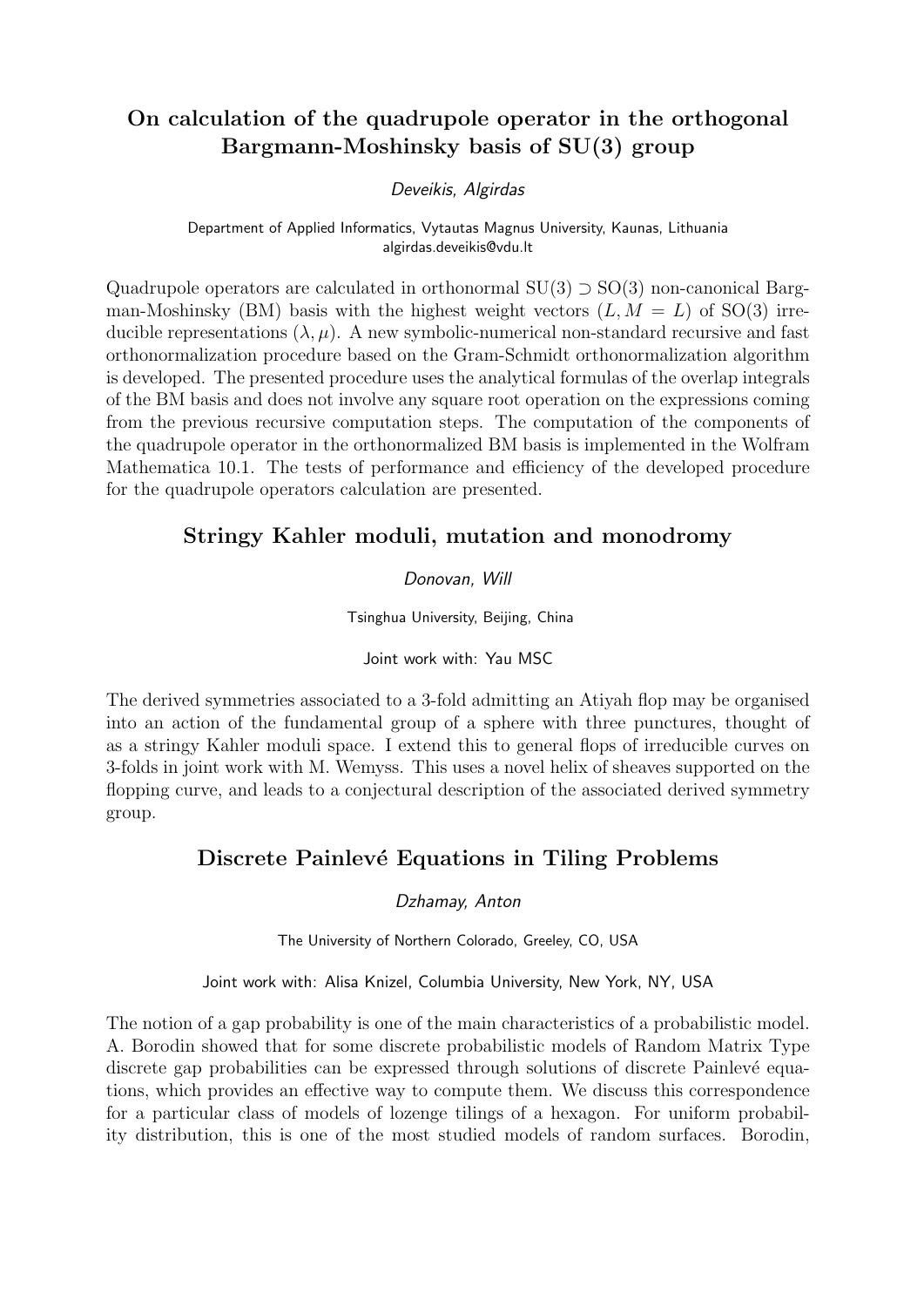Gorin, and Rains showed that it is possible to assign a very general elliptic weight to the distribution and degenerations of this weight correspond to the degeneration cascade of discrete polynomial ensembles, such as Racah and Hahn ensembles and their q-analogues. This also correspond to the degeneration scheme of discrete Painlevé equations, due to the work of Sakai. Following the approach of A. Knizel, we consider the  $q$ -Hahn and q-Racah ensembles and corresponding discrete Painlevé equations of types  $q$ -P $\left(A_1^{(1)}\right)$  $\binom{1}{1}$  and  $q$ -P $\left(A_2^{(1)}\right)$  $\binom{1}{2}$ . We show how to use the algebro-geometric techniques of Sakai's theory to pass from the isomonodromic coordinates of the model to the discrete Painlevé coordinates that is compatible with the degeneration.

### Integrable reductions of the dressing chain

### Evripidou, Charalampos

University of Hradec Kralove, Hradec Kralove, Czech Republic

In this talk I will show how we construct a family of integrable systems as reductions of the dressing chain, described in its Lotka-Volterra form. For any two non-negative integers k, n satisfying  $n \geq 2k+1$  we obtain a Lotka-Volterra system which on the one hand is a reduction of the dressing chain of  $2m + 1$  variables and on the other hand is a deformation of an integrable reduction of the  $2m + 1$ -dimensional Bogoyavlenskij-Itoh system, where  $m = n - k - 1$ . We show that the systems obtained are both Liouville and non-commutative integrable. For the particular case  $k = 0$  we also construct a family of discretizations of the obtained integrable systems, including their Kahan discretization, and we show that these discretizzations are also Liouville and superintegrable.

# The complete solution of the two-qubit trace-norm geometric discord.

### Frydryszak, Andrzej

Institute of Theoretical Physics, University of Wroclaw, Poland

Joint work with: Jakobczyk L., Lugiewicz P.

I will give brief account of the complete solution of the problem of determination of tracenorm geometric discord for arbitrary two-qubit state. Final answer is achieved thanks to the effective reduction of the problem to study critical points of certain mapping depending on projectors.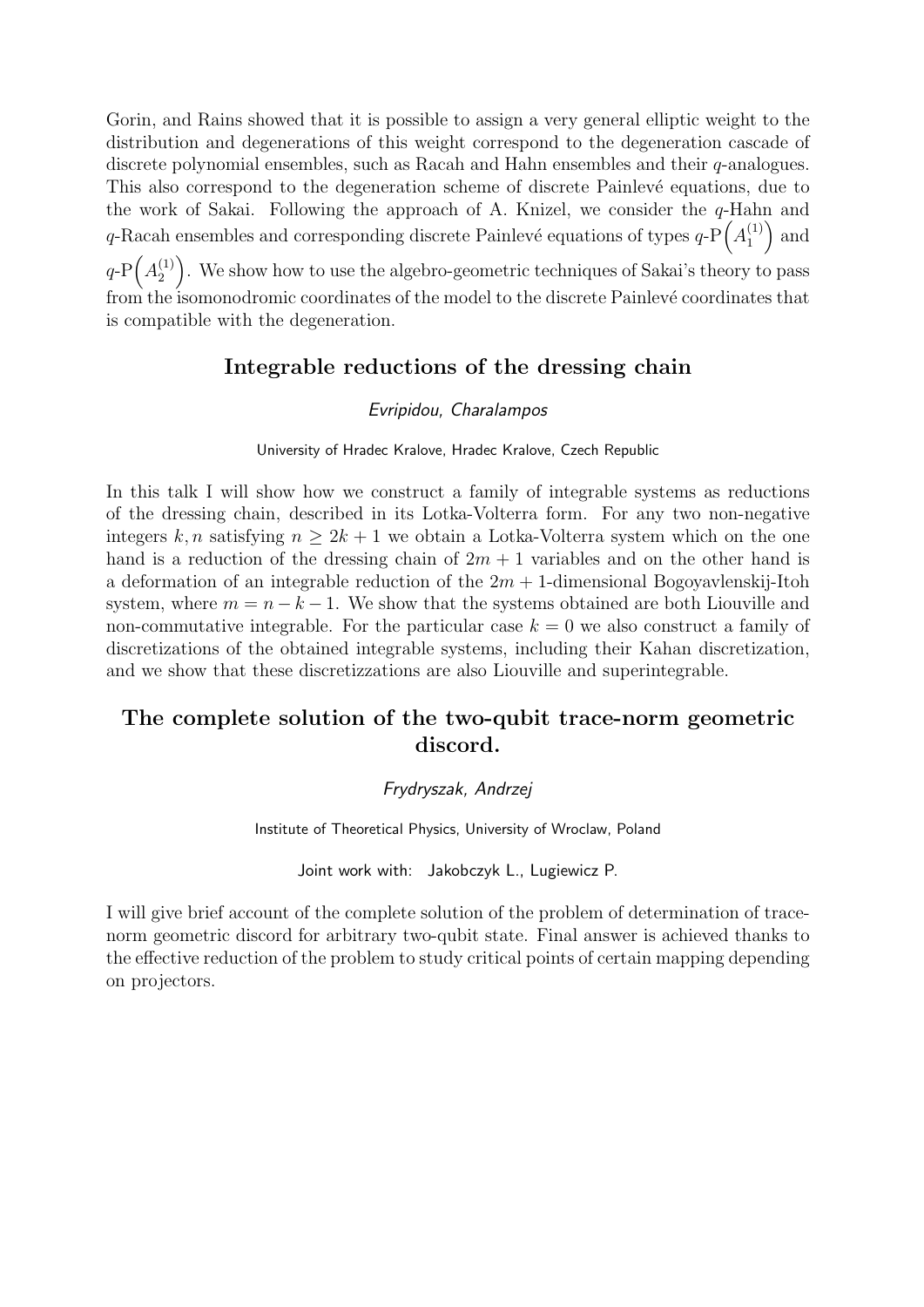# On T-duality and holographic entanglement entropy for NS5-branes

### Golubtsova, Anastasia

The Joint Institute for Nuclear Reaserch, Dubna, Russia

Joint work with: Musaev, Edward

In this talk we discuss T-duality aspects of entanglement entropy for field theories living on NS five branes, including the exotic brane  $5^r_2$ , with  $r = 0, 1, 2, 3, 4$ . We consider the invariant action of holographic entanglement entropy and propose an algorithm to calculate entanglement entropy for theories living on branes with non-trivial dynamics in doubled space. In the framework of Double Field Theory we propose a generalization of the Ryu-Takayanagi formula which takes into account dependence of localized backgrounds for the branes on winding modes of strings.

# On classification of rational K-matrices

### Gombor, Tamas

### Wigner RCP, Budapest, Hungary

In this talk I present a derivation of the possible residual symmetries of rational K-matrices which are invertible in the "classical limit" (the spectral parameter goes to infinity). This derivation uses only the boundary Yang-Baxter equation and the asymptotic expansions of the R-matrices. The result proves the previous assumption: if the original and the residual symmetry algebras are  $\mathfrak g$  and  $\mathfrak h$  then there exists a Lie-algebra involution of  $\mathfrak g$  for which the invariant sub-algebra is  $\mathfrak h$ .

### Thermodynamics of the XXZ spin-1/2 chain

### Goomanee, Salvish

### Ecole Normale Supérieure de Lyon, Lyon, France

In this talk I will present the novel developments pertaining the the thermodynamics of the XXZ spin-1/2. I will decribe the analysis allowing one to prove several features related to the behaviour of the Heisenberg-Ising (or XXZ) spin-1/2 chain at finite temperature. It has been argued in the literature that the *per*-site free energy or the correlation length admit integral representations whose integrands are expressed in terms of solutions of non-linear integral equations. The derivations of such representations rested on various unproven conjectures such as the existence of a real, non-degenerate, maximal in modulus Eigenvalue of the quantum transfer matrix, the existence and uniqueness of the solutions to the auxiliary non-linear integral equations in the infinite Trotter limit. I will show how these conjectures can be proven in a rigorous setting for temperatures high enough. The result of these analyses allowed one to observe that a subset of sub-dominant Eigenvalues of the quantum transfer matrix admits a large temperature asymptotic expansion.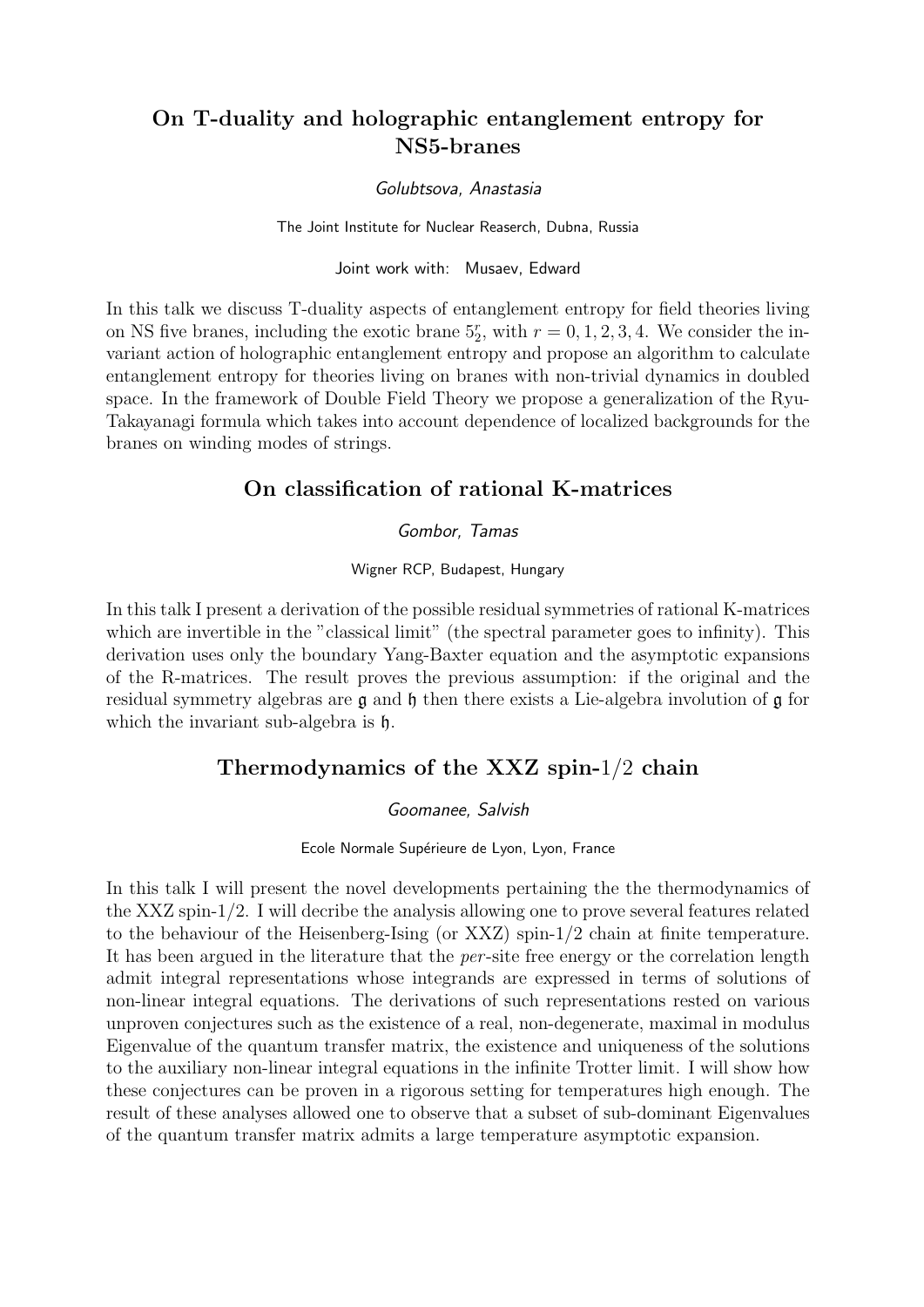# Slightly generalized Maxwell system and longitudinal components of solution

### Gordievich, Igor

MIRTEK Ltd, Stavropol, Russia

Joint work with: Simulik, Volodimir

We consider slightly generalized Maxwell equations with electric and magnetic currents and charges densities of the gradient type. Among other versions of the Maxwell system these equations differ by the extended symmetry properties. Such system of equations is invariant with respect to a 256-dimensional algebra, and this algebra is not yet the maximum of possible symmetry. The longitudinal components of both vectors of electric and magnetic field strengths, together with two corresponded scalar waves, are found as the exact solution of such generalized Maxwell equations. The longitudinal wave component of the electric field strength vector itself is found as an exact solution of the standard Maxwell equations with fixed current and charge of the gradient type. This wave is corresponded to the scalar wave component, which is propagated in the same direction. The analysis of found solutions demonstrates that longitudinal components are located near the corresponded current and charge densities, which are the sources of such fields. The relationship with modern experiments is considered briefly.

# The Volterra type equation related to the non-Debye relaxation

### Górska, Katarzyna

Institute of Nuclear Physics, Polish Academy of Sciences, ul. Radzikowskiego 152, 31-342 Kraków, Poland

Joint work with: Andrzej Horzela and Giuseppe Dattoli

I will present the solutions of Volterra equations with the fading memory given by the Prabhakar function with negative upper parameter which is relevant to the standard non-Debye models of dielectric relaxation, namely for the Cole-Cole, Cole-Davidson, and Havriliak-Negami models. These integro-differential equations are solved by using the umbral calculus and Laplace transform method whose results are identically for the same fixed values of the used parameters.

# Beyond coherent states quantization

Gouba, Laure

Abdus Salam International Centre for Theoretical Physics (ICTP), Trieste, Italy

We present an original approach to quantization based on operator-valued measures that generalize the so-called Berezin-Klauder-Toepliz quantization, and more generally coherent states quantization approches.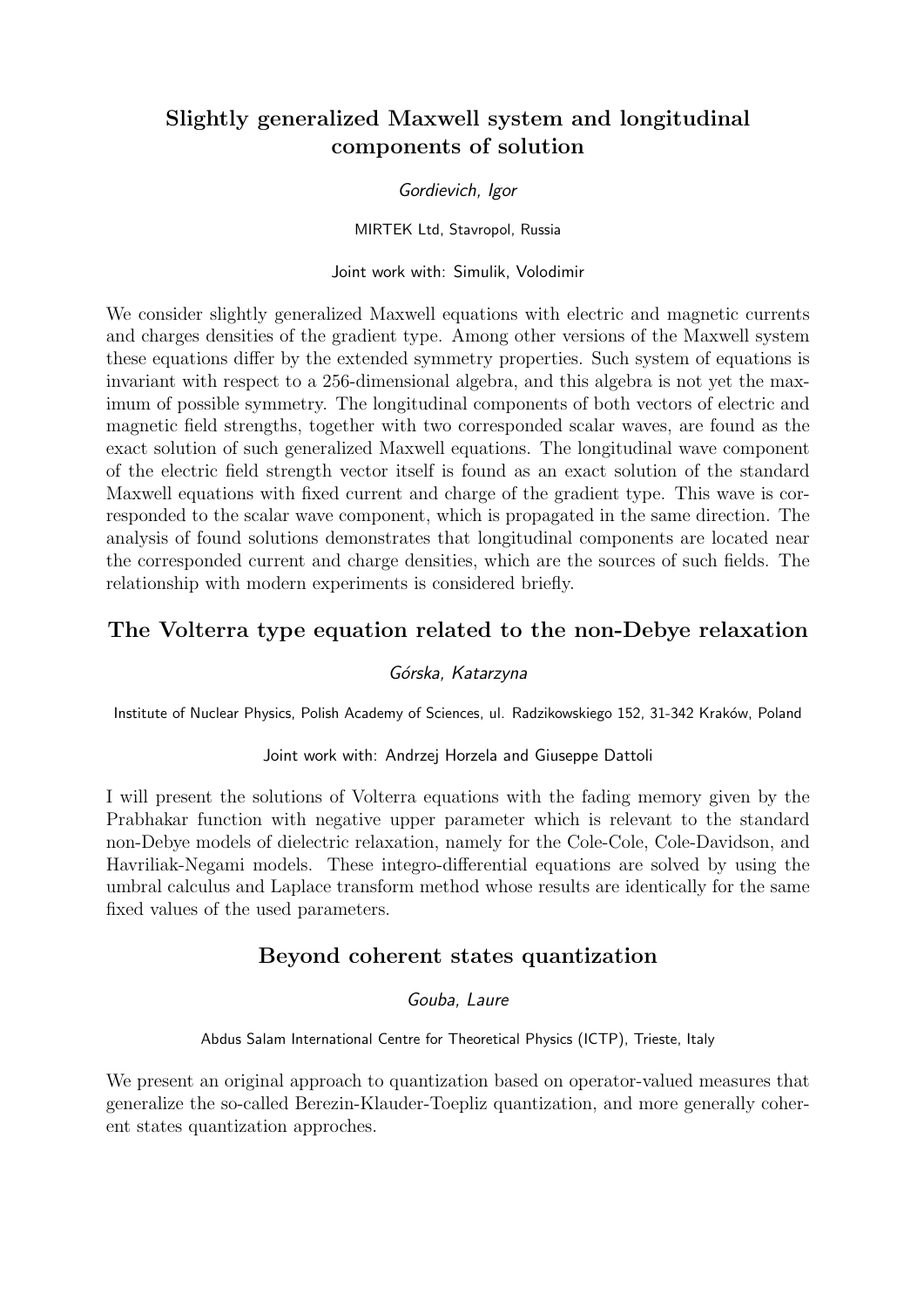# Construction Of Multivariate Interpolation Hermite Polynomials In Hypercube

Gusev, Alexander

Joint Institute for Nuclear Research, Dubna, Russia

The algorithms for constructing the Hermite interpolation polynomials d variables on the standard d-dimensional hypercube and simplex are proposed. These polynomials are applied for construction the finite element schemes for solving multidimensional boundary value problems. The test examples for Helmholtz equation are given.

# Confluent Heun potentials for the stationary Klein-Gordon equation

Hakobyan, Manush

Russian-Armenian University, Yerevan, 0051 Armenia

Institute for Physical Research, NAS of Armenia, Ashtarak, 0203 Armenia

Joint work with: Ishkhanyan, Tigran and Ishkhanyan, Artur

We present in total fifteen potentials for which the stationary Klein-Gordon equation is solvable in terms of the confluent Heun functions. Because of the symmetry of the confluent Heun equation with respect to the transposition of its regular singularities, only nine of the potentials are independent. Four of these independent potentials are five-parametric. One of them possesses a four-parametric ordinary hypergeometric sub-potential, another one possesses a four-parametric confluent hypergeometric sub-potential, and one potential possesses four-parametric sub-potentials of both hypergeometric types. The fourth five-parametric potential has a three-parametric confluent hypergeometric sub-potential, which is, however, only conditionally integrable. The remaining five independent Heun potentials are four-parametric and have solutions only in terms of irreducible confluent Heun functions.

# Conformal transformation between Einstein and Jordan frames

### Hendi, Seyed Hossein

Physics Department and Biruni Observatory, College of Sciences, Shiraz University, Shiraz 71454, Iran

We will give a potential problem in Jordan frame in the context of general relativity which is related to the nontrivial solution of nonlinear differential equation. We propose a suitable conformal transformation in which change the Jordan frame into the Einstein frame. Since in the Einstein frame we can solve differential equation, one can obtain the analytical solution of differential equation in the Jordan frame via inverse conformal transformation.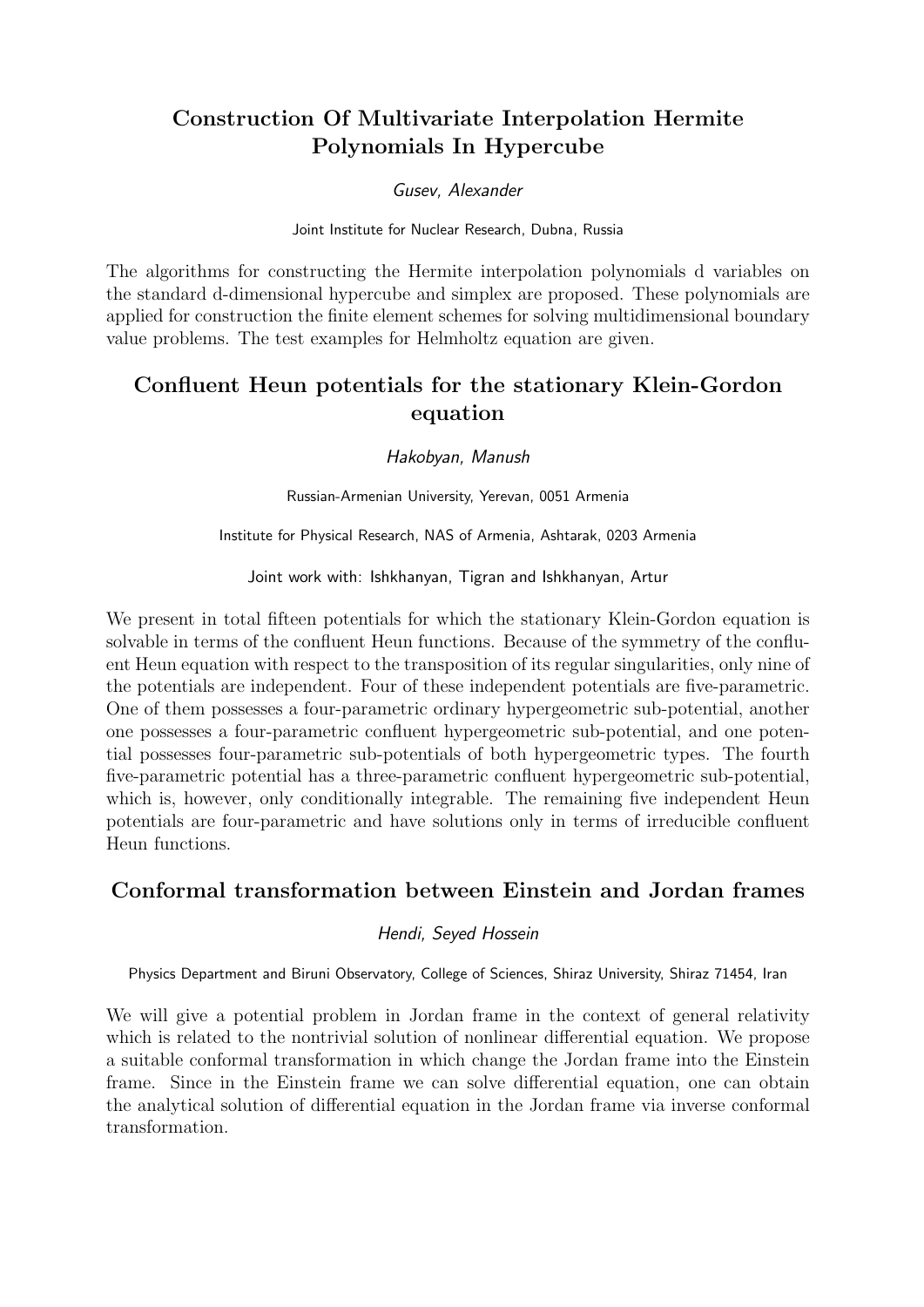# Coherent States for Rational Extensions and Ladder Operators That Have Only Infinite-Dimensional Representations

### Hoffmann, Scott

The University of Queensland, Brisbane, Australia

The systems we consider are rational extensions of the harmonic oscillator, the truncated oscillator and the radial oscillator. In all cases it is possible to construct ladder operators that have only infinite-dimensional representations. Thus all levels of the systems are coupled. We construct Barut-Girardello coherent states in all cases, and calculate their properties to look for classical or non-classical behaviour.

### What hide the Hermite coherent states

### Horzela, Andrzej

Institute of Nuclear Physics, Polish Academy of Sciences, ul. Radzikowskiego 152, 31-342 Kraków, Poland

Joint work with: Katarzyna Górska and Franciszek Hugon Szafraniec

The standard, Glauber-Klauder-Sudarshan coherent states are Gaussian. I will present √ the construction of coherent states for which the polynomial basis  $z^n/\sqrt{n!}$  is replaced the Hermite polynomials in one and two complex variables. Hermite polynomials in complex variables enable us to introduce the family of orthonormal Hermite functions. Representatives of this family depend on a real parameter  $0 < \alpha < 1$  and are suitable for obtaining one-particle and bipartite coherent states. The latter also appear to be Gaussian and satisfy properties of the standard coherent states including resolution of the identity and existence of the Bargmann transform. For  $0 < \alpha < 1$  the single particle states appear to be squeezed while the bipartite states are simultaneously squeezed and nonfactorizable, i.e. entangled. Squeezing and entanglement disappear in the limit  $\alpha \rightarrow$ 1 which brings our scheme to the standard case.

### Higher-spin gauge supermultiplets and supercurrents

### Hutomo, Jessica

University of Western Australia, Perth, Australia

In four spacetime dimensions, off-shell formulations for massless higher-spin  $\mathcal{N} = 1$  supermultiplets were developed in the early 1990s. For every superspin value  $\hat{s}$ , integer  $(\hat{s} = s)$ or half-integer  $(\hat{s} = s + \frac{1}{2})$  $\frac{1}{2}$ , with  $s = 1, 2, \cdots$ , there exist two dually equivalent off-shell actions in Minkowski superspace. Upon elimination of the auxiliary fields, each of the two superspin- $\hat{s}$  actions reduce to a sum of the massless spin- $\hat{s}$  and  $(\hat{s} + \frac{1}{2})$  $(\frac{1}{2})$  actions at the component level. These  $\mathcal{N} = 1$  higher-spin supermultiplets were also generalised to the case of anti-de Sitter (AdS) supersymmetry. In this talk I will discuss the construction of higher-spin supercurrent multiplets associated with these massless gauge theories in AdS. Explicit realisations of such higher-spin supercurrents in models for massless and massive chiral scalar superfields will also be presented.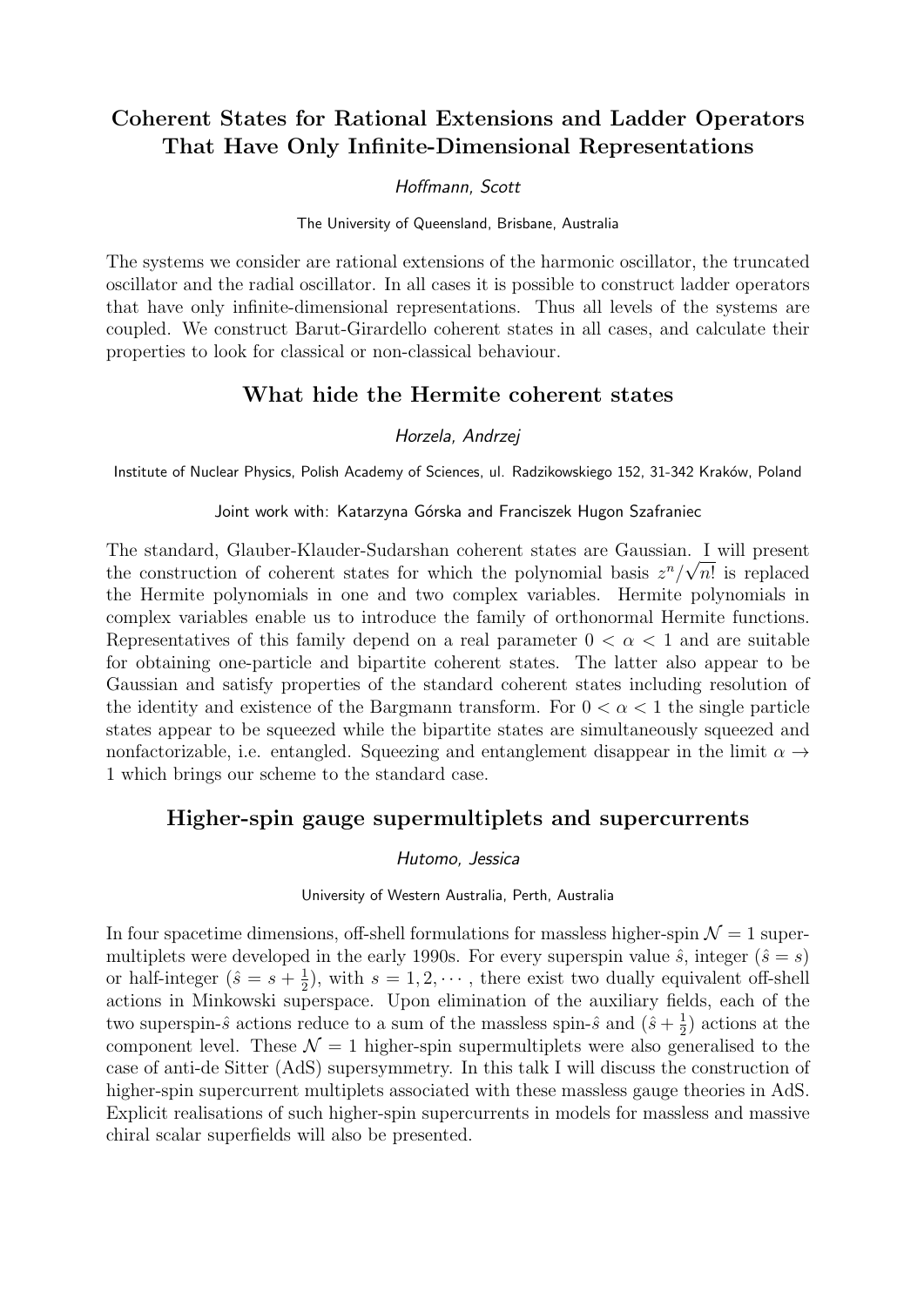# Generalized confluent hypergeometric solutions of the Heun confluent equation

Ishkhanyan, Artur

Russian-Armenian University, Yerevan, 0051 Armenia

Institute for Physical Research, NAS of Armenia, Ashtarak, 0203 Armenia

### Joint work with: Ishkhanyan, Tigran

We show that the Heun confluent equation admits infinitely many solutions in terms of the confluent generalized hypergeometric functions. For each of these solutions a characteristic exponent of a regular singularity of the Heun confluent equation is a non-zero integer and the accessory parameter obeys a polynomial equation. Each of the solutions can be written as a linear combination with constant coefficients of a finite number of either the Kummer confluent hypergeometric functions or the Bessel functions.

# Quantum Fundamental Group

### Ivankov, Petr

Lomonosov Moscow State University, Ramenskoye, Russia

The noncommutative generalization of the topological notion of the fundamental group is discussed, i.e. there is a class  $\mathfrak F$  of C<sup>\*</sup>-algebras such that for all  $A \in \mathfrak F$  there is the well defined quantum fundamental group  $\pi_1(A)$ . Following results are proven:

- 1. If  $X$  is a connected locally path connected semilocally 1-connected locally compact second-countable Hausdorff space such that the fundamental group  $\pi_1(\mathcal{X}, x_0)$  is residually finite, then  $C_0(\mathcal{X}) \in \mathfrak{F}$  and there is a group isomorphism  $\pi_1(C_0(\mathcal{X})) \cong$  $\pi_1(\mathcal{X}, x_0)$ .
- 2. Let A be a  $C^*$ -algebra with continuous trace, and let X be the spectrum of A. If  $X$  is a connected locally path connected semilocally 1-connected locally compact second-countable Hausdorff space such that the fundamental group  $\pi_1 (\mathcal{X}, x_0)$  is residually finite, then  $A \in \mathfrak{F}$  and there is a group isomorphism  $\pi_1(A) \cong \pi_1(\mathcal{X}, x_0)$ .

# Tropical KP and Young tableaux

### Iwao, Shinsuke

### Department of Mathematics, Tokai University, Kanagawa, Japan

In this talk we propose a new tropical-theoretic approach to combinatorics on Young tableaux. We show that the "rectification algorithm" for Young tableaux is nicely characterized by using the theory of tropical integrable systems. In fact, the algorithm can be interpreted as an exchange rule of totally positive matrices, which is also viewed as a time evolution rule of the discrete Toda equation or the discrete relativistic Toda equation. As an application of this result, a new proof of fundamental theorems such as uniqueness of rectification and "shape change theorem" is given in a simpler way. Our work is based on two previous works: the theory of tropical tableaux by Kirillov (2001), Noumi-Yamada (2004) and the tropical-theoretic presentation of jeu de taquin by Mikami (2006), Katayama-Kakei (2015).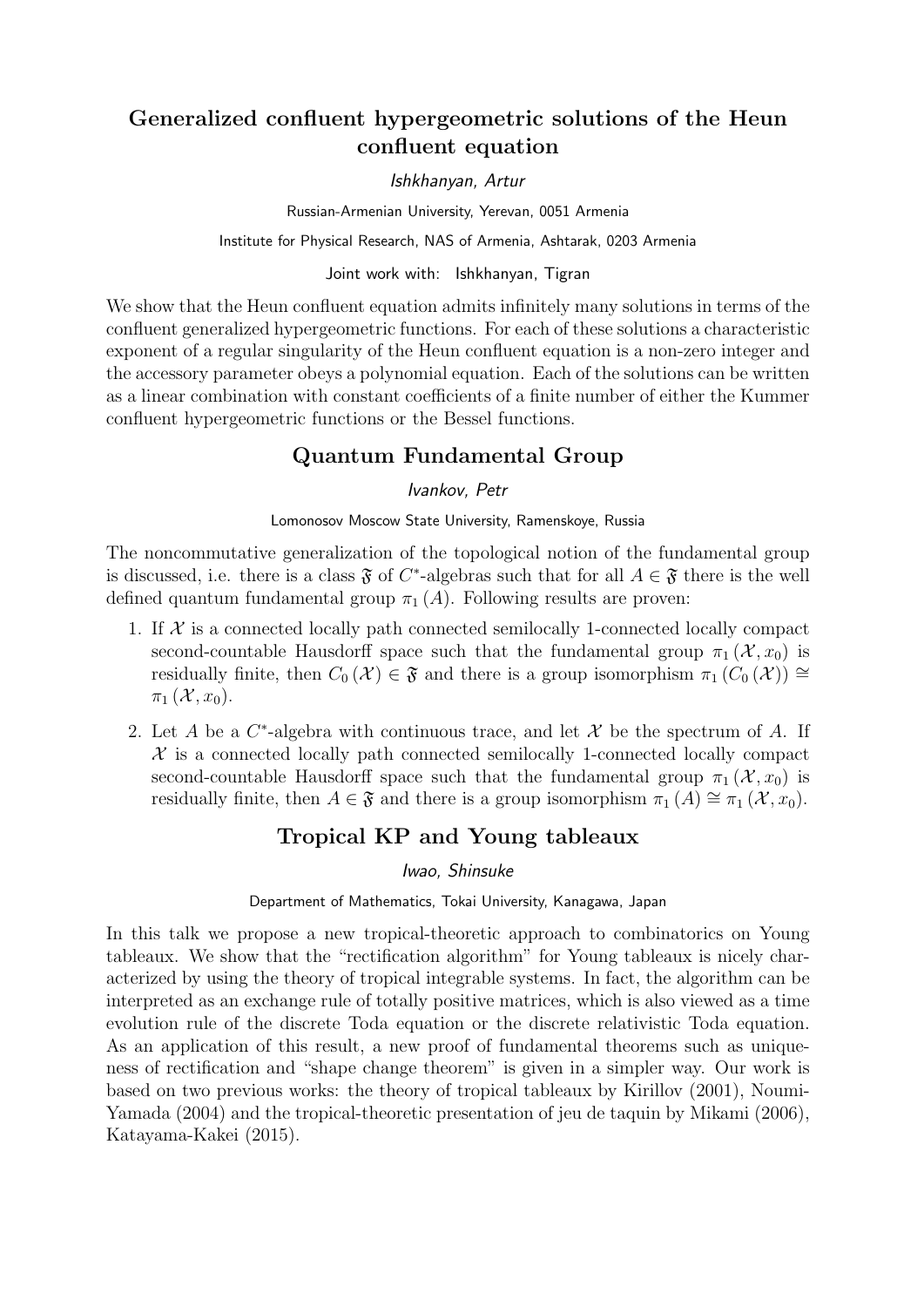# The application of the Schur-Weyl duality in the one-dimensional Hubbard model.

### Jakubczyk, Dorota

Rzeszow University of Technology, Rzeszow, Poland

I will present the application of the Schur-Weyl duality in the one-dimensional Hubbard model in the case of half-filled system of any number of atoms. I replaced the actions of the dual symmetric and unitary groups in the whole  $4^N$ - dimensional Hilbert space by the actions of the dual groups in the spin and pseudo-spin spaces. The calculations significantly reduce the dimension of the eigenproblem of the one-dimensional Hubbard model.

# Qualitative spectral analysis of two-dimensional Dirac fermions in magnetic waveguides

### Jakubský, Vít

Nuclear Physics Institute of CAS, Řež, Czech Republic

We focus on the confinement of two-dimensional Dirac fermions within the waveguides created by realistic magnetic fields. Understanding of their band structure is of our main concern. We provide easily applicable criteria that can guarantee existence or absence of the energy bands and, this way, provide a valuable insight into the systems where analytical solution is impossible. The general results are employed in specific systems where the waveguide is created by the magnetic field of a set of electric wires or by a magnetized strip.

# Quantum White Noise Derivatives and Implementation Problems

### Ji, Un Cig

Chungbuk National University, Cheongju, Korea

We start with some basic notions of the quantum white noise theory. Motivated by the Fock expansions of the white noise operators, we introduce the notions of annihilation and creation derivatives as quantum white noise derivatives. We examine some examples and a representation of the white noise derivatives and then we discuss their Wick derivation property. We study the unique existence of the solutions of simple Wick type linear differential equations. As applications, we discuss some implementation problems related to canonical commutation relations and their perturbations by quadratic white noise operators. Finally, motivated by the solutions of implementation problems, we introduce a general transformation including Fourier-Gauss transform, Fourier-Mehler transform, Weyl transform, Bogoliubov transformation and a quantum extension of Girsanov transformation.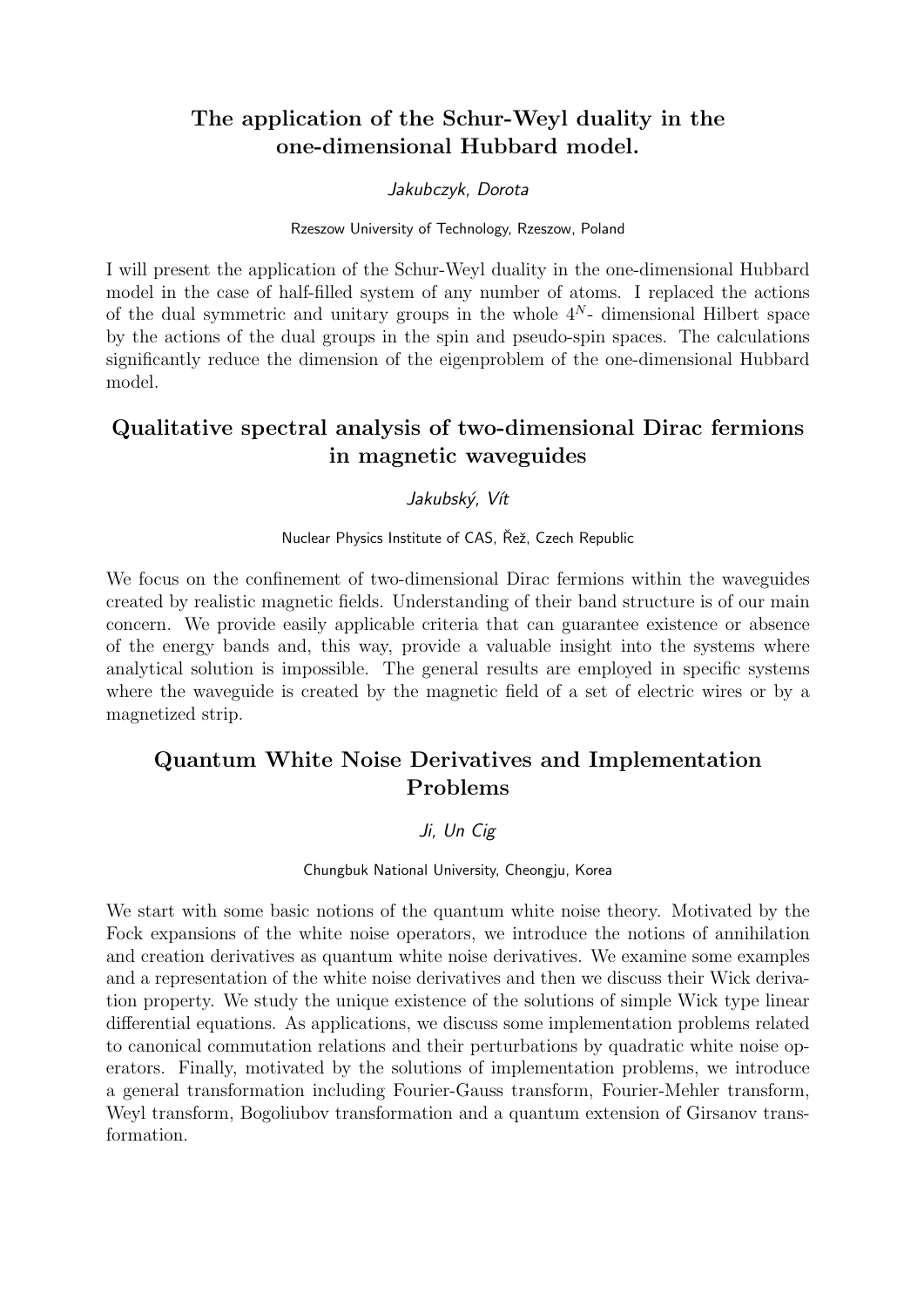# Analytical Solution of Dirac Equation for the Hyperbolic-type Potential Field in the case of Pseudospin Symmetry

### Karayer, H. Hale

Department of Physics, Faculty of Arts and Sciences, Kırklareli University, Kırklareli, Turkey

Analytical solution of Dirac equation is obtained when the scalar and vector potentials satisfy the condition  $V(r) = -S(r)$  for a hyperbolic-type potential by extended Nikiforov-Uvarov method. It is presented that the Dirac equation is reduced to confluent Heun equation. Moreover eigenfunction solution is obtained in terms of confluent Heun polynomials since condition of existence of polynomial solutions of confluent Heun equation is provided simultaneously.

Acknowledgement: This work has been supported by the Scientific and Technological Research Council of Turkey (TUBITAK) with the project number 118F245.

# Orthogonal and symplectic Yangians - representations of the quadratic evaluation

Kirschner, Roland

ITP Univ. Leipzig, Leipzig, Germany

Joint work with: D. Karakhanyan

Orthogonal or symplectic Yangians are defined by the Yang-Baxter RLL relation involving the fundamental R matrix with  $so(n)$  or  $sp(2m)$  symmetry. The conditions on the evaluation of first and second order are investigated. The restrictions implied by these conditions on the representation weights are formulated.

# Poisson bracket deformations using Kontsevich graphs: open problems

Kiselev, Arthemy V.

Bernoulli Institute for Mathematics, CS & AI – Nijenborgh 9, 9747 AG Groningen, The Netherlands

Joint work with: R. Buring (IM JGU Mainz, Germany)

We formulate several open problems from the theory of universal – by using the Kontsevich calculus of oriented graphs – infinitesimal deformations of Poisson brackets  $P$  on finite-dimensional affine manifolds. Apart from the linear scaling  $P \mapsto a \cdot P$ , there are at least countably many nonlinear flows  $\dot{P} = Q(P)$  which are associated by the graph orientation morphism with the Grothendieck–Teichmüller Lie algebra-related cocycles in the unoriented graph complex. An open problem is whether there exist any other deformations which, also encoded by graphs and therefore universal w.r.t. all brackets, neither are Poisson cohomology trivial nor vanish identically if the bracket to deform is Poisson.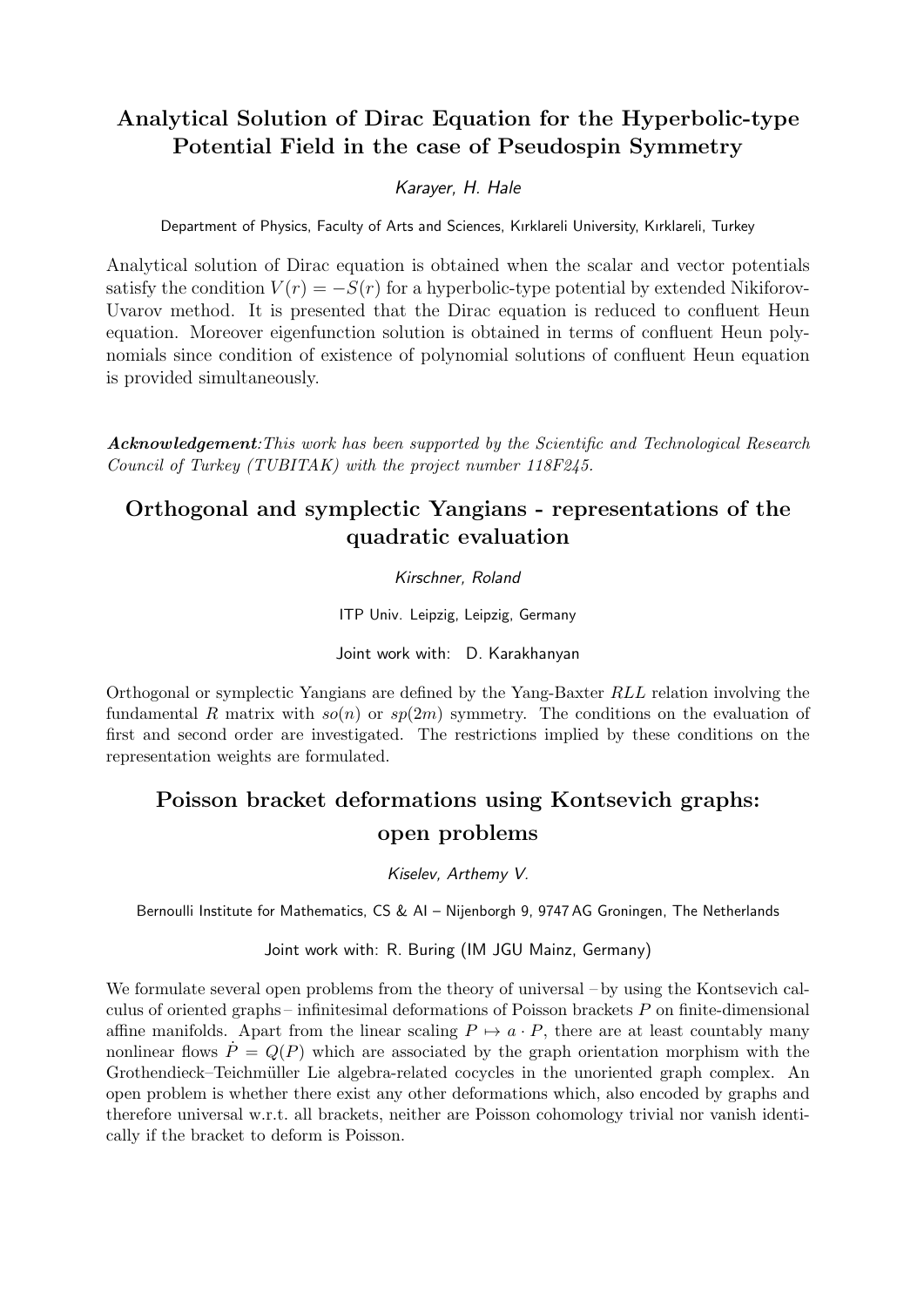The core open problem about universal infinitesimal deformations  $\dot{P} = Q(P)$  is that spontaneously, for all the known flows which are built from unoriented graph cocycles, the velocity value is Poisson cohomology trivial,  $Q(P) = [P, X]$ , at every Poisson bracket P tried so far, although it is seen that there are no universal, graph-encoded 1-vector solutions  $X(P)$  to the factorization  $Q(P) - [P, X] = \nabla(P, [P, P])$  via consequences of the Jacobi identity. We argue that even if these countably many flows indeed are  $\partial p$ -trivial, their vector fields X still yield nonlinear infinitesimal changes of local coordinates on the affine maniflold at hand, making it look almost like a smooth one! Whether the coordinate reparametrizations along integral trajectories of the vector fields  $X$  are in any sense dense is an open problem. The same applies to integrability properties of nonlinear PDE systems  $P = Q(P)$  and to their physical applications in (bio)chemistry, e.g., in the context of mutations of organic life systems.

### Self-organized Critical Dynamics in Coupled Discrete Systems

#### Kondratyev, Vladimir

#### BLTP, JINR, 141980-RU, Dubna, Russia

Superferromagnetism was invoked to specify structures involving objects with discrete spectra due to quantum confinement, e.g., atomic nuclei and clusters, quantum dots, nanocrystals referred for hereafter as DS. We consider dynamics of DS arrays by employing the randomly jumping interacting moments model including quantum fluctuations, inter-DS coupling and disorder. State equation of such a system is demonstrated to exhibit spinodal regions in disorder, magnetic field-plane and the critical points. In vicinity of such points of self-organized (SO) criticality the system exhibits erratic jumps similar to the well-known Barkhausen effect. Exploring correlations of noise amplitudes represents then convenient analytical tool for quantitative definition, description and study of SO criticality in DS assemblies.

### Wreath Products and Multipartite Quantum Systems

#### Kornyak, Vladimir

JINR, Dubna, Russia

A natural symmetry group of a multicomponent quantum system is a special combination of a symmetry group acting within a single component ("local group") and a group that permutes the components ("spatial symmetry group"). This combination is called the wreath product. Unitary representations of wreath products describe quantum evolutions of multipartite systems. It is known that any unitary representation of a finite group is contained in some permutation representation. We describe an algorithm for decomposing permutation representations of wreath products into irreducible components. This decomposition makes it possible to study the quantum behavior (entanglement, non-local correlations, etc.) of multipartite systems in invariant subspaces of the permutation Hilbert space.

### $N = 4$ ,  $d = 4$  Born-Infeld theory by dimensional reduction

Kozyrev, Nikolay

Joint institute for nuclear research, Dubna, Russia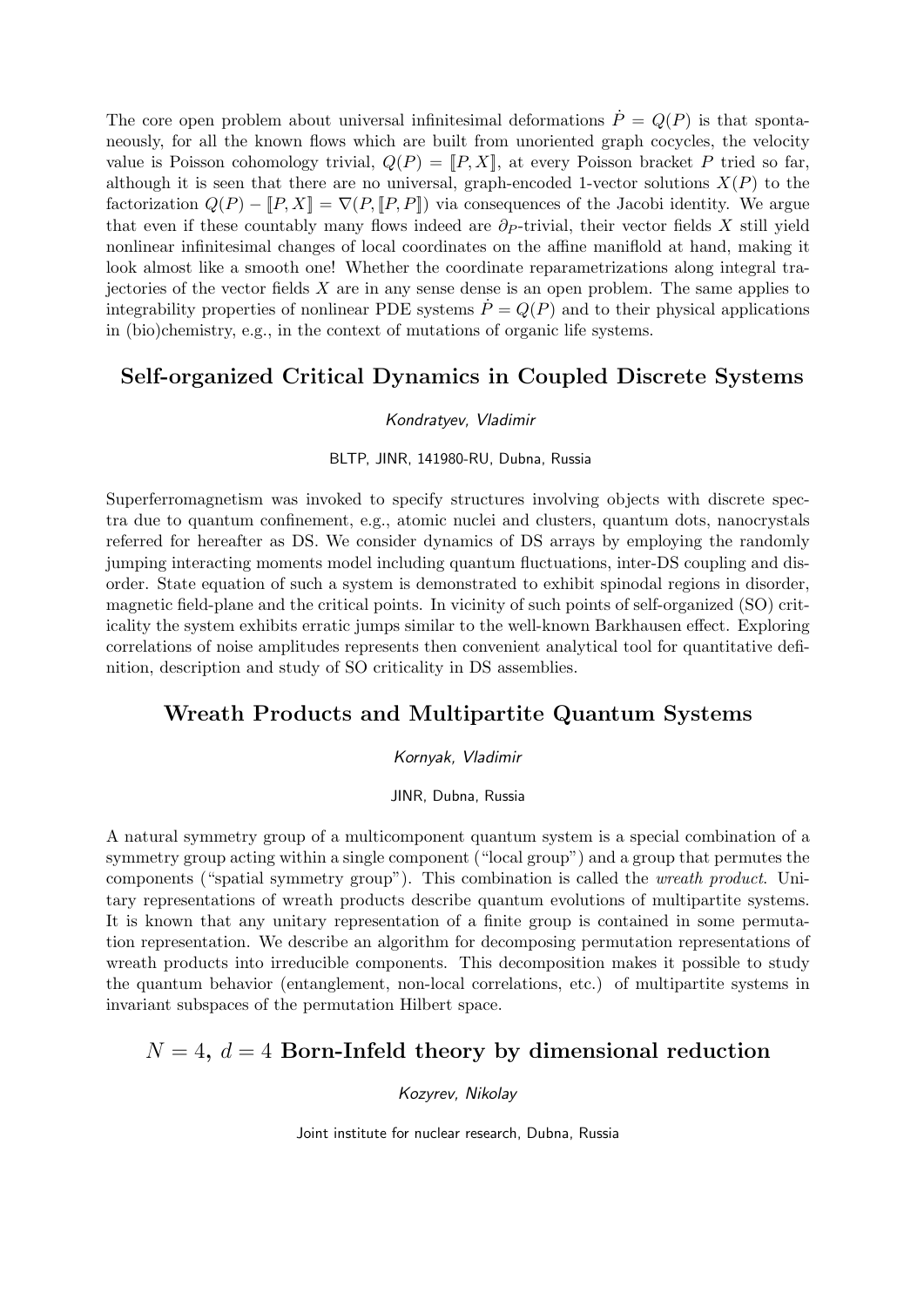The  $N = 4$ ,  $d = 4$  Born-Infeld theory is the theory of the  $N = 2$ ,  $d = 4$  vector multiplet with an additional spontaneously broken  $N = 2$ ,  $d = 4$  supersymmetry. One of the natural ways to construct the action of this theory is to perform the dimensional reduction of the  $N = 2, d = 6$  Born-Infeld theory to four dimensions. We explicitly perform the reduction of the component action and provide arguments why both supersymmetries are compatible with this reduction. The resulting action is found to be equivalent up to fourth power in the fields to the perturbatively known superfield action. The issue of self-duality of this action is discussed; it is found that it does not satisfy the standard criterion of self-duality and could be self dual only if highly nontrivial duality transformations of the scalars and the fermions are assumed.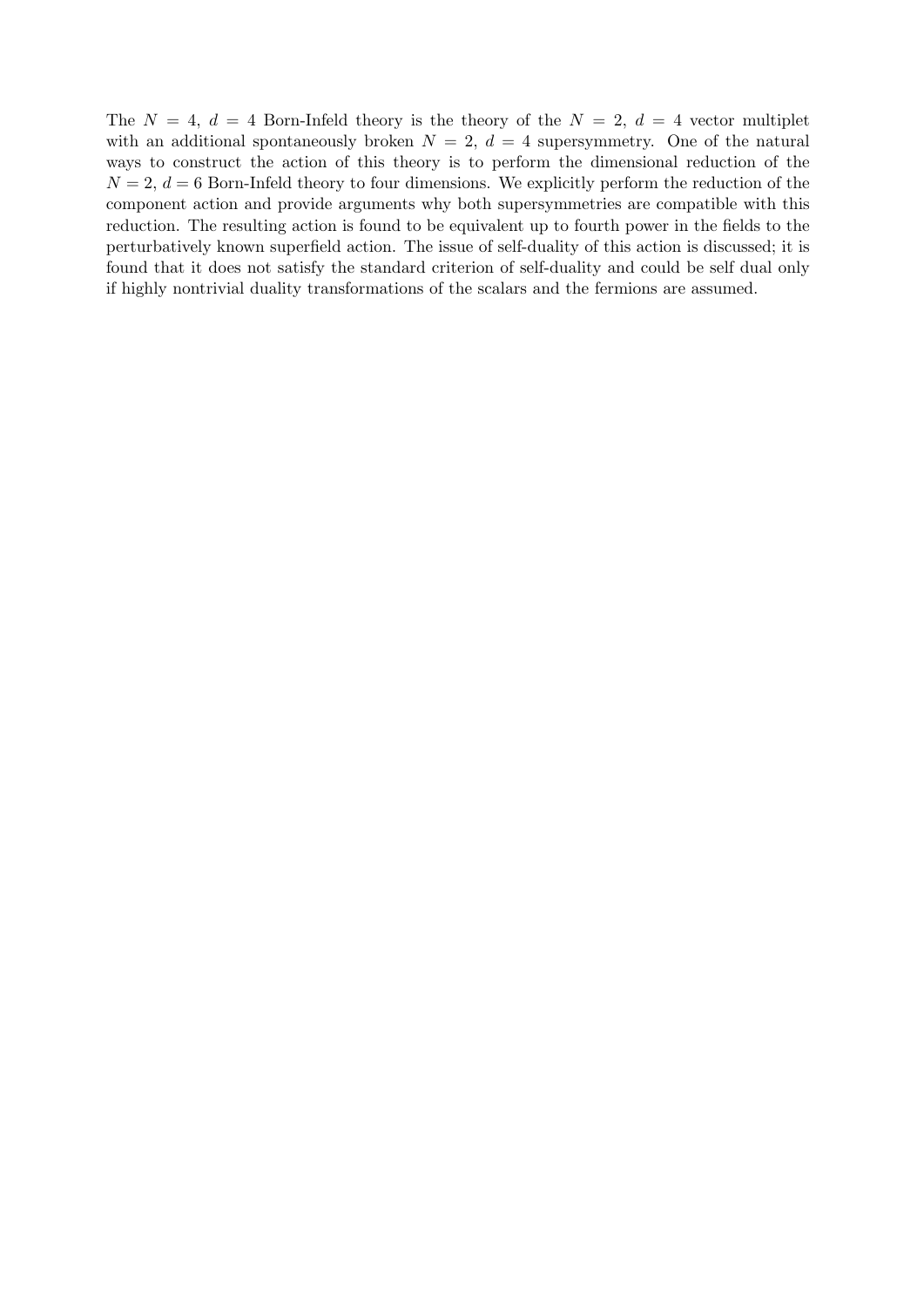# Application of Geometrical Methods to Study the Systems of Differential Equations for Quantum-Mechanical Problems

#### Krylova, Nina

Belarusian State university, Minsk, Belarus

Joint work with: Ya.A. Voynova, V. Balan

A geometrical method based on the structural stability theory is used to study systems of differential equations which arise in quantum-mechanical problems. We consider a 1/2-spin particle in external Coulomb field or in the presence of magnetic charge on the background of the de-Sitter space, a free 3/2-spin particle in spherical coordinates of the flat space, or a vector particle in the Coulomb potential. It turns out that the first and the second Kosambi-Cartan-Chern invariants are nontrivial for the systems, while the 3-d, 4-th and 5-th invariants identically vanish. The first invariant determines the vector field on the configuration space of the differential system, and is interpreted as an external field potential. From physical point of view, the second invariant determines how rapidly the different branches of the solution diverge from or converge to the intersection points, which usually are the singular ones. It is shown that the behavior of the eigenvalues of the second Kosambi-Cartan-Chern invariant is the same for the complicated initial system, and for the transformed simplified one. The vanishing of the 3-d, 4-th and 5-th invariants means that, in geometrical terms, there exists a nonlinear connection on the tangent bundle, with zero torsion and curvature.

### CDD factors in Smirnov-Zamolodchikov type models

#### Lashkevich, Michael

Landau Institute for Theoretical Physics, 1A Prospekt Akademika Semenova, 142432 Chernogolovka, Russia

#### Joint work with: Pugai, Yaroslav

F. Smirnov and A. Zamolodchikov in the paper published in 2016 showed that a special class of irrelevant perturbations (current-current perturbations) in integrable models of quantum field theory leads to appearance of CDD factors in the scattering matrices, i.e. scalar factors corresponding to non/uniqueness of solution to the Yang-Baxter equation for S matrices. They considered the sine/Gordon model and analogous models that only contain odd-spin integrals of motion. We find CDD factors (in the first order in the perturbation theory) for the current- -current perturbations on the example of models that contain even-spin integrals of motion as well, the complex sinh/Gordon model and the scaling  $\mathbb{Z}_N$  symmetric Ising model. Thus we generalize the Smirnov-Zamolodchikov formula to the case of several particles with diagonal scattering. We also obtain the CDD factors for Lorentz non/invariant perturbations of this type. Technically we use the representation by free fields for form factors, developed by us earlier.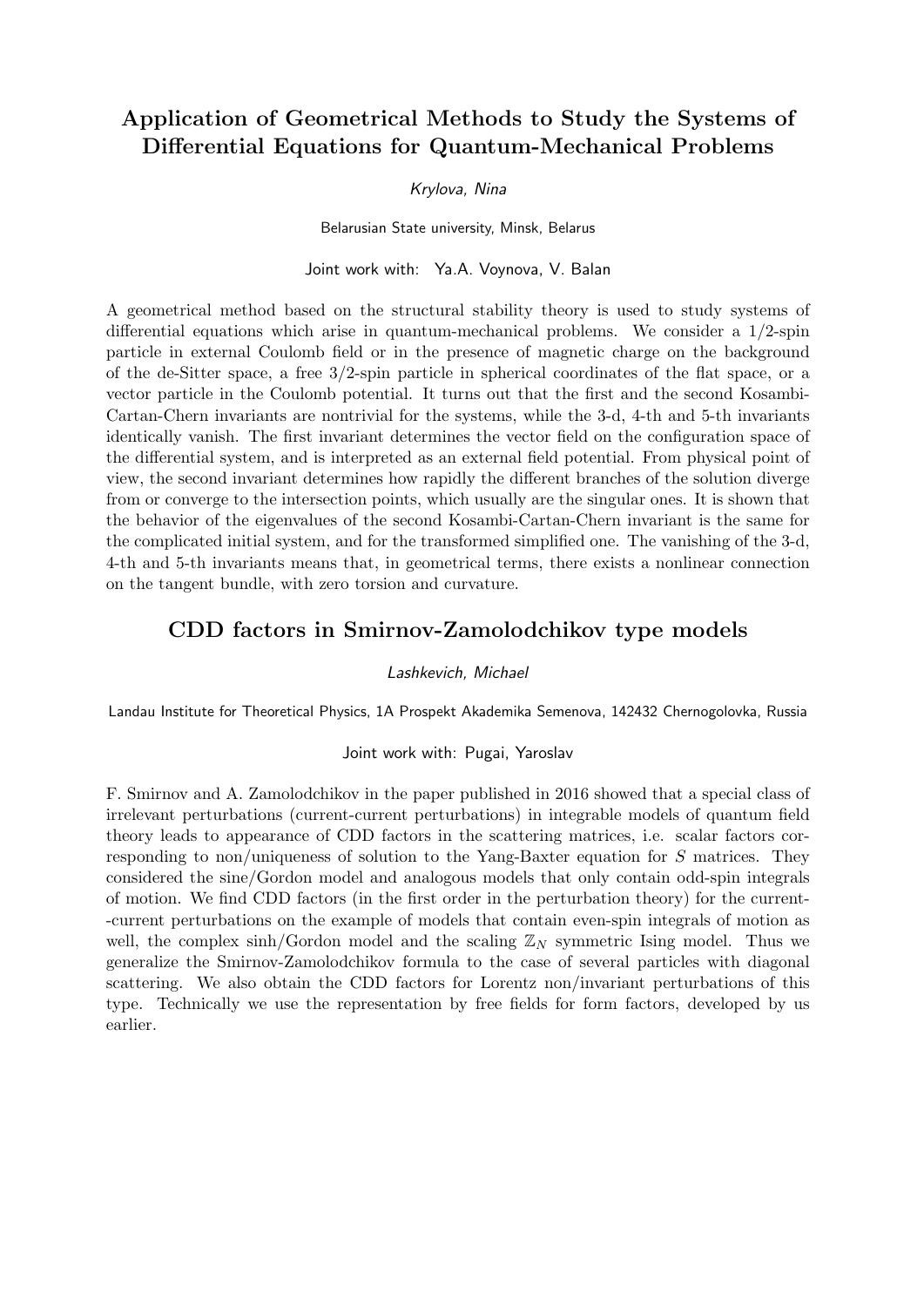# Superintegrable systems of subgroup-type in a magnetic field

### Marchesiello, Antonella

Czech Techinical University in Prague, Czech Republic

Joint work with: J. Snobl

We study the problem of the classification of three dimensional superintegrable systems in a magnetic field in the case they admit integrals polynomial in the momenta, two of them in involution and at most of second order (besides the Hamiltonian). We start by considering second order integrable systems that would separate in subgroup-type coordinates in the limit when the magnetic field vanishes. We look for additional integrals which make these systems minimally or maximally superintegrable.

# Fermionic limit of Calogero-Sutherland system

Matushko Maria

NRU-HSE, Moscow, Russia

We discuss the limits of quantum Calogero-Sutherland (CS) system for bosonic particles and fermionic particles. The bosonic limit is realized as a projective limit of finite models, it was studied by M.Nazarov and E.Sklyanin and by A.Veselov and A.Sergeev. They presented precise construction of the family of commuting Hamiltonians in the bosonic Fock space. The crucial point of their constructions is the use of equivariant family of Heckman–Dunkl operators as a quantum L-operator for the CS system. The construction of projective type limit for CS system with fermionic particles uses the same ideology — to consider the Heckman–Dunkl operator as a quantum L-operator for the CS system. In this case the explicit formulas for the limits of the Dunkl operators are given by means of vertex operators.

# Holographic Stückelberg mechanism and anomalous conductivities

Megías, Eugenio

Departamento de Física Atómica, Molecular y Nuclear and Instituto Carlos I de Física Teórica y Computacional, Universidad de Granada, Avenida de Fuente Nueva s/n, 18071 Granada, Spain

Joint work with: Manuel Valle

We study the role of quantum anomalies in hydrodynamics of relativistic theories by using holographic methods. In particular, we introduce an Abelian symmetry in the bulk, which allows to switch on an external magnetic field in the dual theory, and therefore study several anomalous transports related to the magnetic response: chiral magnetic and separation effects. This computation is performed with full backreaction on the metric, and this allows to study the chiral vortical effects in the currents and energy-momentum tensor.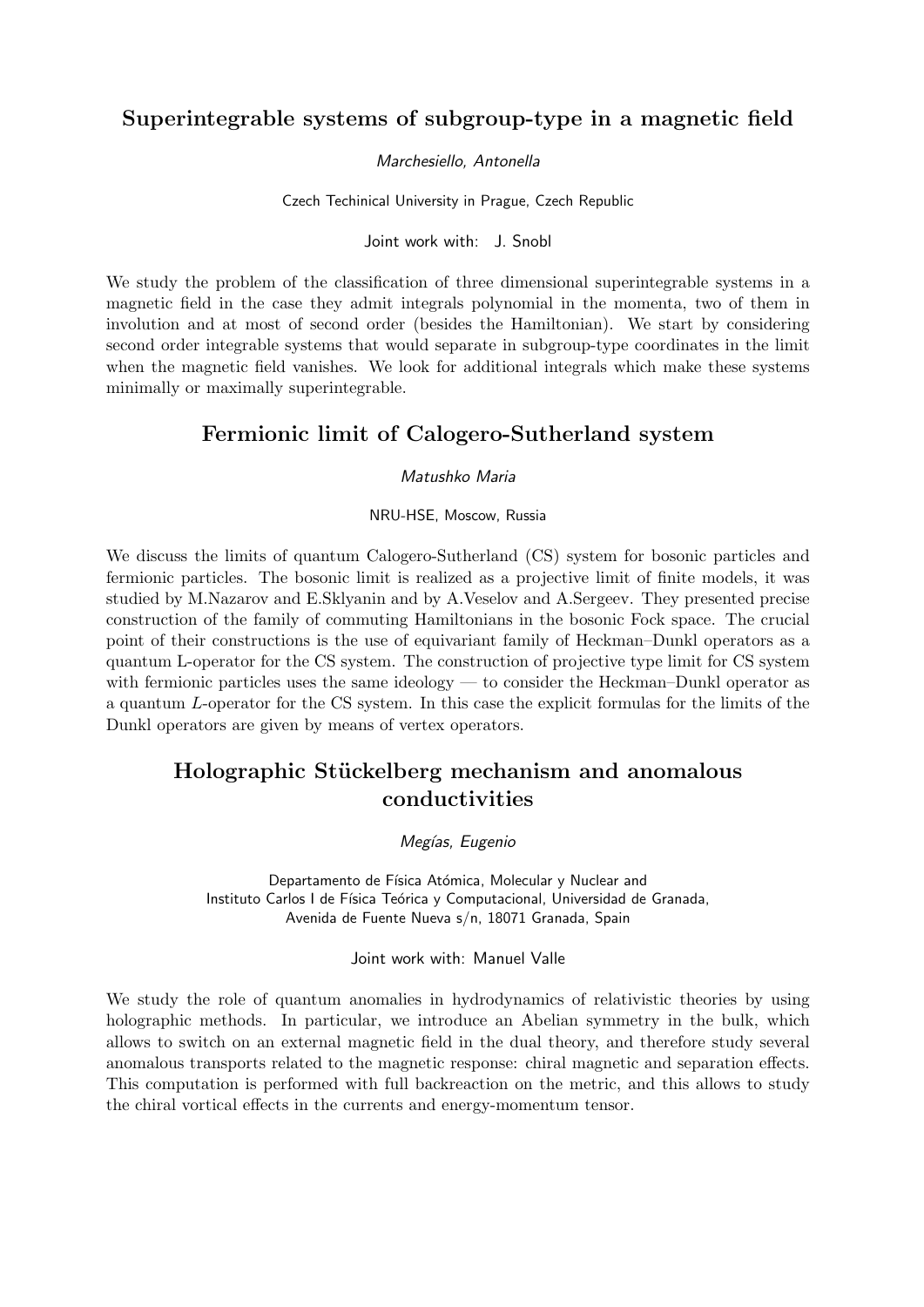# Infrared images edge detection using the entropy maximization technique

### Meglouli, Hocine

#### Electrification of Industrial Enterprises Laboratory, University of Boumerdes Algeria

Image analysis is a domain that allows the extraction of information from the image characteristics. Many application problems require prior image processing in order to detect the image edges. The contours are indeed valuable clues to some interpretations. In this paper, we present a new technique for edge detection by the maximization of entropy, which is based on the concept of uncertainty and information theory as well as on the neighborhood principle. In this paper we present the application of the edge detection technique developed on infrared images that feature people. Indeed, the infrared domain has interesting properties for the detection of people, especially for video surveillance applications or vehicle safety, which should be operational all the time, even at night or in challenging lighting conditions.

### The Unruh effect for higher derivative field theory

### Molgado, Alberto

Universidad Autonoma de San Luis Potosi, San Luis Potosi, Mexico

We analyse the emergence of the Unruh effect within the context of a field Lagrangian theory associated with the Pais-Uhlenbeck fourth order oscillator model. To this end, we introduce a transformation that brings the Hamiltonian bounded from below and is consistent with  $PT$ symmetric quantum mechanics. We find that, as far as we consider different frequencies within the Pais-Uhlenbeck model, a particle together with an antiparticle of different masses are created and may be traced back to the Bogoliubov transformation associated with the interaction between the Unruh-DeWitt detector and the higher derivative scalar field. In contrast, whenever we consider the equal frequencies limit, no particle creation is detected as the pair particle/antiparticle annihilate each other. Further, following Moschella and Schaeffer, we construct a Poincaré invariant two-point function for the Pais-Uhlenbeck model, which in turn allows us to perform the thermal analysis for any of the emanant particles.

# Vaisman algebroid and doubled structure of gauge symmetry in double field theory

#### Mori, Haruka

#### Kitasato University, Kanagawa, Japan

The Vaisman algebroid is a kind of algebroid structure. It is defined by an extension of the Courant algebroid, and phisically related to the gauge symmetry in Double Field Theory (DFT), which is an effective theory of string theory. DFT has T-duality as a manifest symmetry. In this study, we focus on the doubled structure in the Vaisman algebroid. It is already well known that some kind of Lie algebras are obtained by the Drinfel'd double of Lie bialgebras. The Courant algebroid is obtaind by Drinfel'd double of Lie bialgebroids. We find that the Vaisman algebroid can be obtained by an analogue of the Drinfel'd double of Lie algebroids. We discuss the algebraic origin of the strong constraint in DFT. This talk is the former half of the one by Mr. Shiozawa.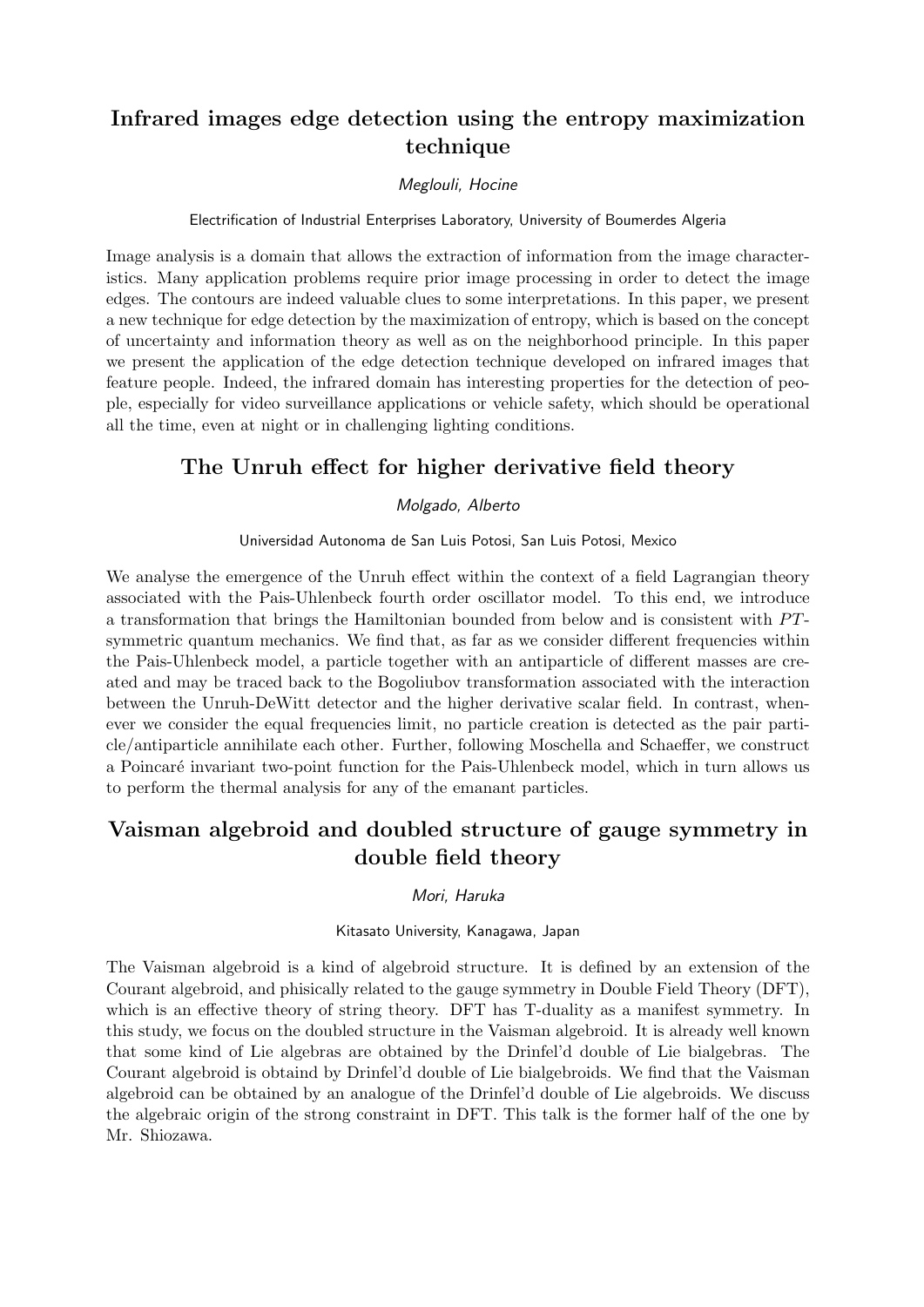# Quantum quaternionic projective spaces and their pseudo-parabolic categories

### Mudrov, Andrey

University of Leicester, Leicester, UK

Joint work with: Gareth Jones

Quaternionic projective space  $\mathbb{H}P^n$  is a conjugacy class of the compact form  $Sp(n + 1)$  of the complex symplectic group  $SP(2n + 2)$  carrying a Poisson structure compatible with the adjoint action. Its quantization gives rise to a module category  $\mathcal{O}(\mathbb{H}P^n_q)$  over finite-dimensional  $U_q(\mathfrak{sp}(2n+2))$ -modules, a full subcategory in the quantum category  $\mathcal O$ . We prove that it is semisimple and equivalent to the category of finite dimensional modules of the isotropy subalgebra  $\mathfrak{sp}(2n) \oplus \mathfrak{sp}(2)$ . It is also equivalent to the module category of equivariant finitely generated projective  $\mathbb{C}_q[\mathbb{H}P^n]$ -modules identified with quantum vector bundles on  $\mathbb{H}P^n$ .

# $SU(2|1)$  supersymmetric CP<sup>N</sup>-Rosochatius system

### Armen Nersessian

Yerevan Physics Institute, Yerevan, Armenia & JINR, Dubna, Russia

Joint work with: Evgeny Ivanov, Hovhannes Shmavonyan

We propose superintegrable mechanical system on the complex projective space CPN involving a potential term together with coupling to a constant magnetic fields. This system can be viewed as a  $\mathbf{CP}^{N}$ -analog of both the flat singular oscillator and its spherical analog known as "Rosochatius system". We find that this system belongs to the class of "Kähler oscillators" admitting  $SU(2|1)$  supersymmetric extension. We show that, in the absence of magnetic field and with the special choice of the characteristic parameters, the system admits  $\mathcal{N} = 4, d = 1$ Poinacaré supersymmetric extension.

### Further representations of Poincaré group for particle theories

Nisticò, Giuseppe

#### Università della Calabria, Rende, Italy

Though the irreducible representations of the Poincaré group form the groundwork for the formulation of relativistic quantum theories of a particle, robust classes of such representations are missed in current formulations of these theories. In this work the extended class of irreducible representations is explicitly determined. Consistent particle theories are then developed based on the extended class, through a purely deductive development based on a principle of relativistic invariance. In so doing, not only some well known theories are recovered, but even further consistent theories corresponding to none of the current theories are determined.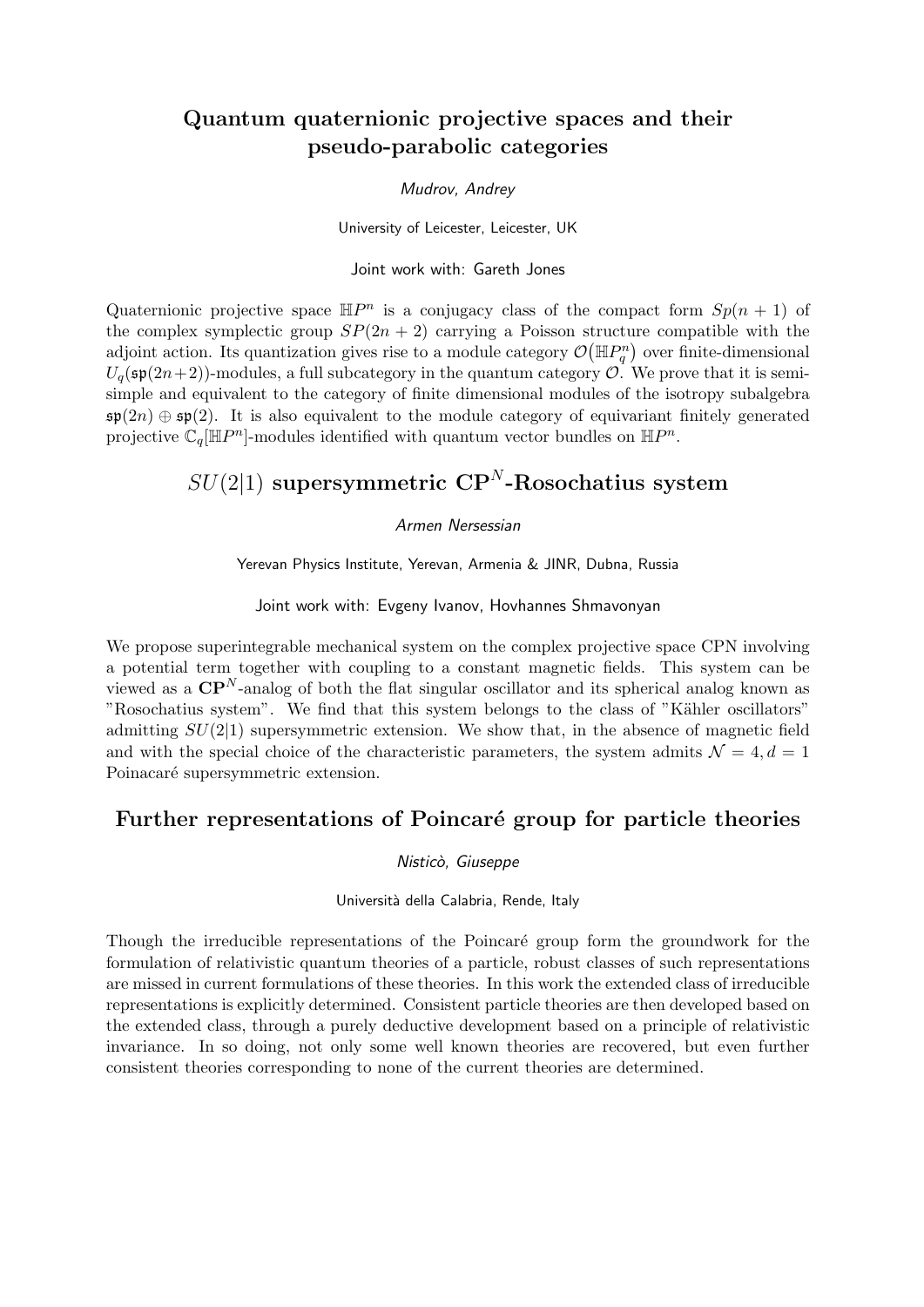### Hom-Lie structures on 3-dimensional skew symmetric algebras

Ongong'a, Elvice

Division of Applied Mathematics, Mälardalen University Box 833, Västerås, Sweden

Joint work with: Richter, Johan and Silvestrov, Sergei

We describe the dimension of the space of possible linear endomorphisms that turn skewsymmetric three-dimensional algebras into Hom-Lie algebra. We show that this dimension can be fully described by the matrix of structure constants of the bilinear product of the skewsymmetric algebra. This follows from results showing correspondence between this dimension and the rank of the matrix of such structure constants. Examples from classical complex Lie algebras are given to demonstrate this correspondence.

# Spontaneous breakdown of topological supersymmetry: stochastic generalization of dynamical nonintegrability and its applications in computing, astrophysics, and neurodynamics

### Ovchinnikov, Igor

University of California at Los Angeles, Los Angeles, USA

In supersymmetric theory of stochastic dynamics, all stochastic differential equations possess topological supersymmetry that represents preservation of topology of the phase space by continuous-time flows. Its spontaneous breakdown is the stochastic generalization of deterministic chaos also known as non-integrability in the sense of dynamical systems and via the Goldstone theorem this explains ubiquitous long-range dynamical behavior such as 1/f noise that always accompany chaotic dynamics. This talk will focus on the three applications of this theory: astrophysical phenomenon of kinematic dynamo, a novel analogue computing paradigm called digital memcomputing machines, and neurodynamics where the theory predicts that a healthy brain operates in the pre-chaotic (or rather noise-induced chaotic) phase where the topological supersymmetry is broken not by non-integrability of the flow as in conventional chaotic dynamics but by the condensation of neurodynamical (anti-)instantons also known as neuroavalanches.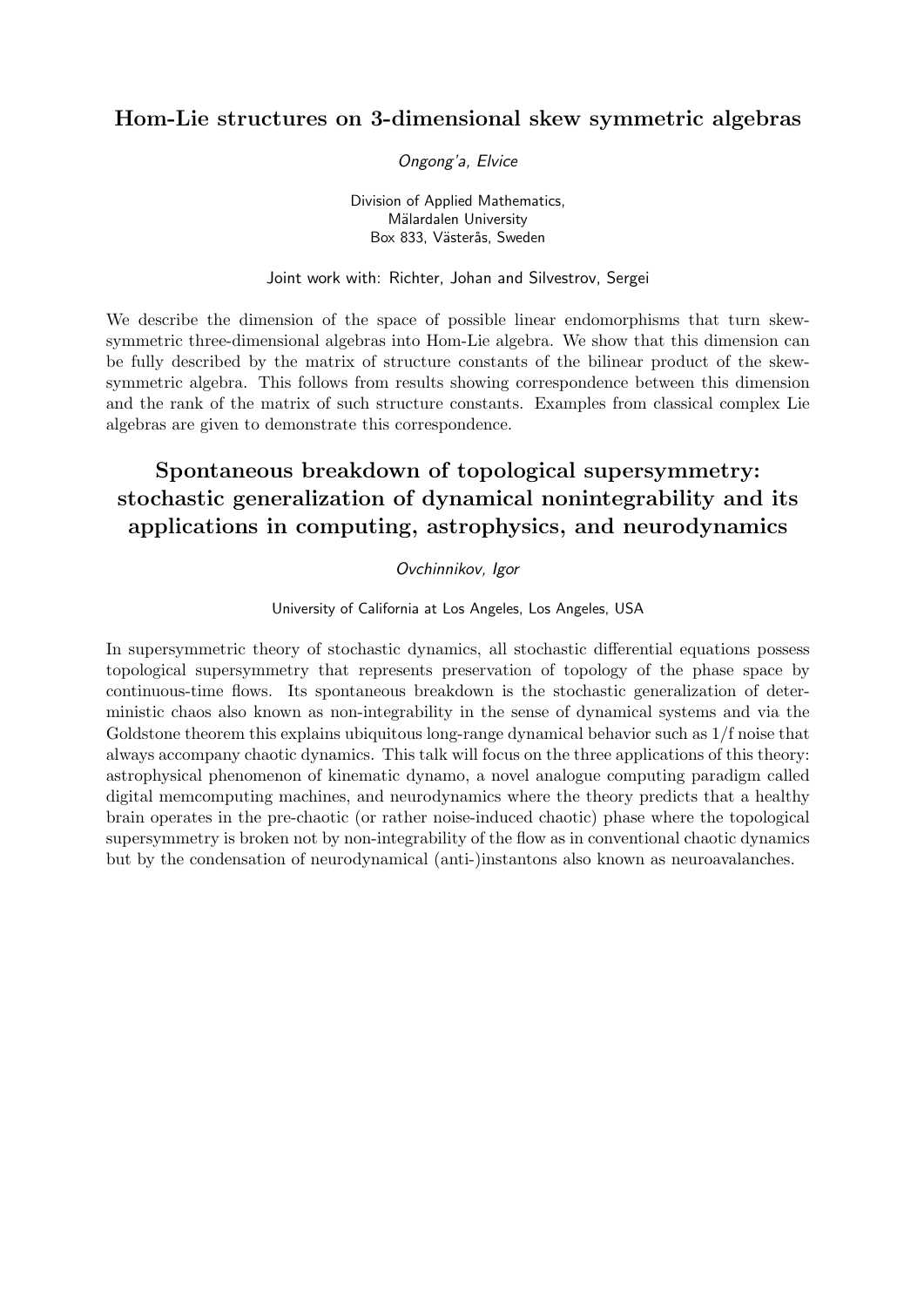# Scalar particle with intrinsic Darwin-Cox structure: general theory, external Coulomb field, solutions of the radial equation, quantization of energy

### Ovsiyuk, Elena

Mozyr State Pedagogical University, Mozyr, Belarus

Joint work with: A.D. Koral'kov, Ya.A. Voynova, A.V. Chichurin, V.M. Red'kov

Generalized Klein-Fock-Gordon equation for a scalar particle with Darwin-Cox structure, which takes into account distribution of electric charge of the particle over the finite spherical region is studied in external Coulomb field. Corresponding radial equation has two irregular singular points,  $r = 0$  of the rank 3,  $r = \infty$  of the rank 2, and four regular singular points. In the case of minimal angular momentum,  $l = 0$ , the structure of singularities becomes simpler: the points  $r = 0, r = \infty$  are of the rank 2, and four regular points remain the same. There are constructed formally exact Frobenius type solutions of the derived equations, convergence of relevant power series (with 8-term and 7-term recurrent relations respectively) is studied. As analytical quantization rule is taken so-called transcendence conditions, It provides us with 4-th order algebraic equation with respect to energy values, which has four sets of roots. Only one set roots,  $0 < E_{l,k} < mc^2$ , depending on angular momentum  $l = 0, 1, 2, ...$  and main quantum number  $n = 0, 1, 2, \dots$  may be interpreted as corresponding to some bound states of Darwin-Cox particle in the Coulomb field. In similar manner, we study a generalized nonrelativistic Schrodinger equation for such a particle, the final results are similar.

# Methods for recovering the dependence in empirical models of Earth's radiation belts

#### Pavlov, Andrey

#### State Research Center Institute of Biomedical Problems RAS (IBMP), Moscow, Russian Federation

Radiation belts of the Earth are characterized by presence of zones with high values of flux density gradient of charged particles. There is given substantiation of rational spatial distribution of the empirical mathematical model's support nodes depending on the specifics of the dependence restoration method. In this case, the required accuracy of the dependency reconstruction may be achieved by an interpolating function with an adaptive adjustable curvature radius based on the comparison of the curvature radius with the first finite and divided differences.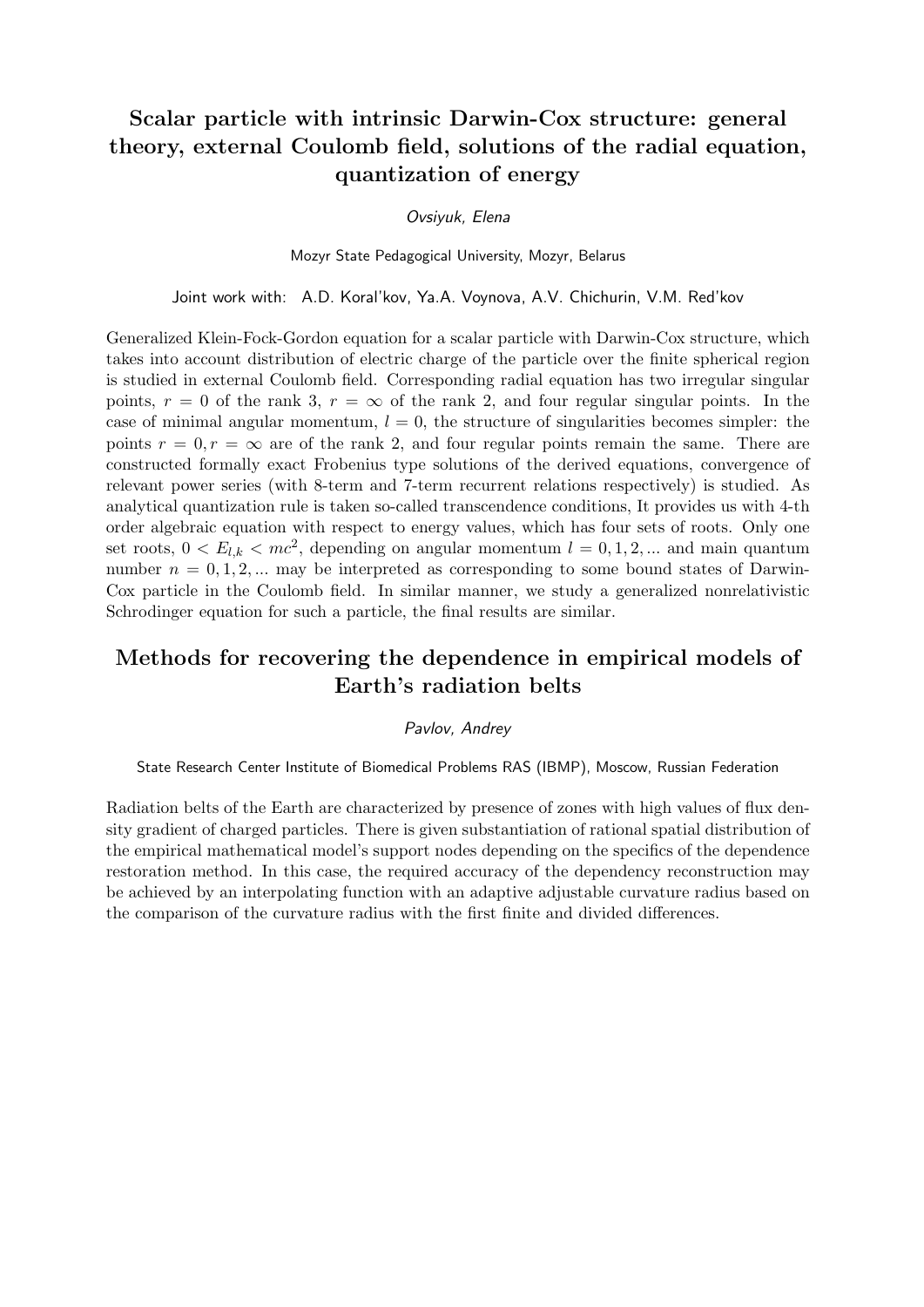### Symmetries in projection evolution model

### Pędrak Aleksandra

National Centre for Nuclear Research, Warsaw, Poland

#### Joint work with: Góźdź Andrzej, Góźdź Marek

The idea of projection evolution allows for description of quantum states in full four dimension spacetime, where time and space positions are treated on the same footing. In this model, quantum evolution is a stochastic process driven not by time but by quantum events ordering parameter  $\tau$ . This evolution is performed by Krasuss-like operators. This approach allows for description of a whole class of new quantum phenomena, among others the time interference. In case of projection evolution model the idea of symmetry has to be revisited. It requires new aproaches to conservation laws in physics. This opens a new field of mathematical and physical investigations.

During the seminar some proposals about symmetries and conservation laws will be presented. This talk is a continuation of seminar of A. Gózdz "Quantum projection evolution in spacetime versus evolution in time – problem of symmetries".

### 2d CFT and confluent Heun's equations

#### Marcin Piątek

Faculty of Mathematics and Physics, University of Szczecin, Szczecin, Poland BLTP, JINR, Dubna, Russia

#### Joint work with: Artur R. Pietrykowski

The Heun equation has long been a subject of great interest, because of a big number of applications and its crucial role in the theory of linear ordinary differential equations. It is the simplest generalization of the Gauss hypergeometric equation which corresponds to having 4 regular singularities at  $0, x, 1, \infty$  instead of 3. Confluent forms of the Heun differential equation arise when two or more of the regular singularities merge to form an irregular singularity. In two-dimensional conformal field theory (2d CFT) the Heun equation emerges in classical limit from the BPZ null vector decoupling equation for certain 5-point degenerate conformal blocks. In our recent paper [Nucl. Phys. B 938, 543 (2019)] we have derived by means of CFT techniques the so-called path-multiplicative Heun's solutions from the degenerate 5-point Virasoro blocks. Our main motivation for this research line is to use CFT tools in the study of scalar perturbations of certain black hole backgrounds described by the Heun equation. For instance, it is known that the Klein–Gordon equation in the Kerr-AdS $_5$  background can be reduced to the two (angular and radial) Heun equations by a separation of variables. Moreover, the confluent Heun equations determine (at least) scalar perturbations of the Kerr metric in four dimensions (the so-called Teukolsky equations). Hence, an interesting question is how one can get the confluent Heun equations together with its concrete solutions within the formalism of 2d CFT. A discussion of the latter will be the main subject of this talk.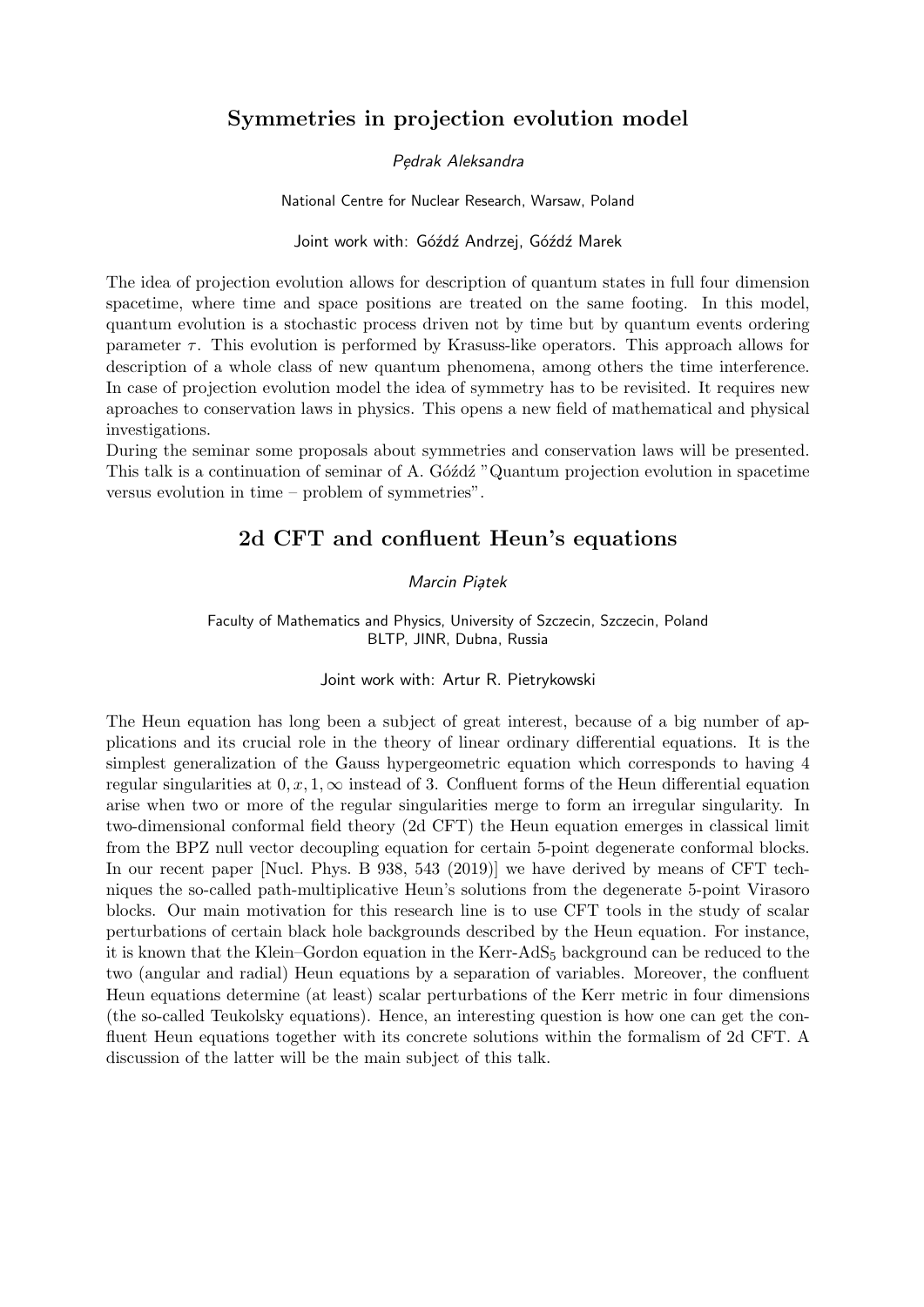# Representations of principal W-algebra for the superalgebra  $Q(n)$

Poletaeva, Elena

University of Texas Rio Grande Valley, Edinburg, USA

A finite W-algebra is an associative algebra attached to a complex semisimple Lie algebra  $\mathfrak{g}$ , or a classical Lie superalgebra, and a nilpotent element  $e \in \mathfrak{g}$ . We consider the finite W-algebra W for the queer Lie superalgebra  $Q(n)$  associated with the principal nilpotent coadjoint orbit. We classified simple  $W$ -modules, which are all finite-dimensional, and study blocks in the category of finite-dimensional W-modules.

This is a joint work with V. Serganova.

### Conformal geometry and conformal higher-spin gauge theories

#### Ponds, Michael

#### University of Western Australia, Perth, Australia

The problem of a consistent coupling of conformal higher-spin (CHS) gauge fields to conformal gravity in diverse dimensions has been a subject of investigation in theoretical physics for decades. In three and four dimensions, gauge-invariant actions for free CHS fields propagating in Minkowski space were proposed over thirty years ago. Since then, many attempts have been made to promote these linearised models to curved backgrounds but the appearance of curvature dependent terms, which break the higher-spin gauge-symmetry, present a huge obstacle. In this talk I will show how one can simultaneously lift these models to all conformally flat backgrounds by employing a modern approach to conformal gravity as a gauge theory. In the four dimensional case, I will comment on the prospects of further extending these results to Bach-flat spacetimes.

# On discrete Fourier analysis for the functions sampled on the weight lattices or model sets of semisimple Lie groups

#### Pošta, Severin

#### FNSPE CTU, Prague, Czech republic

A method for finite discrete analysis of almost periodic functions (defined on model sets of semisimple Lie groups) that is entirely based on group theoretical methods, primarily finite groups and their duals is developed and examples of functions based on the standard Fibonacci quasicrystal and two-dimensional quasicrystal are proposed. Infinite families of orbit functions (functions that are symmetric with respect to the affine Weyl group of a semisimple Lie group) are revisited and it is shown that these functions do satisfy the discrete Fourier analysis conditions on the three-dimensional refined fundamental regions of the respective simple Lie groups.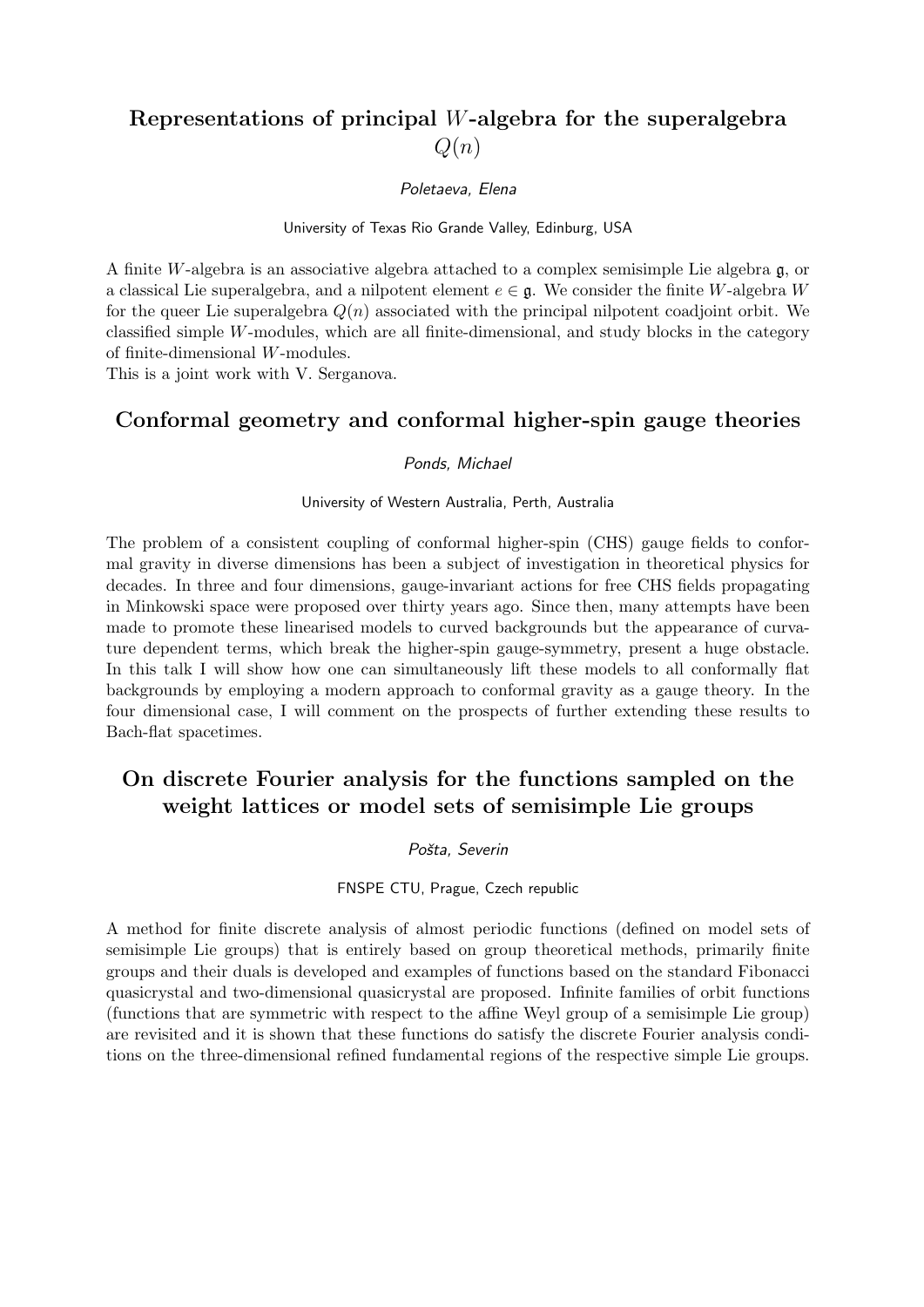### Avalanche statistics in the Raise and Peel model

### Povolotsky Alexander

#### JINR, Dubna, Russia

The Raise and Peel model is a stochastic model of fluctuating interface with non-local avalanche dynamics. Its dynamical rules stem from the structure of a specific representation of the Temperley-Lieb algebra, and its stochastic generator can be represented by the Hamiltonian of the XXZ Heisenberg quantum spin chain with twisted boundary conditions. We describe the recent progress in description of the statistics of the avalanches in the model. We focus on the large deviations of two avalanche currents in the thermodynamic limit, which reveal a phase transition in the behaviour of one current conditioned to atypical values of another one. We also describe a proof of the laws of large numbers for the two currents at arbitrary finite lattices, which in addition proves two earlier conjectures on the structure of the stationary state of the model. The technique is based on the analysis of the largest eigenvalue of the deformed stochastic generator using the Bethe ansatz and Baxter's T-Q relation.

### Superfield approach to  $\mathcal{N}=2$  Calogero model

#### Provorov, Alexander

#### JINR, Dubna, Russia

In one of the recent papers a supersymmetric extension of the Calogero model was discovered for an arbitrary even number of supersymmetries. In this talk I would like to introduce a superfield description of the model for the simpliest case of  $\mathcal{N} = 2$ .

### Four Constructions of Corner VOAs

#### Rapcak, Miroslav

#### Perimeter Institute, Waterloo, Canada

I will discuss a large class of vertex operator algebras appearing naturally in two (mutually dual) 4d gauge theory setups. First, they can be identified with algebras of local operators at junctions of interfaces in maximally supersymmetric Yang-Mills theory. Secondly, they are algebras corresponding to spiked instanton configurations associated to divisors in Calabi-Yau three-folds recently introduced by Nekrasov. After sketching the two configurations for motivational purposes, I will review four conjecturally equivalent constructions of the algebras in terms of (1) quantum Hamiltonian reductions (2) truncations of the  $W_{\infty}$  algebra (3) kernel of screening charges and (4) generalized Miura transformation.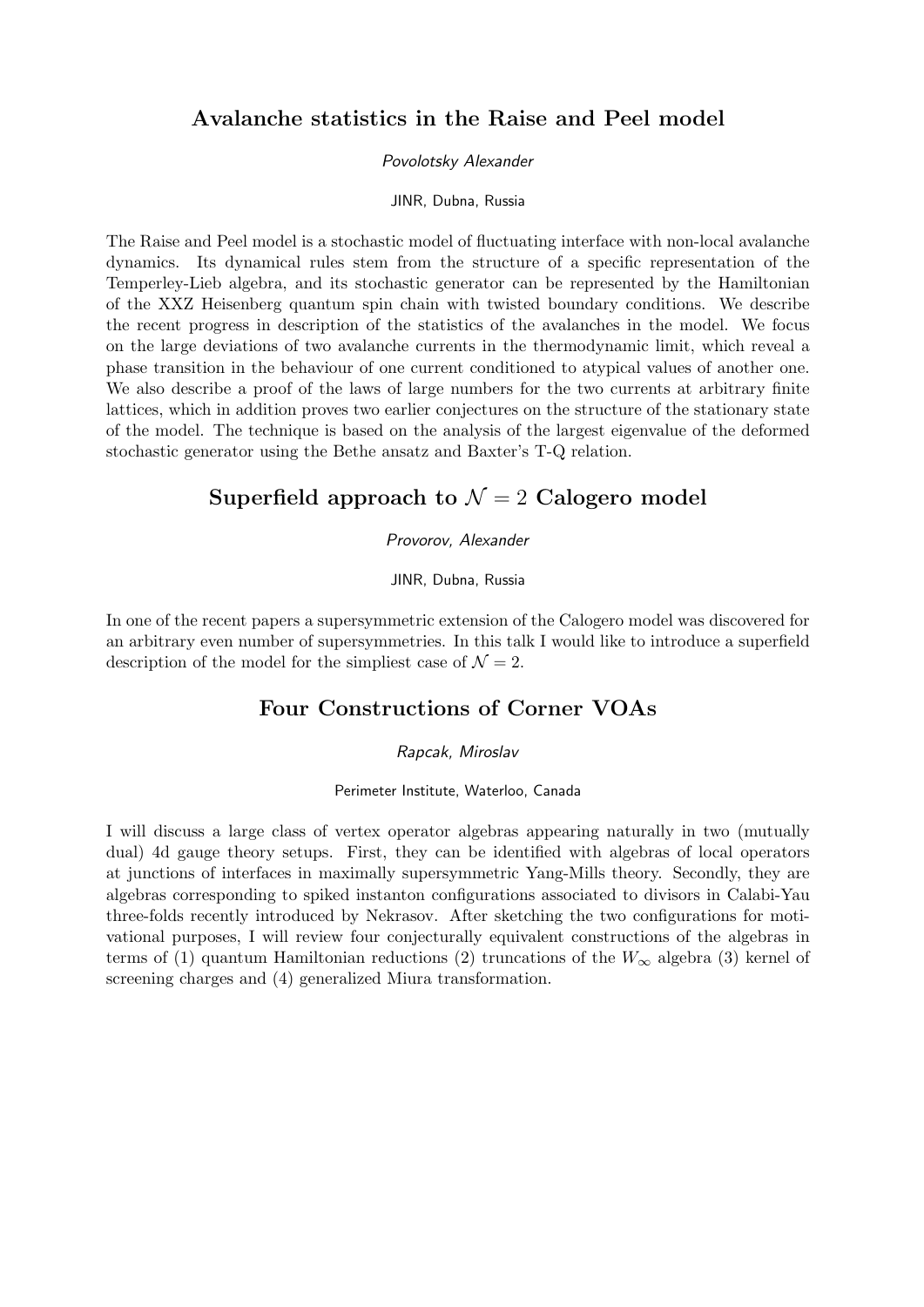# On modeling neutrinos oscillations by geometry methods in the frames of the theory for a fermion with three mass parameters

#### Red'kov, Viktor

B.I.Stepanov Institute of physics, Republic of Belarus

Joint work with: Ya. Voynova, E. Ovsiyuk, V. Kisel, V. Pletyukhov, V. Gilewsky

Starting from the general Gel'fand-Yaglom approach, we develop the theory for a spin 1/2 fermion, which is characterized by three mass parameters. In presence of external electromagnetic fields or non-Euclidean space-time background with a nonvanishing Ricci scalar curvature, the main wave equation is not split into three separated equations for bispinors, instead a quite definite mixing of three Dirac-like equations arises. It is shown that for Majorana particle, a generalized equation with three mass parameters exists as well. Such a Majorana complicated equation is not split into three separated equations in the curved space-time, if the Ricci scalar does not vanish. We have studied in detail this model, assuming approximation when an external cosmological background is taken into account by a constant Ricci parameter,  $R = \text{const}$ , and the Cartesian coordinates are used. With the help of a special linear transformation, the system of three linked Majorana equations is split into three separate ones, with modified mass parameters, the last are solved straightforwardly. The spectrum of arising mass parameters is studied analytically and numerically.

### Multimode entanglement for fermions

#### Rouleux, Michel

Aix Marseille Université, Université de Toulon, CNRS, CPT, Marseille, France

We are motivated by tripartite entanglement of undistinguishable fermions. While GHZ or W states involve 3-fold intrication, we consider here 2-fold intrication of 3 fermions in  $\mathbb{C}^2$ , namely  $ab + bc + ca$ . More generally,  $n + 1$  intricated fermions in  $\mathbb{C}^n$  can be represented by the antisymmetric wave function  $\det(a_1 - a_0, a_2 - a_0, \cdots, a_n - a_0)$  (affine determinant). We investigate also properties of affine Slater determinants, as expectation values or reduced density matrices.

# Soliton surfaces associated with generalized Landau-Lifshitz equation with self-consistent potential

Sagidullayeva, Zhanna

L.N. Gumilyov Eurasian National University, Nur-Sultan, Kazakhstan

Joint work with: Nugmanova Gulgassyl, Myrzakulov Ratbay

In this paper, we present soliton surfaces associated with generalized Landau-Lifshitz equation with self-consistent potential. We obtained the first and second fundamental forms. The first fundamental form allow us to calculate the curvature and metric properties of a surface, particularly, length and area of related space. The second fundamental form determines the external geometry of the surface in the vicinity of this point. Together they permit to define extrinsic invariants of the surface and its principal curvatures. The results can be used to describe spin waves in magnets and ferromagnets.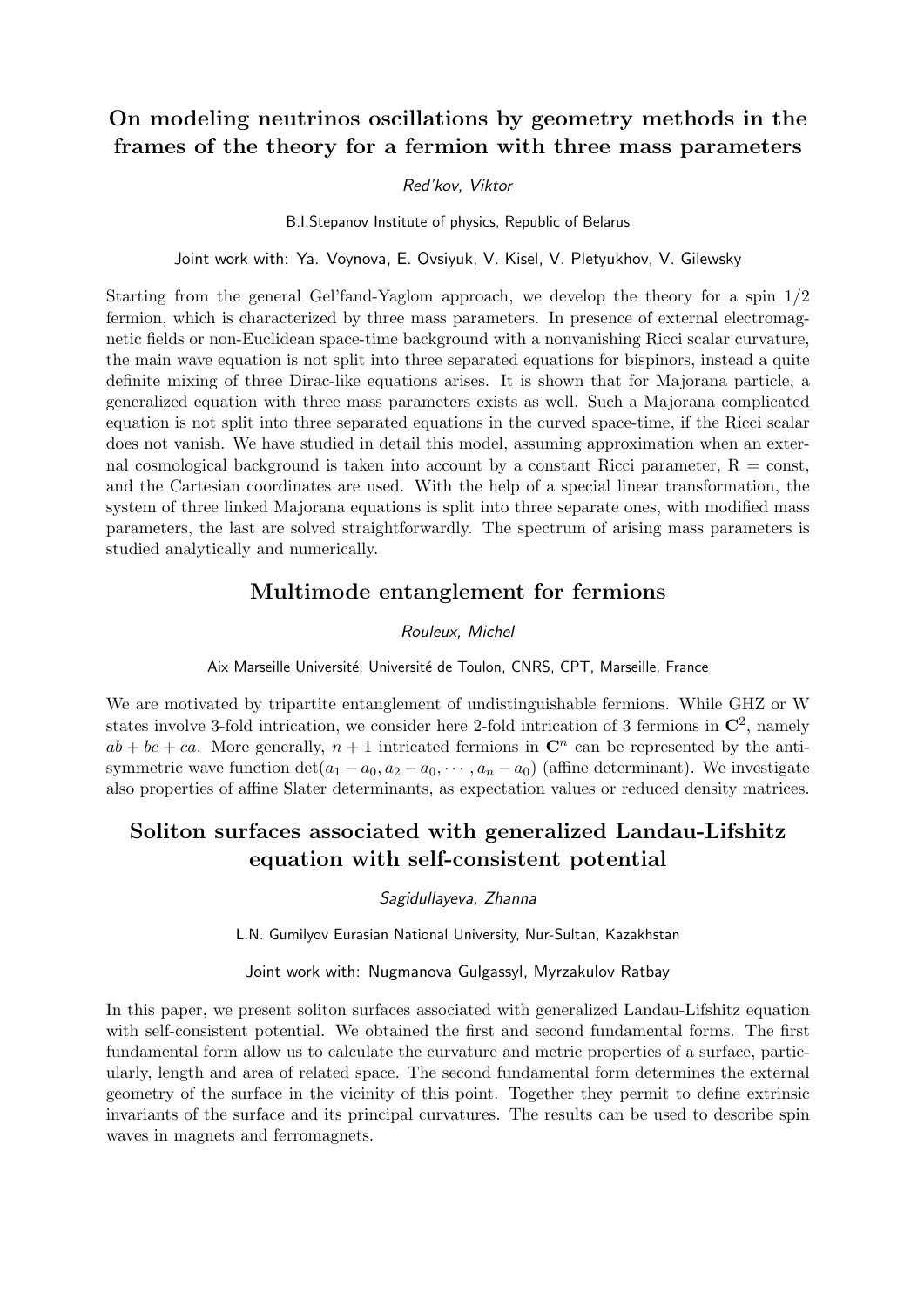# A Generalization of the Quantization of Poisson manifolds

### Sako, Akifumi

Department of Mathematics, Tokyo University of Science 1-3 Kagurazaka, Shinjuku-ku, Tokyo Japan

### Joint work with: Jumpei Gohara, Yuji Hirota

The noncommutative geometry is regarded as one of key concepts to formulate the quantum gravity theory or non-perturbative string theory. There are many ways to construct noncommutative geometry, for example deformation quantization, geometric quantization,  $C^*$ -algebra, matrix regularizations and so on. To find the best way for quantum gravity or other physics, more general formulation containing the existing quantization models is useful. We define a generalized quantization of Poisson manifolds as a subcategory of the category of modules over a ring. It is shown that the deformation quantization, geometric quantization, matrix regularizations are included in the generalization, and each pairs of them are essentially equivalence of categories. In addition, universal enveloping algebra derived from Poisson manifolds is also formulated as the generalized quantization of Poisson manifolds.

# Search for footprints of quantum spacetime in black hole QNM spectrum

#### Samsarov, Andjelo

### Rudjer Bošković Institute, Zagreb, Croatia

Black hole (BH) perturbation is followed by a ringdown phase which is dominated by quasinormal modes (QNM). These modes may provide key signature of the gravitational waves. The presence of a deformed spacetime structure may distort this signal. In order to account for such effects, we consider a toy model consisting of a noncommutative charged scalar field propagating in a realistic black hole background. We then analyse the corresponding field dynamics by applying the methods of the Hopf algebra deformation by Drinfeld twist. The latter framework is well suited for incorporating deformed symmetries into a study of this kind. As a result, we obtain the BH QNM spectrum that, besides containing the intrinsic information about a black hole that is being analysed, also carry the information about the underlying structure of spacetime.

# On properties of parafermionic hyperbolic gamma functions

### Sarkissian, Gor

JINR, Dubna, Russia

We show that rarefied elliptic beta integral for lens elliptic gamma functions implies rarefied hyperbolic beta integral for parafermionic hyperbolic gamma functions. Then we show that rarefied hyperbolic beta integral brings to the star-triangle integral relation for the parafermionic hyperbolic gamma functions. We note that parafermionic hyperbolic gamma functions are the building blocks for structure constants and fusion matrix of two-dimensional parafermionic Liouville field theory. The case of the supersymmetric Liouville field theory is considered in much detail and shown that the star-triangle integral relation leads to the Moore-Seiberg identities between the structure constants and fusion matrix.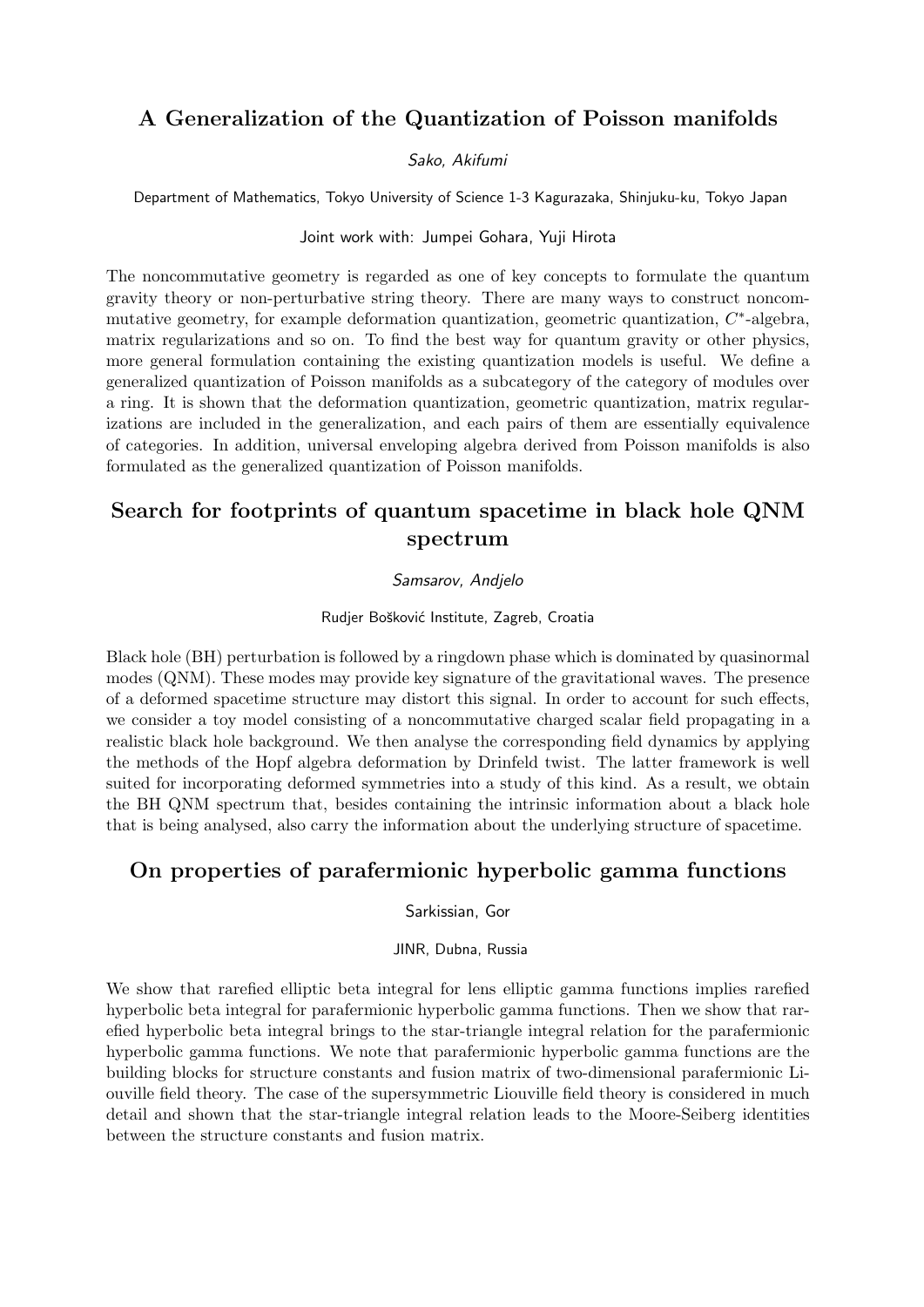# Worldsheet Instanton Corrections to Five-branes and Waves in Double Field Theory

Sasaki, Shin

Department of Physics, Kitasato University, Sagamihara, Japan

We make a comprehensive study on the string winding corrections to supergravity solutions in double field theory (DFT). We find five-brane and wave solutions of diverse codimensions in which the winding coordinates are naturally included. We discuss a physical interpretation of the winding coordinate dependence. The analysis based on the geometric structures behind the solutions leads to an interpretation of the winding dependence as string worldsheet instanton corrections. In order to show this fact, we give a brief discussion on the origins of these winding corrections in gauged linear sigma model (GLSM). We propose a GLSM that provides a string sigma model whose target spaces are a defect NS5-brane, a Kaluza-Klein vortex and an exotic 5 2 2 -brane. They are codimension two objects and are related by T-duality.

This talk is based on a collaboration with Kenta Shiozawa and Tetsuji Kimura, JHEP 07 (2018) 001, JHEP 12 (2018) 095.

# Nonlocal two-dimensional Hirota system of equations: Darboux transformation and exact solutions

### Shaikhova, Gaukhar

Department of General and Theoretical Physics, L.N. Gumilyov Eurasian National University, Nur-Sultan, 010008, Kazakhstan

Joint work with: Guldana Bekova, Kuralay Yesmakhanova, Ratbay Myrzakulov

We study the nonlocal two-dimensional Hirota system of equations by Ablowitz-Musslimani type nonlocal reductions. The Darboux transformation for the nonlocal two-dimensional Hirota system of equations is constructed. By using the Darboux transformation, its exact solutions are obtained.

# Para-Hermitian Geometry and Doubled Aspects of Vaisman Algebroid

Shiozawa, Kenta

Kitasato University, Sagamihara, Japan

Joint work with: Haruka Mori and Shin Sasaki

Double field theory (DFT) is an effective theory of strings that has T-duality as a manifest symmetry. DFT involves a gauge symmetry that originates from the diffeomorphism and the  $U(1)$  gauge symmetry of the NSNS B-field. DFT gauge symmetry is closed with the so-called C-bracket, and this mathematical structure is known to be the metric algebroid proposed by Vaisman (the Vaisman algebroid). We show that the Vaisman algebroid is obtained by an analogue of the Drinfel'd double of Lie algebroids. It is known that doubled space-time can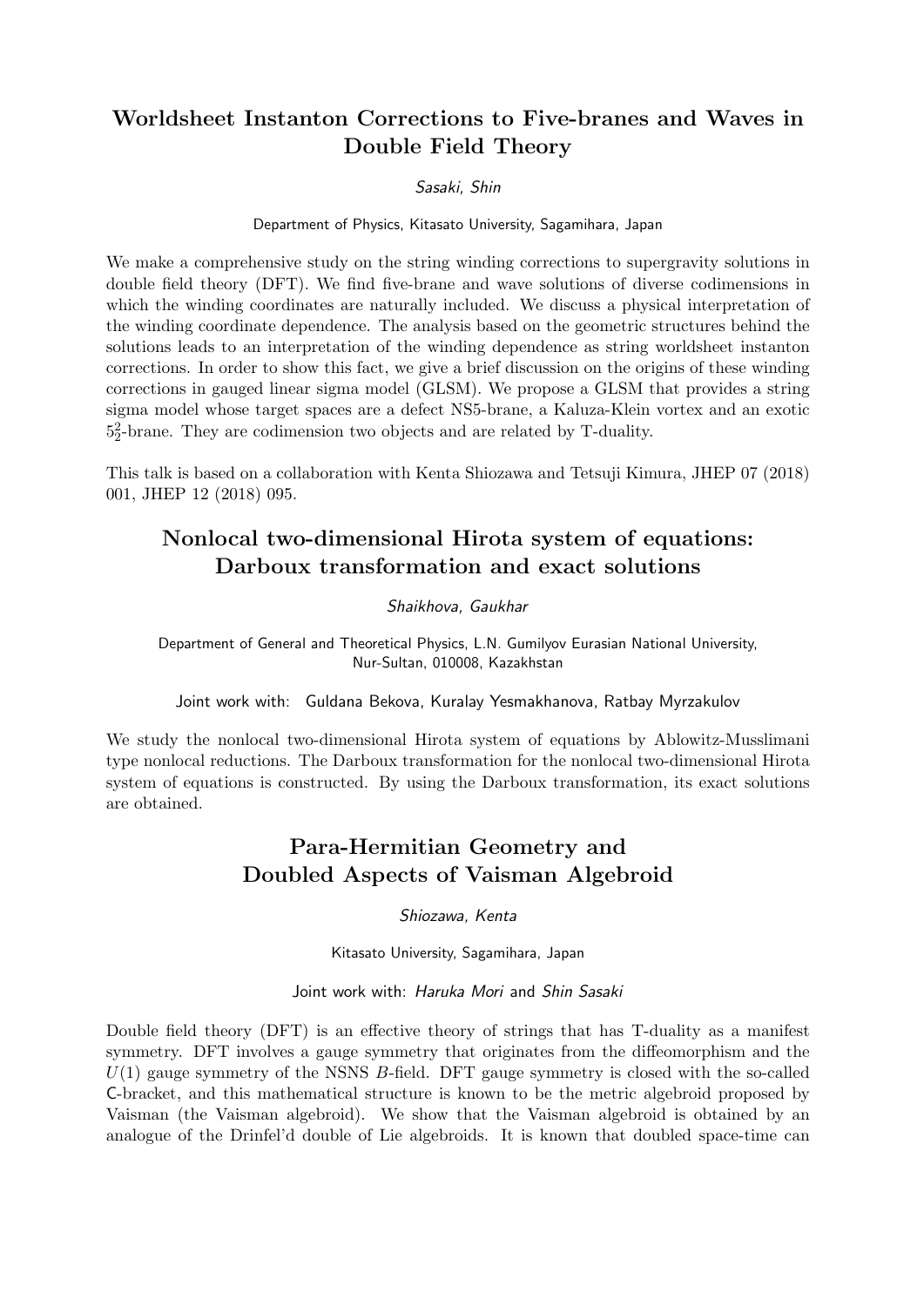be described by the para-Hermitian manifold  $\mathcal{M}$ . For the para-Hermitian manifold, we can split the tangent bundle  $T\mathcal{M}$  into two maximal isotropic subbundles  $L, L$  by using the paracomplex structure. We define the external algebra on these subbundles  $L, L$ , and construct Lie algebroids explicitly. We also construct the Vaisman algebroid in the DFT setup by an analogue of the Drinfel'd double of subbundles  $L, L$ . The Vaisman algebroid in DFT becomes the Courant algebroid by imposing the strong constraint. We find that the algebraic origin of the strong constraint in DFT is traced back to the compatibility condition needed for  $(L, L)$  be a Lie bialgebroid. This talk is the latter half of the one by Mori.

### Planar skyrmions with localized fermions

### Shnir, Yakov

#### BLTF, Dubna, Russia

We propose a new mechanism of interaction between the solitons related with presence of localized fermions. Since the Atiyah-Patodi-Singer index theorem implies that such modes always exist for any topological soliton, their appearance may significantly alter the usual pattern of interaction. We elaborate this possibility considering, as a particular example, the chiral magnetic Skyrmions coupled to spin-isospin fermions. It is shown that there are sequences of fermionic modes localized on the Skyrmions. We investigate the additional effect of the exchange interaction between the soltions with localized modes and demonstrate the existence of stable system of chiral Skyrmions bounded by the strong attractive interaction mediated by the chargeless fermionic modes.

### Physical Phenomena in  $\varphi_0$  Josephson Junctions

#### Shukrinov, Yury

#### BLTP, JINR, Dubna, Russia

When a barrier in the Josephson junction is a noncentosymmetric, i.e., with broken inversion symmetry magnetic metal, then unusual current-phase relation  $I = I_c \sin(\varphi - \varphi_0)$  is realised, where the phase shift  $\varphi_0$  is proportional to the magnetic moment perpendicular to the gradient of the asymmetric spin-orbit potential. Such  $\varphi_0$  Josephson junctions demonstrate a number of unique features important for superconducting spintronics and modern informational technologies. Here we show that a current sweep along IV-characteristic of  $\varphi_0$  junctions may lead to both regular and chaotic magnetization dynamics with a series of specific phase trajectories. The origin of these trajectories is related to the ferromagnetic resonance when Josephson frequency coincides with the ferromagnetic one. We demonstrate an appearance of DC component of superconducting current and clarify its role in the transformation of IV-characteristics in resonance region. The presented results might be used for developing novel resonance methods of determination of spin-orbit coupling parameter in the noncentrosymmetric materials. We discuss experiments which can test our results.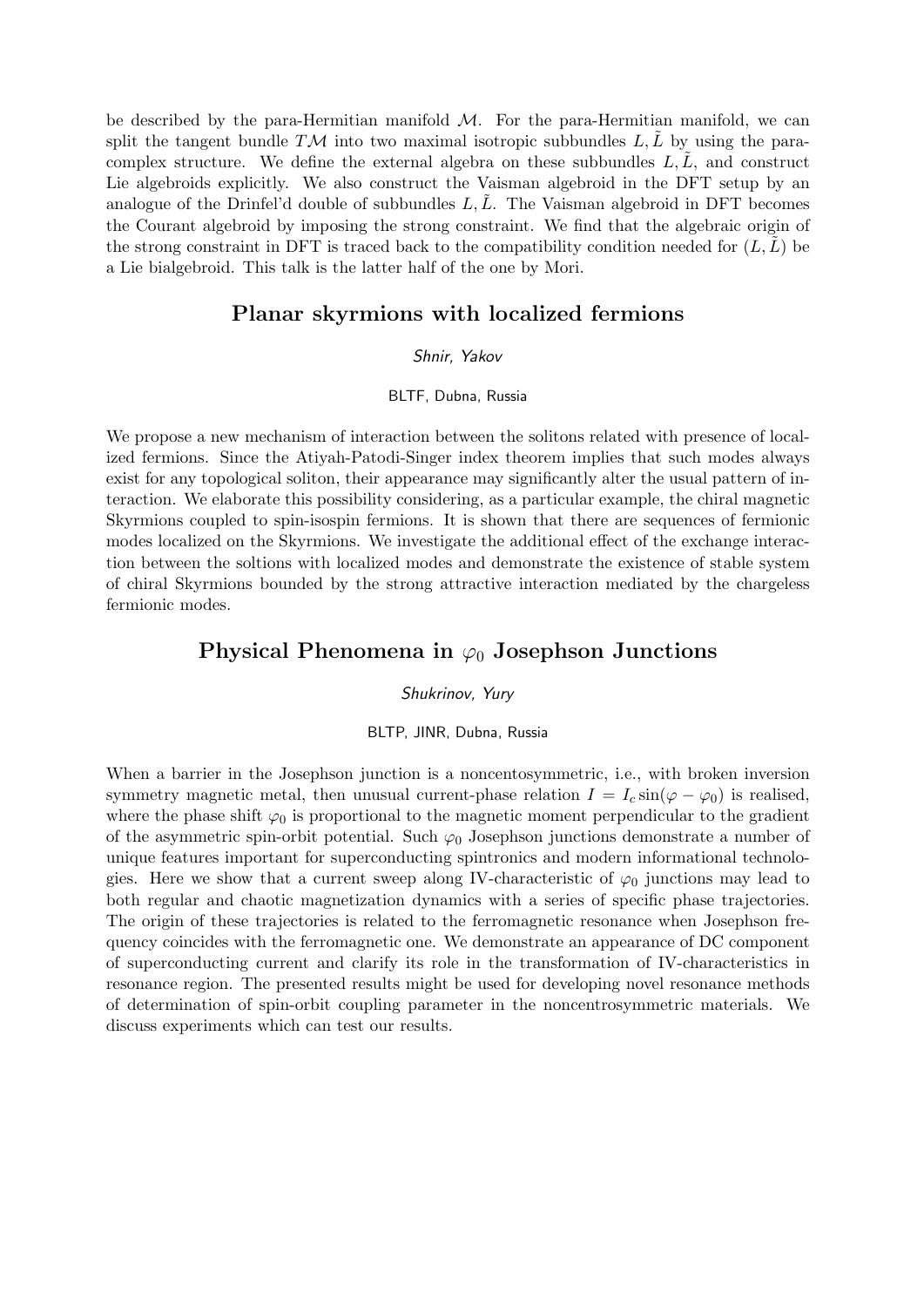# Hidden Supersymmetries of Deformed Supersymmetric Quantum Mechanics

### Sidorov, Stepan

#### BLTP JINR, Dubna, Russia

We consider two models of supersymmetric quantum mechanics based on the deformed  $\mathcal{N} = 4, 8$ chiral multiplets  $(2, 4, 2)$  and  $(2, 8, 6)$ . These models, constructed via the superfield approaches  $SU(2|1)$  and  $SU(4|1)$ , correspond to supersymmetric extensions of 2 dimensional harmonic oscillator. We quantize them and show that wave functions of the models under consideration possess hidden supersymmetries  $SU(2|2)$  and  $SU(4|2)$ . Also we find that the on-shell model with the hidden supersymmetry SU(2|2) can be achieved in the framework of the standard  $\mathcal{N} = 4, d = 1$ superfield approach.

# Eigenfunctions of generalized Macdonald–Ruijsenaars systems via representation theory of Ding–Iohara–Miki algebra

### Silantyev, Alexey

JINR, Dubna, Russia

Joint work with: Junichi Shiraishi

The quantum Macdonald–Ruijsenaars systems are defined by a family of commuting difference operators with trigonometric coefficients. The symmetric polynomial eigenfunctions of these systems are known as Macdonald polynomials. The relation between Macdonald–Ruijsenaars systems and Ding–Iohara–Miki algebra was described in works of Shiraishi. The generalized (or deformed) Macdonald–Ruijsenaars systems (for the A series) was obtained by Sergeev and Veselov. In particular, they found polynomial eigenfunctions of these systems with some deformed symmetricity generalizing the property of symmetry for the deformed case. More general (non-symmetric, non-polynomial) eigenfunctions of Macdonald–Ruijsenaars systems were found by Noumi and Shiraishi in the explicit form. They can be written as correlators of vertex operators arising in the representation theory of the Ding–Iohara–Miki algebra. By introducing another type of vertex operators we construct general (non-symmetric, non-polynomial) eigenfunctions of the generalized Macdonald–Ruijsenaars systems as correlators of these two types of vertex operators.

### Hidden Symmetries of Relativistic Hydrogen Atom

Simulik, Volodimir

Institute of Electron Physics of NAS of Ukraine, Uzhgorod, Ukraine

The spin  $s=(1,0)$  Bose symmetry of the Dirac equation for the free spinor field, proved recently in our papers, is extended for the Dirac equation interacting with external Coulomb field. Relativistic hydrogen atom is modeling here by such Dirac equation. We are able to present both the fermionic and bosonic symmetries known from our papers about the case of non-interacting spinor field. New symmetry operators were found on the basis of new gamma matrix representations of the Clifford and SO(8) algebras, which were found recently in our papers. Hidden symmetries were found both in the canonical Foldy-Wouthuysen and in the covariant Dirac representations. The symmetry operators, which are simple and graceful in the Foldy-Wouthuysen representation, become non-local in the Dirac model.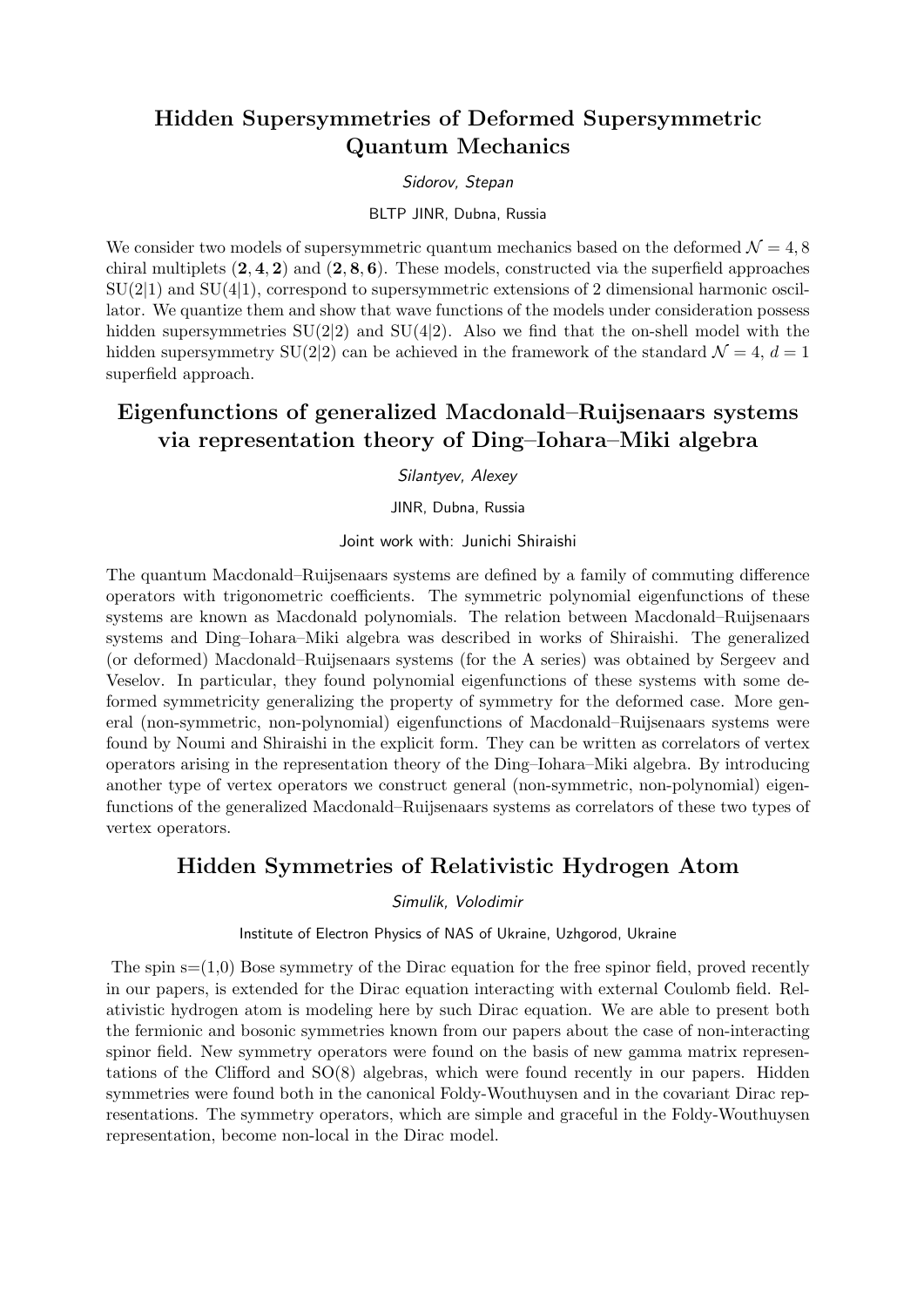### Poincaré group, CPT and flavor states

### Smaldone, Luca

INFN sezione di Napoli, Gruppo collegato di Salerno, Fisciano, Italy

Joint work with: Massimo Blasone, Petr Jizba and Nikolaos Mavromatos

We study the explicit form of Poincaré and discrete transformations of flavor states in a twoflavor scalar model presenting field mixing. We find that, because of its condensate structure, both Poincaré and CPT symmetries are spontaneously broken on flavor vacuum. Its symmetry is then reduced to  $E(3)_A \times E(3)_B$ . By extending the Fabri-Picasso theorem we show that flavor vacua corresponding to different Lorentz frames are unitarily inequivalent, and that they form a manifold of equal-charged states (flavor vacuum manifold).

# Axiomatic models and truth in quantum mechanics (QM): the untruth of no-go theorems in QM. The sixth Hilbert's problem.

#### Soucek, Jiri

Charles University, Prague, Czech Republic

We define a concept of a  $QM$ -model ( $=$  the axiomatic theory which is empirically equivalent to standard QM). Then we present the list of known QM-models. The true theorem in QM is a statement which can be proved in all QM-models. In some QM-models the Bell's theorem can be proved (e.g. in the standard model of QM) while in other QM-models the Bell's theorem cannot be proved (e.g. in the hybrid-epistemic model of QM). The same situation is true when other no-go theorems are considered. Thus no-go theorems are not true in QM and the proof of the non-locality of QM is invalid. Then the brief description of the hybrid-epistemic model of QM is given. The relation of these results to the sixth Hilbert's problem is discussed. At the end the recent proof of the inconsistence of the standard QM-model is discussed. The main goal of this paper is to start the axiomatic study of QM, to prove the invalidity of no-go theorems and possibly to identify the right QM-model.

### Spin transport in semi-rippled graphene

Smotlacha, Jan

Joint Institute For Nuclear Physics, Dubna, Russia

Spin scattering in nanostructures is a topical subject in mesoscopic physics. In this contribution we analyse the effect of spin-orbit interaction, induced by the curvature of a graphene sheet, on ballisitic electron transport. To this aim we consider a model that describes the graphene based system, composed of a combination of the planar and arc pieces. The dependence of the spin-up and spin-down electron transport on the system parameters is examined. The symmetry between the transmission of spin down electrons from the left side and transmission of spin up electrons from the right side of the considered system is found. We derive the analytical formula for the chiral spin transmission and discuss the conditions for the perfect and negligible transmissions.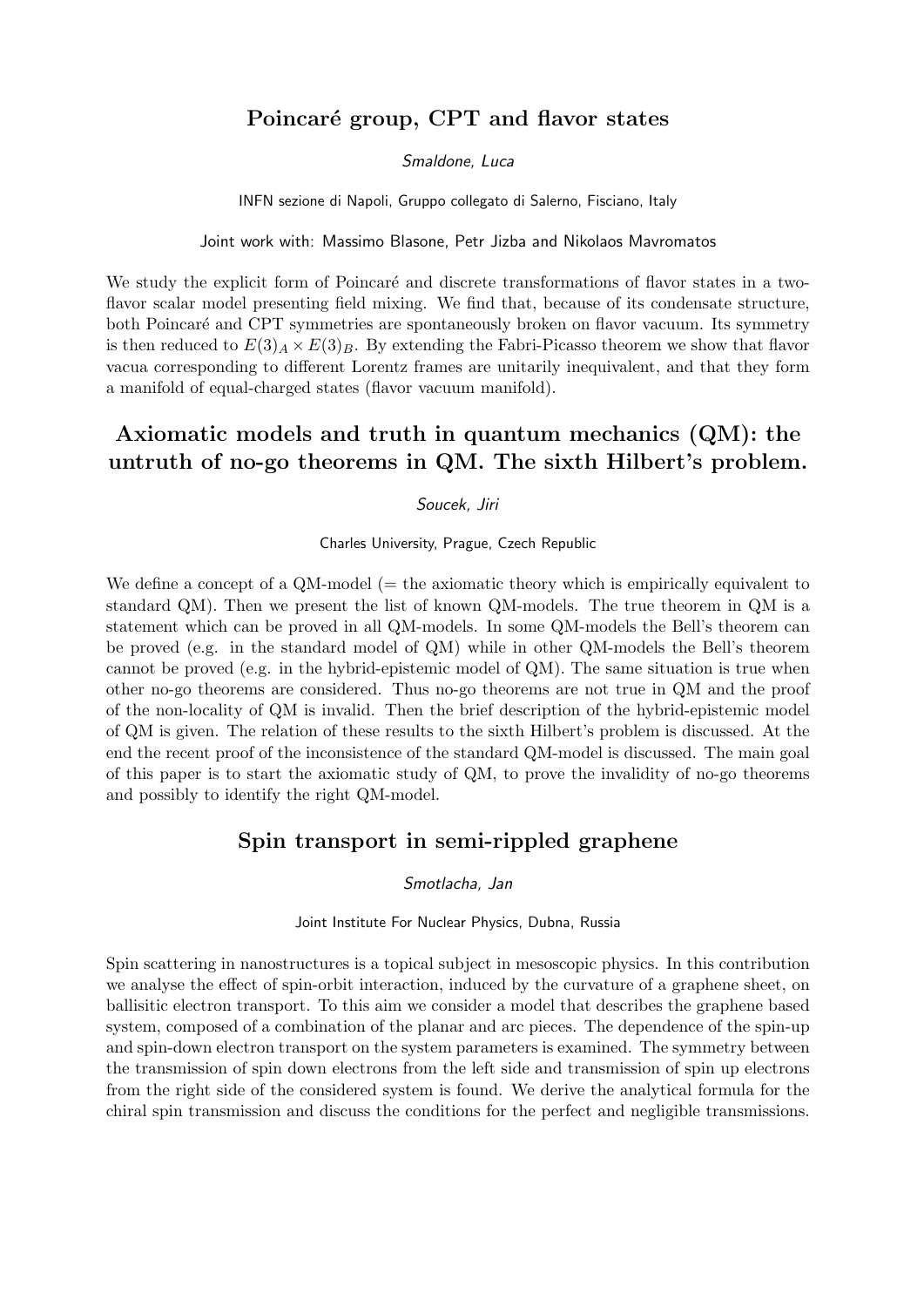# The NSVZ relation and the NSVZ scheme for  $\mathcal{N}=1$ non-Abelian supersymmetric theories, regularized by higher covariant derivatives

#### Stepanyantz Konstantin

#### M.V.Lomonosov Moscow State University, Moscow, Russia

We discuss, how the exact NSVZ  $\beta$ -function appears in  $\mathcal{N} = 1$  supersymmetric non-Abelian gauge theories, regularized by higher covariant derivatives. In particular, we demonstrate that the renormalization group functions defined in terms of the bare couplings satisfy the NSVZ relation in the case of using this regularization. This occurs, because the loop integrals giving the  $\beta$ -function are integrals of double total derivatives with respect to loop momenta. It is also shown that for the renormalization group functions standardly defined in terms of the renormalized couplings the NSVZ scheme can be obtained if the theory is regularized by higher covariant derivatives and only powers of  $\ln \Lambda/\mu$  are included into the renormalization constants. These statements are confirmed by the explicit calculations in the three-loop approximation, where the scheme dependence is essential.

# Black hole solutions in gravity with nonminimal derivative coupling and nonlinear material fields

### Stetsko, Mykola

#### Ivan Franko National University of L'viv, L'viv, Ukraine

Scalar-tensor theories is the subject of intensive studies in recent years and can be considered as a natural generalization of General Relativity, where apart of standard gravitational degrees of freedom additional scalar degrees of freedom are introduced. Horndeski gravity represents a particular, but very important sub-class of general scalar-tensor theories. It is proved to be the most general scalar-tensor theory which leads to the equations of motion of the second order in derivatives.The second order theories allow to avoid the so-called Ostrogradski instability which appears in higher order theories. In our work we consider some particular case of general Horndeski theory, namely a theory with nonminimal derivative coupling between gravity and scalar field with additional material nonlinear fields minimally coupled to gravity. We obtain static black hole solutions in this framework and investigate their behavior. The results are compared with black hole solutions with same nonlinear field obtained in standard general relativity.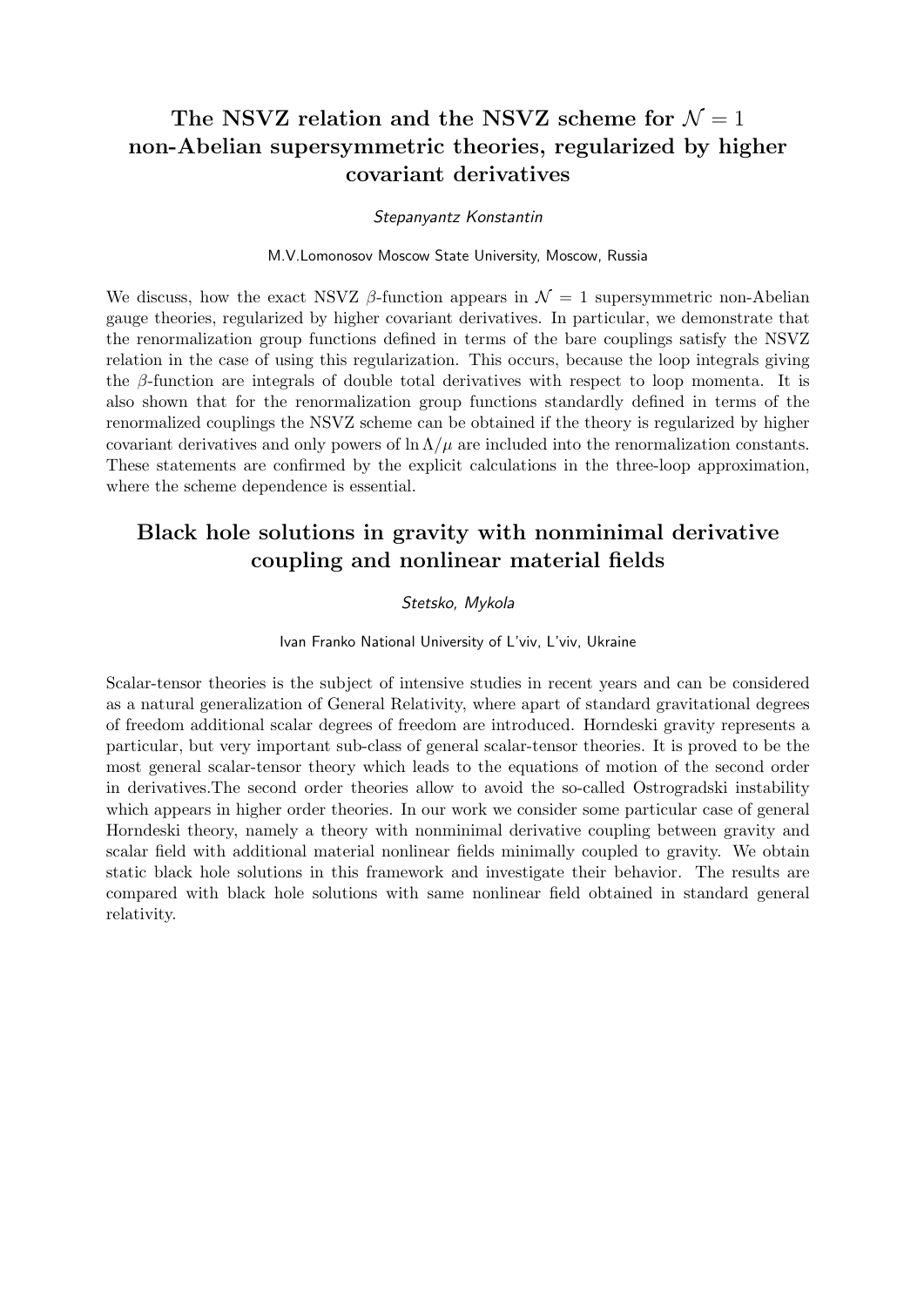# A connection between the classical r-matrix formalism and covariant Hamiltonian field theory

#### Stoppato, Matteo

University of Leeds, Leeds, United Kingdom

### Joint work with: Vincent Caudrelier

We bring together aspects of covariant Hamiltonian field theory and of classical integrable field theories in  $1 + 1$  dimensions. Specifically, our main result is to obtain the classical r-matrix structure within a covariant Poisson bracket for the Lax connection, or Lax one form. This exhibits a certain covariant nature of the classical r-matrix with respect to the underlying spacetime variables. The main result is established by means of several prototypical examples of integrable field theories, all equipped with a Zakharov-Shabat type Lax pair. Full details are presented for: a) the sine-Gordon model which provides a relativistic example associated to a classical r-matrix of trigonometric type; b) the nonlinear Schrödinger equation and the (complex) modified Korteweg-de Vries equation which provide two non-relativistic examples associated to the same classical r-matrix of rational type, characteristic of the AKNS hierarchy. The appearance of the r-matrix in the covariant Poisson bracket is a signature of the integrability of the field theory rather than a manifestation of (non)relativistic invariance.

# On relation between representations of super Yangian and quantum loop superalgebra

#### Stukopin, Vladimir

Moscow Institute of Physics and Technology, Dolgoprudny, Moscow region, Russian Federation; South Mathematical Institute, Vladikavkaz, Russian Federation

Following V. Toledano-Laredo and S. Gautam approach we study relation between finite-dimensional representations of super Yangian of special linear superalgebra and finite-dimensional representations of quantum loop superalgebra. We establish the equivalence of some categories of representations of Yangian and quantum loop superalgebra. We construct the theory of characters for Yangian and the quantum loop superalgebra using algebraic Bethe anzatz. We describe the K-groups of categories of Yangian modules and quantum loop superalgebra modules.

### Multiparticle Calogero model with extended supersymmetry

#### Sutulin, Anton

BLTP JINR, Dubna, Russian Federation

We explicitly construct a novel rational n-particle Calogero model with an arbitrary even number of supersymmetries. It features  $Nn^2$  rather than  $Nn$  fermionic coordinates and increasingly high fermionic powers in the supercharges and the Hamiltonian. We perform then a redefinition of matrix fermions which brings the supercharges to the standard form maximally cubic in the fermions. Finally, we apply a supersymmetric generalization of a "folding" procedure for  $A_{2n-1} \oplus A_1$  to explicitly construct the supercharges and Hamiltonian for arbitrary even-N supersymmetric extensions of the  $B_n$ ,  $C_n$  and  $D_n$  rational Calogero models.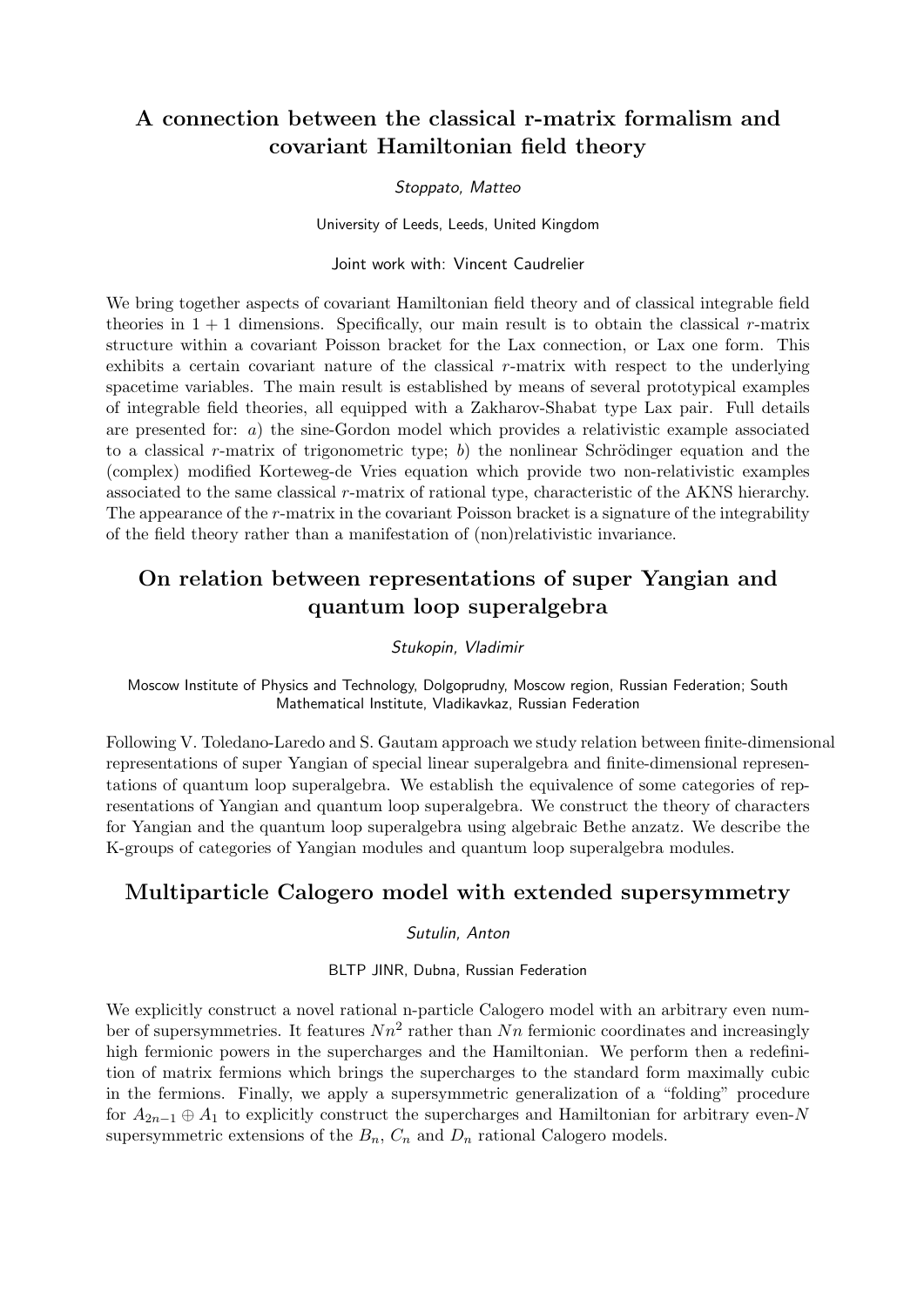# Indices of orbits of Coxeter groups of non-crystallographic type

### Szajewska, Marzena

Institute of Mathematics, University of Bialystok

The even degree indices, as well as the anomaly numbers (the indices of degree 3), are known invariants of finite dimensional representations of simple Lie algebras. The definition and properties of such indices are adapted to individual orbits of the non-crystallographic reflection groups.

# Quantifying quantumness of qubits and qutrits by Wigner functions

### Torosyan, Astghik

Joint Institute for Nuclear Research, Dubna, Russia

Joint work with: Vahagn Abgaryan, Arsen Khvedelidze

The Wigner quasiprobability distribution (or the Wigner function) gives a qualitative information on many quantum phenomena occurring in various physical systems. Unlike the statistical distributions, the Wigner function takes negative values for some quantum states, and this indicates the existence of truly quantum features that cannot be described within the classical statistical paradigm. In this report, based on the recently elaborated method of construction of the Wigner function of a finite dimensional system, two measures for quantification of nonclassicality of a finite-dimensional system,

- 1. KZ-indicator introduced by A. Kenfack and K. Zyczkowski and defined as an integral over the phase-space manifold of the absolute value of the Wigner function;
- 2. global indicator of non-classicality defined as the ratio of the volume of orbit space of a state space with non-negative Wigner function to the volume of total orbit space,

will be discussed and exemplified by considering the Hilbert-Schmidt ensemble of qubits and qutrits.

### Hidden properties of supersymmetric S-matrix

### Trnka, Jaroslav

University of California, Davis, USA

I will discuss the properties of the S-matrix in  $\mathcal{N} = 4$  maximally supersymmetric Yang-Mills (SYM) theory in 4 dimensions. I will review some recent work on the planar scattering amplitudes which enjoy a number of surprising analytic properties, including the dual conformal and Yangian symmetries and the intriguing connection to Grassmannian geometry. I will show an explicit evidence that this framework should extend to the full (non-planar) theory.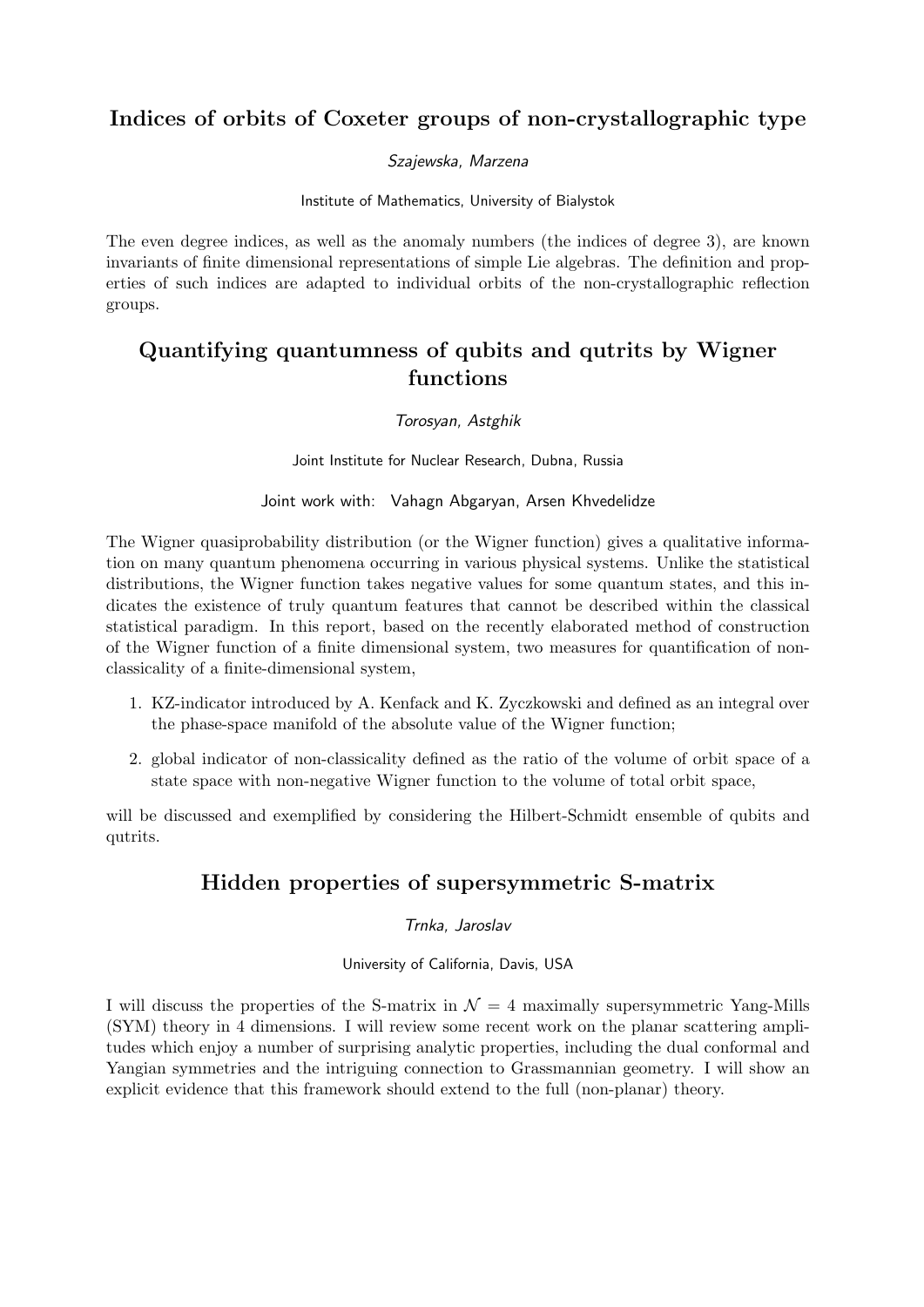# Asymptotic limits of corrections to the energy of q-boson Zero Range Process

#### Trofimova, Anastasiia

#### NRU HSE & Skoltech , Moscow, Russia

The q-boson zero-range process is a one-dimensional stochastic system where the particles hop randomly with an on-site interaction that makes the jump rate dependent only on the local particle number. The stationary measure of this process was studied in detail even thought the full dynamical description is still absent. The general aim of my study was an evaluation of the cumulants of the particle current of interacting particle systems and characterizing their universal scaling behavior in the large system limit. I would like to present the exact integral representations of the two first cumulants. The asymptotic analysis of these representations shows the scaling behavior specific for the Kardar–Parisi-Zhang (KPZ) universality class. The most intriguing part is the derivation of the scaling function describing the crossover between the KPZ and Edwards –Wilkinson (EW) universality classes that takes place in the limit  $q \to 1$ .

# Twistor description of low-spin fields in  $AdS_5$  from quantized (super)particles

### Uvarov, Dmitriy

NSC Kharkov Institute of Physics and Technology, Kharkov, Ukraine

(Super)twistor theory is known to provide deep insights into geometry of 4-dimensional spacetime and the structure of (super)conformal field theories. Since the same  $SU(2, 2|4)$  superconformal symmetry governs dynamics of both  $D = 4$   $N = 4$  super-Yang-Mills theory and IIB superstring/supergravity theory on  $AdS_5\times S^5$  superbackground, that is one of the key arguments in support of the  $AdS_5/CFT_4$  duality, it is natural to examine the possibility of extention of the (super)twistor theory to 5-dimensional anti-de Sitter (super)space. As a first step we aim at working out twistor description of the low-spin fields in  $AdS_5$  with the emphasis on those fields that arise in the compactification spectrum of IIB supergravity on  $AdS_5 \times S^5$ . Our approach consists in reformulating point (super)particle models on  $AdS_5(\times S^5)$  (super)background in terms of (super)twistors. To this end (super)particle's momentum components tangent to  $AdS_5$  (and  $S<sup>5</sup>$ ) are realized as the product of constrained spinor variables. This allows to represent (super)particle's Lagrangian in terms of constrained (super)twistors. Dirac quantization then fixes homogeneity degrees of the (super)particle's wave function in each of the twistor arguments and can also lead to other constraints. To identify respective space-time fields it is helpful to use isomorphism between the quantized (super)twistors and (super)oscillators that can be employed to characterize positive energy unitary irreps of  $SU(2, 2)$  and its superextensions.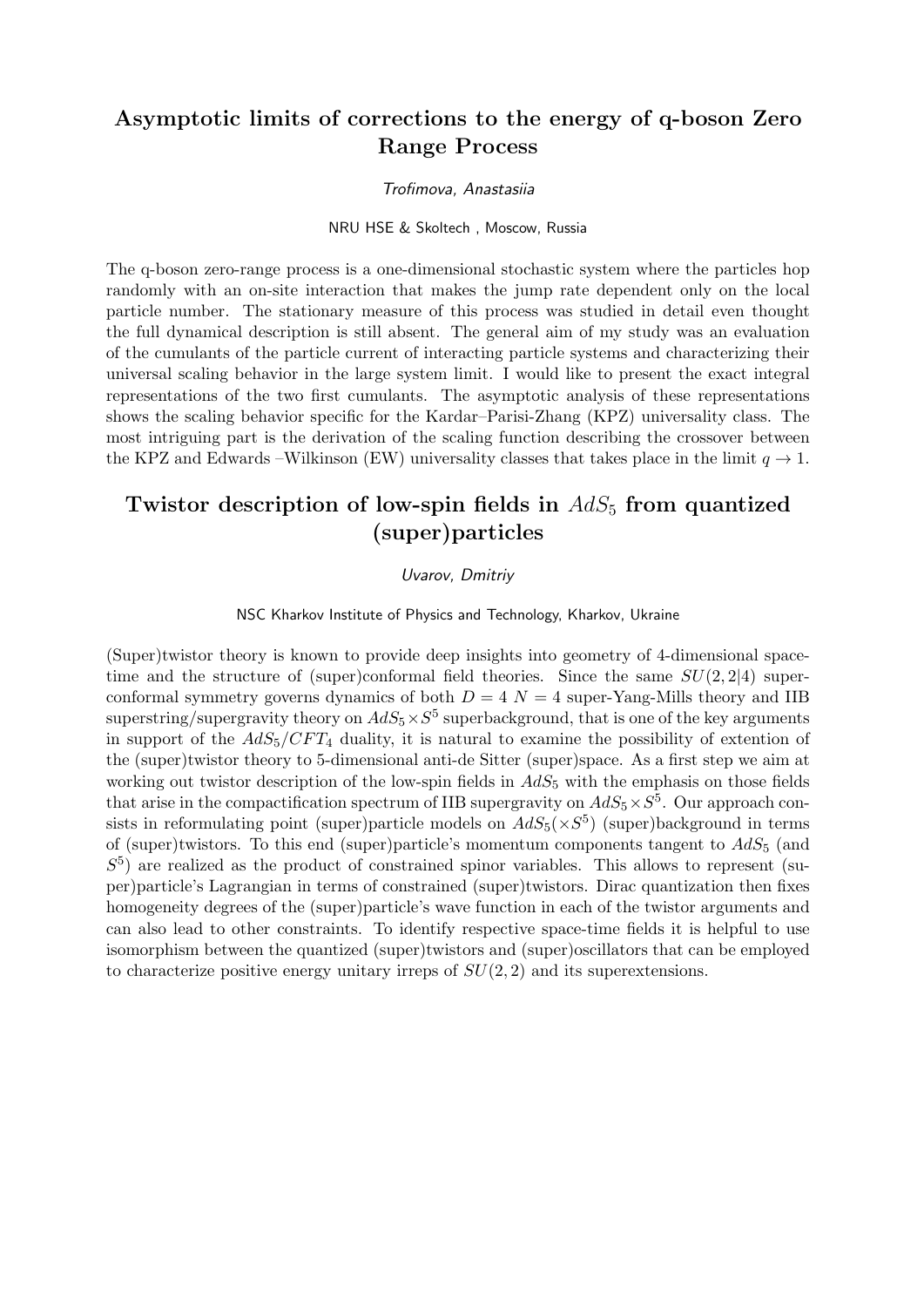# Scattering Problem With Complex And PT-Symmetric Potentials

### Vinitsky, Sergue

Joint Institute for Nuclear Research, Dubna, Russia

We present finite element schemes for solving the Schrödinger equation describing the scattering problem and resonance states. The efficiency of the algorithms and programs is shown by analyzing the scattering problems and resonance states for the Schrödinger equation with continuous (piecewise continuous) real (complex) potentials like single (double) barrier (well).

# Transverse Kähler-Ricci flow on the Sasaki space  $T^{1,1}$

#### Visinescu, Mihai

Department of Theoretical Physics National Institute for Physics and Nuclear Engineering Magurele, Bucharest, Romania

In the frame of contact geometry we investigate the transverse Kähler structure on the fivedimensional homogeneous Sasaki-Einstein space  $T^{1,1}$ . For this purpose a set of local holomorphic coordinates is introduced and a Sasakian analogue of the Kähler potential is given. We describe the deformations of the Sasaki-Einstein structure preserving the Reeb vector field, but modifying the contact form with basic functions. Choosing special basic functions which preserve the transverse metric, we generate families of Sasaki-Einstein metrics. Two convenient particular situations are presented, giving the expressions for the deformed local metrics. We remark that in the case of deformations with such kind of basic functions we have an explicit solution of the equation of the Sasaki-Ricci flow on the underlying manifold.

### Boundary entropy of integrable perturbed  $SU(2)_k$  WZNW

Vu, Dinh-Long

Institut de Physique Théorique CEA Saclay, Gif-sur-Yvette, France,

We apply the recently developped analytical methods for computing the boundary entropy, or the g-function, in integrable theories with non-diagonal scattering. We consider the particular case of the current-perturbed  $SU(2)_k$  WZNW model with boundary and compute the boundary entropy for a specific boundary condition. The main problem we encounter is that in case of non-diagonal scattering the boundary entropy is infinite. We show that this infinity can be cured by a subtraction. The difference of the boundary entropies in the UV and in the IR limits is finite, and matches the known g-functions for the unperturbed  $SU(2)_k$  WZNW model for even values of the level.

# Bethe States of Quantum Integrable Models Without U(1) Symmetry

Wang, Yupeng

Institute of Physics, Chinese Academy of Sciences, Beijing 100190, China

To construct Bethe-type eigenstates of quantum integrable models without  $U(1)$  symmetry has been a long standing problem. By constructing a complete basis of the Hilbert space, I show how to obtain eigenstates of such kind of models with the known eigenvalues derived via off-diagonal Bethe Ansatz.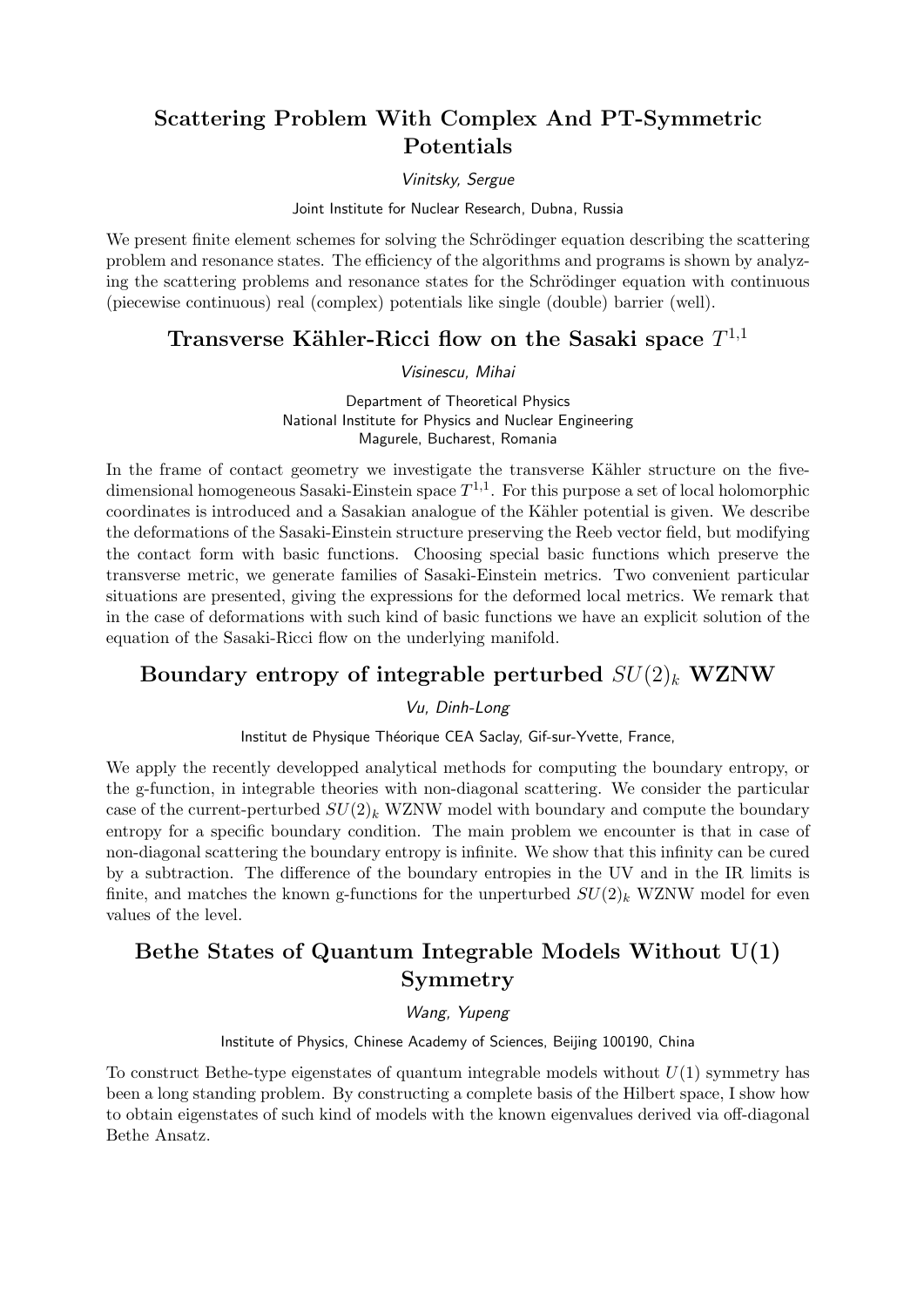# New Topological Constants in MHD

#### Yahalom, Asher

#### Ariel University, Ariel, Israel

Noether's theorem connects symmetries to conservation laws in various physical systems. Among the unique symmetries of continuous matter are labelling symmetries which are manifested by Arnold's diffeomorphism group. A special symmetry subgroup of the diffeomorphism is the translation of labelling. This subgroup is connected to conservation laws which suffer a topological interpretation. For example in ideal barotropic fluids the metage translation symmetry subgroup is connected through Noether's theorem to the conservation of helicity. Helicity is a measure of the knottiness of vortex lines and thus a topological constant of motion. The same is true for barotropic or incompressible magnetohydrodynamics (MHD) in which the same subgroup leads to the conservation of cross helicity. Although standard cross helicity is not conserved in non-barotropic MHD it was shown that a new kind of cross helicity which is conserved in the non barotropic case can be introduced. This conservation law was deduced from the variational principle using the Noether's theorem. The symmetry group associated with the new cross helicity was again magnetic metage translations. We show that additional labelling translations symmetries exist which are connected to new and different topological conservation laws.

### Soliton surfaces induced by the Fokas-Lenells equation

#### Yesmakhanova, Kuralay

L.N. Gumilyov Eurasian National University, Nur-Sultan, Kazakhstan

#### Joint work with: Meruyert Zhassybayeva, Ratbay Myrzakulov

In this paper, we study the application of the theory of solitons in differential geometry. The recently proposed soliton equation, which is Fokas-Lenells equation, has been investigated, and its two-dimensional soliton surface in the three-dimensional Euclidean space ( $\mathbb{R}^2 \to \mathbb{R}^3$ ) has been constructed. Thus the connection between the Fokas-Lenells equation and the surface was established by using the Sym-Tafel formula. We find the first and the second quadratic forms, surface area, and Gaussian curvature. The obtained results have various applications in mathematical physics, the geometry of curves and the theory of surfaces.

# A Quantum Electromagnetic Theory of the Pions, Muons, Tauons and Pion- or Muon-emitting Particles

#### Zheng-Johansson, JX

Inst Fundamental Physics Research, Nykoping, Sweden

In direct accordance to its experimental charge −e, mass 139.569 MeV, spin 0, and decay/production reactions, we represent the pion  $\pi^-$  as a heavy electron  $e_h^-$  in spin quantised processional-orbital (P-O) motion at almost the light speed c, similar to the  $e^-$ , p neutron model earlier. The P-O kinetic energy current, and two further opposing ones created at  $\pi^{-}$  decay, resemble confined neutrinos  $\bar{\nu}_e$ ,  $\bar{\nu}_\mu$ ,  $\nu_\mu$ .  $e_h$  has a regular  $e$ - mass, and in addition an orthogonal excited h- mass-mode